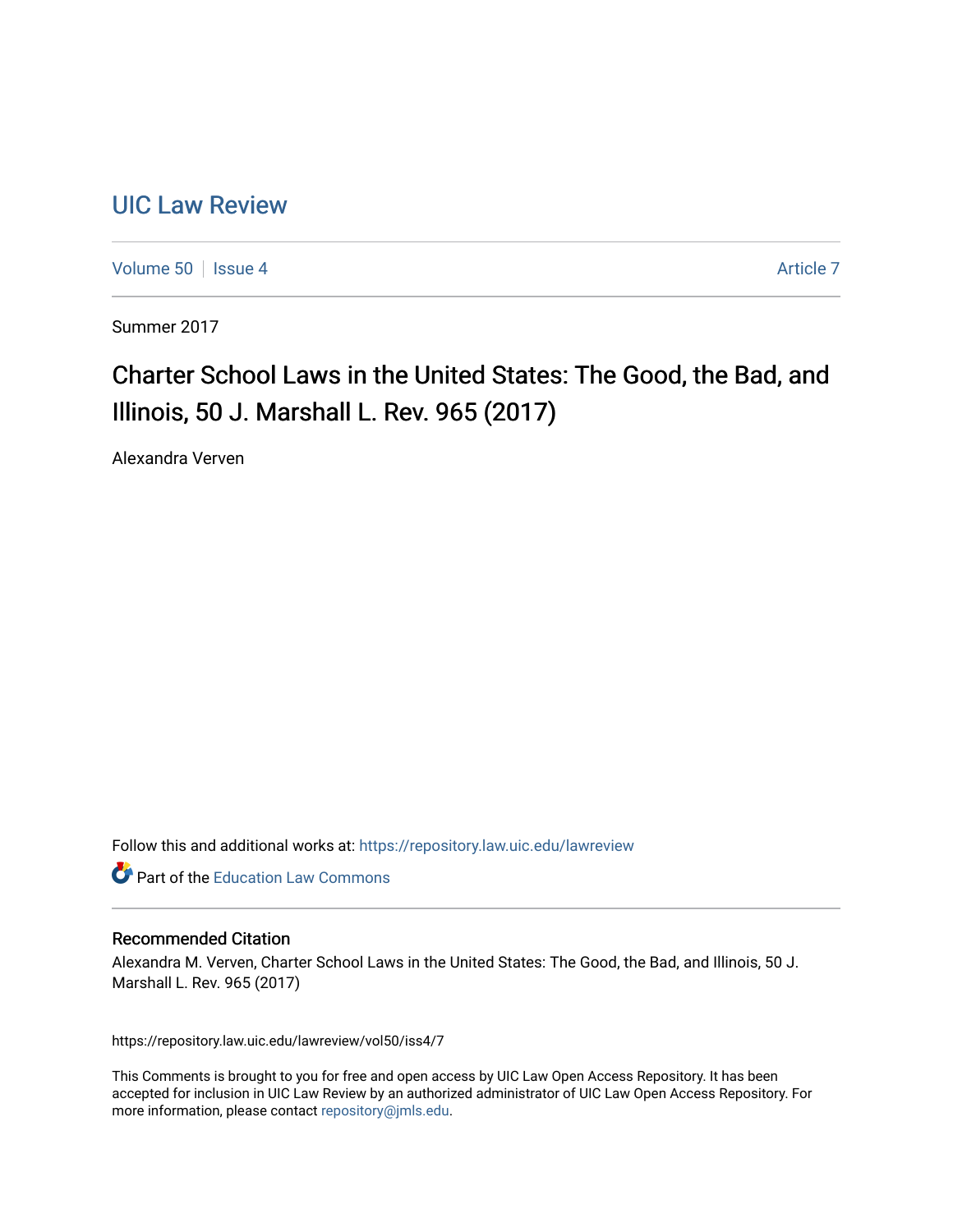# CHARTER SCHOOL LAWS IN THE UNITED STATES: THE GOOD, THE BAD, AND ILLINOIS

## ALEXANDRA M. VERVEN

| Ι.     |                                                                                                                                           |                                                        |  |  |  |  |  |  |  |  |
|--------|-------------------------------------------------------------------------------------------------------------------------------------------|--------------------------------------------------------|--|--|--|--|--|--|--|--|
| П.     | THE FOUNDATION AND DEVELOPMENT OF CHARTER                                                                                                 |                                                        |  |  |  |  |  |  |  |  |
|        |                                                                                                                                           |                                                        |  |  |  |  |  |  |  |  |
|        | А.                                                                                                                                        | The Operation and Usage of Charter Schools 968         |  |  |  |  |  |  |  |  |
|        | В.                                                                                                                                        | The Charter School Movement Expands the Role of        |  |  |  |  |  |  |  |  |
|        | The Three Basic Principles of Charter Schools:<br>C.<br>Choice, Accountability, and Freedom  972                                          |                                                        |  |  |  |  |  |  |  |  |
|        |                                                                                                                                           |                                                        |  |  |  |  |  |  |  |  |
|        |                                                                                                                                           |                                                        |  |  |  |  |  |  |  |  |
|        |                                                                                                                                           | Choice for Parents, Students, and Educators. 973<br>1. |  |  |  |  |  |  |  |  |
|        |                                                                                                                                           | Accountability on All Levels: Charter<br>2.            |  |  |  |  |  |  |  |  |
|        |                                                                                                                                           | Accountability, Market Accountability, and             |  |  |  |  |  |  |  |  |
|        |                                                                                                                                           |                                                        |  |  |  |  |  |  |  |  |
|        |                                                                                                                                           | 3. Freedom from Government Influence  977              |  |  |  |  |  |  |  |  |
|        | The Model Charter School Law and its 20<br>D.                                                                                             |                                                        |  |  |  |  |  |  |  |  |
|        |                                                                                                                                           |                                                        |  |  |  |  |  |  |  |  |
|        |                                                                                                                                           | Preservation of Autonomy Fostered by<br>1.             |  |  |  |  |  |  |  |  |
|        |                                                                                                                                           | Independent Charter School Boards and                  |  |  |  |  |  |  |  |  |
|        |                                                                                                                                           | 2.                                                     |  |  |  |  |  |  |  |  |
|        |                                                                                                                                           | The Struggle for Charter Schools to Access Public      |  |  |  |  |  |  |  |  |
| III. A |                                                                                                                                           | LOOK AT THE LAWS OF ILLINOIS, INDIANA, AND             |  |  |  |  |  |  |  |  |
|        |                                                                                                                                           |                                                        |  |  |  |  |  |  |  |  |
|        | Α.                                                                                                                                        | Preserving Autonomy Through Independent State          |  |  |  |  |  |  |  |  |
|        |                                                                                                                                           | Boards and Automatic Exemptions, Including             |  |  |  |  |  |  |  |  |
|        |                                                                                                                                           |                                                        |  |  |  |  |  |  |  |  |
|        |                                                                                                                                           | Illinois's Whole-Hearted Efforts to Preserve<br>1.     |  |  |  |  |  |  |  |  |
|        |                                                                                                                                           | Autonomy Through the Charter School Quality            |  |  |  |  |  |  |  |  |
|        |                                                                                                                                           |                                                        |  |  |  |  |  |  |  |  |
|        |                                                                                                                                           | Indiana's Strong Efforts to Preserve Autonomy<br>2.    |  |  |  |  |  |  |  |  |
|        |                                                                                                                                           | with the Indiana Charter School Board 987              |  |  |  |  |  |  |  |  |
|        |                                                                                                                                           | Maryland's Non-existent Efforts to Preserve<br>3.      |  |  |  |  |  |  |  |  |
|        |                                                                                                                                           | Autonomy Due to the Lack of an Independent             |  |  |  |  |  |  |  |  |
|        |                                                                                                                                           | Charter School Board and Lack of Exemptions            |  |  |  |  |  |  |  |  |
|        |                                                                                                                                           |                                                        |  |  |  |  |  |  |  |  |
|        | В.                                                                                                                                        | The Struggle to Access Public Funding: How Does        |  |  |  |  |  |  |  |  |
|        |                                                                                                                                           |                                                        |  |  |  |  |  |  |  |  |
|        |                                                                                                                                           | Illinois's Facility Funding Dilemma 992<br>1.          |  |  |  |  |  |  |  |  |
|        |                                                                                                                                           | 2.<br>Indiana's Budget Makes Great Strides Toward      |  |  |  |  |  |  |  |  |
|        |                                                                                                                                           |                                                        |  |  |  |  |  |  |  |  |
|        |                                                                                                                                           | Maryland and its County Board Barrier Leave it<br>3.   |  |  |  |  |  |  |  |  |
| IV.    |                                                                                                                                           |                                                        |  |  |  |  |  |  |  |  |
|        |                                                                                                                                           | IMPROVING ILLINOIS LAW BY RESHAPING THE STATE          |  |  |  |  |  |  |  |  |
|        | CHARTER SCHOOL COMMISSION AND IMPOSING STATUTORY<br>DESIGNATIONS FOR FACILITY FUNDING 1000<br>Reshaping the Illinois State Charter School |                                                        |  |  |  |  |  |  |  |  |
|        |                                                                                                                                           |                                                        |  |  |  |  |  |  |  |  |
|        | А.                                                                                                                                        | Commission to Mirror the Indiana Charter School        |  |  |  |  |  |  |  |  |
|        |                                                                                                                                           |                                                        |  |  |  |  |  |  |  |  |
|        |                                                                                                                                           | Changing the SCSC's Composition to Include<br>1.       |  |  |  |  |  |  |  |  |
|        |                                                                                                                                           | Members with Experience in Fields Outside the          |  |  |  |  |  |  |  |  |
|        |                                                                                                                                           |                                                        |  |  |  |  |  |  |  |  |
|        |                                                                                                                                           |                                                        |  |  |  |  |  |  |  |  |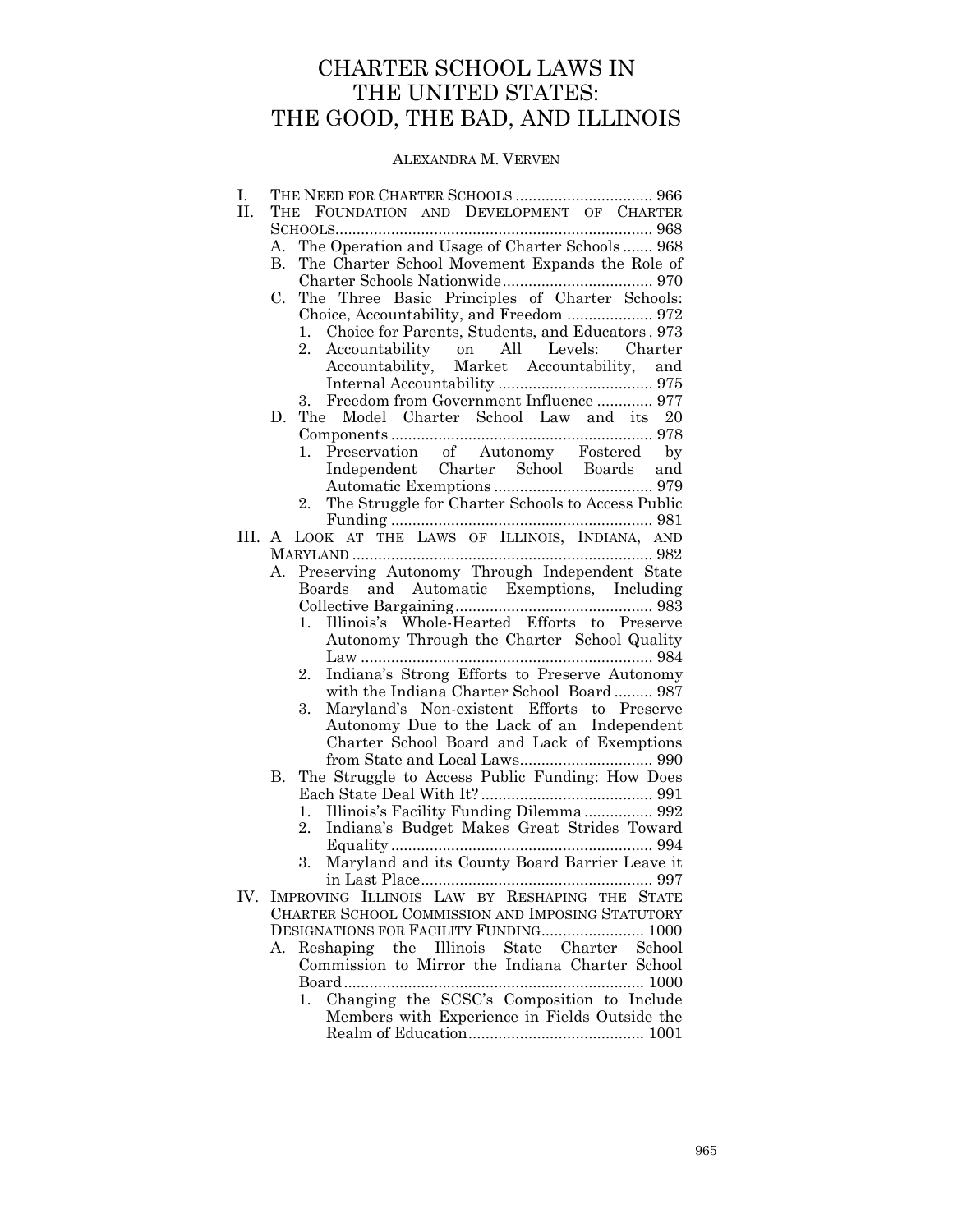|  | 2. Modifying the SCSC's Operations to Be a Stronger |  |  |  |
|--|-----------------------------------------------------|--|--|--|
|  | Advocate for Funding and Facilities 1003            |  |  |  |
|  | B. State Assistance with Funding: How a Statutory   |  |  |  |
|  |                                                     |  |  |  |
|  |                                                     |  |  |  |
|  |                                                     |  |  |  |

## I. THE NEED FOR CHARTER SCHOOLS

<span id="page-2-0"></span>"Let us think of education as the means of developing our greatest abilities, because in each of us there is a private hope and dream which, fulfilled, can be translated into benefit for everyone and greater strength for our Nation."<sup>1</sup> Education has been an idea since the establishment of America and has evolved right alongside of it.<sup>2</sup> During this evolutionary process, charter schools were introduced to the American public in 1974 through the booklet, "Education by Charter: Restructuring School Districts."<sup>3</sup> This booklet written by Massachusetts educator, Ray Budde, presented the idea of small groups of teachers contracting with local school boards and advocating for their students to overcome specific obstacles within their schools.<sup>4</sup> By 1988, the idea of charter schools had spread.<sup>5</sup> Albert Shanker, the president of the American Federation of Teachers, expanded this notion when he outlined a public school system where teachers could experiment with fresh and innovative ways of reaching students.<sup>6</sup>

<sup>1.</sup> John F. Kennedy, former President of the United States, Proclamation 3422 – American Education Week (July 25, 1961).

<sup>2.</sup> *See 11 Facts About the History of Edu. in America*, THE AMERICAN BOARD BLOG (July 1, 2015), www.americanboard.org/blog/?p=97 (noting that "Early public schools in the United States did not focus on academics like math or reading. Instead they taught the virtues of family, religion, and community.").

<sup>3.</sup> *Origins of Chartering Timeline*, EDUC. EVOLVING (Oct. 8, 2016, 4:20 PM CDT), www.educationevolving.org/content/history-and-origins-of-chartering.

<sup>4.</sup> *See* Kate Gallen, Comment, *The Role of the Judiciary in Charter School's Policies*, MO. L. REV. 1121, 1125 (2012) (using the example, "if a group of elementary school teachers thought it would be more beneficial to group students by ability level, as opposed to grade level, they could seek a 'charter' from their school district to do so within the school in which they worked.").

<sup>5.</sup> *See* Richard D. Kahlenberg & Halley Potter, *The Original Charter School Vision*, N. Y. TIMES (Aug. 20, 2014), www.nytimes.com/2014/08/31/opinion/sun day/albert-shanker-the-original-charter-school-visionary.html (estimating that only one-fifth of American students were well served by traditional public schools).

<sup>6.</sup> *See id.* (noting Shanker was president of the American Federation of Teachers, a Chicago-based labor union, from 1974 until his death in 1997); *see also* Susan Saulny, *Ray Budde, 82, First to Propose Charter Schools Dies*, N.Y. TIMES (June 21, 2005), www.nytimes.com/2005/06/21/us/ray-budde-82-first-topropose-charter-schools-dies.html?\_r=0 (stating Budde became interested in education reform early in his career). He earned a bachelor's degree from St. Louis University in 1943, master's degree in business administration from the University of Illinois, and a doctorate degree in education from Michigan State University. *Id.*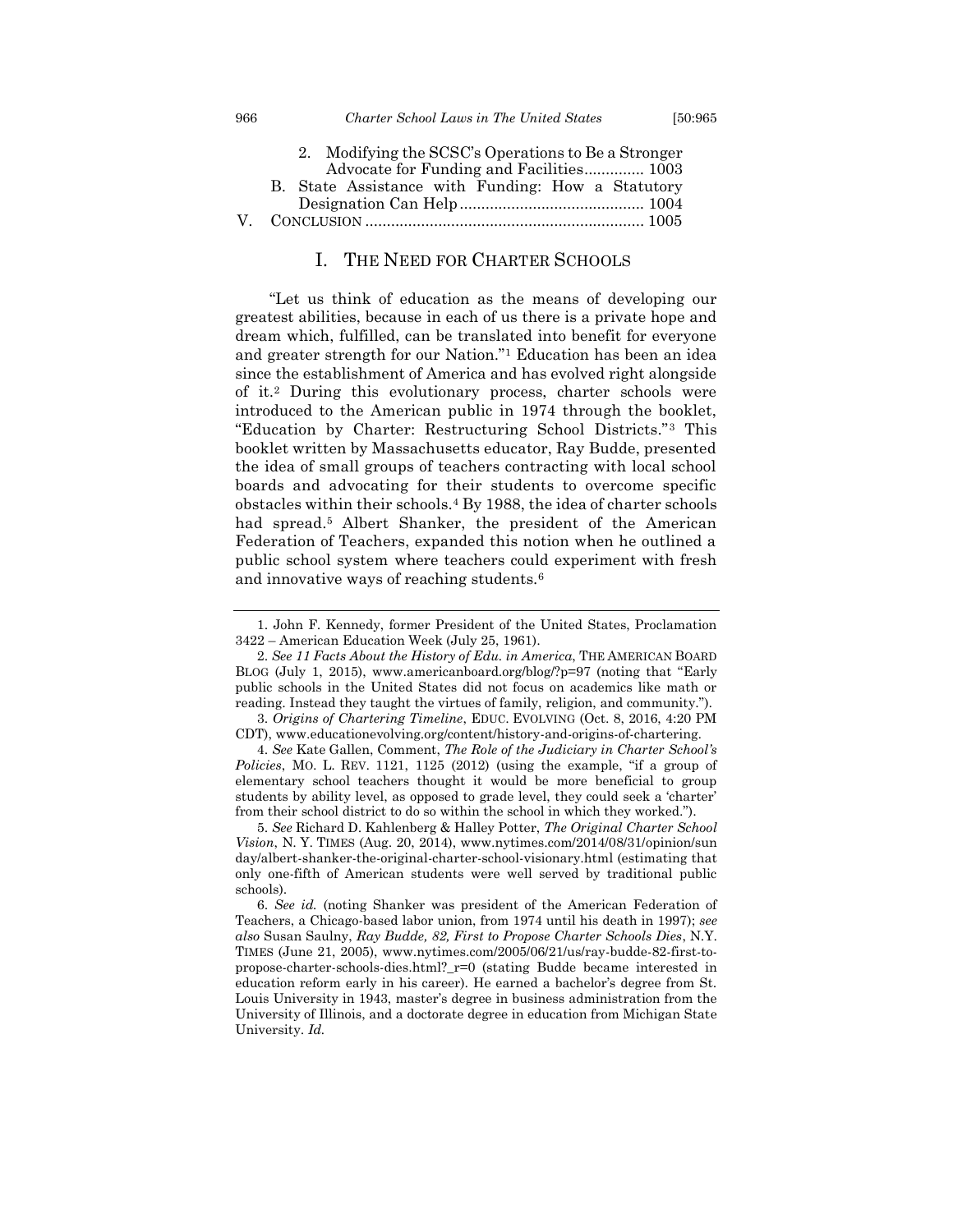Today, there are an estimated 6,800 public charter schools nationwide.<sup>7</sup> The last few presidential administrations have put the spotlight on such schools.<sup>8</sup> Most recently, former President Obama spoke at the national charter school week to both praise and recognize the importance of these schools. Specifically, he pointed out that charter schools can "ignite imagination and nourish the minds of America's young people while finding new ways of educating them and equipping them with the knowledge they need to succeed."<sup>9</sup>

Although charter schools are on the rise, they still face many challenges.<sup>10</sup> For instance, they struggle to remain autonomous and free from local school board control.<sup>11</sup> These schools also struggle to access public funding and find sufficient locations to open their doors.<sup>12</sup> To address these challenges, the National Alliance for Public Charter Schools ("NAPCS") has created a model charter school law to provide both guidance for states that have charter school laws and suggestions for states that are considering enacting such laws.<sup>13</sup> In the 2016 rankings, the NAPCS ranked Indiana as having the best charter school law, while it ranked Maryland in last place and Illinois in the middle.<sup>14</sup>

10. *New Report Examines Promises, Pitfalls of Charter School Autonomy*, THE CTR ON REINVENTING PUBLIC EDUC. (Feb. 10, 2011), www.crpe.org/news/ new-report-examines-promises-pitfalls-charter-school-autonomy/

11. *Id.*

<sup>7.</sup> *A Closer Look at the Charter School Movement*, THE NAT'L ALLIANCE FOR PUB. CHARTER SCH. 1 (2016), www.publiccharters.org/wp-content/uploads/2016 , /02/New-Closed-2016.pdf.

<sup>8.</sup> Joseph O. Oluwole & Preston C. Green, III, *Charter Schools Under the NCLB: Choice and Equal Educational Opportunity*, 22 ST. JOHN'S J. LEGAL COMMENT. 165 (2007).

<sup>9.</sup> Barack Obama, former President of United States, Presidential Proclamation – National Charter Schools Week (Apr. 29, 2016) (noting that charter schools have the "flexibility to develop new methods for educating our youth, and to develop remedies that could help underperforming schools, these innovative and autonomous public schools often offer lessons that can be applied in other institutions of learning across our country, including in traditional public schools.").

<sup>12.</sup> *Id.*

<sup>13.</sup> Todd Ziebarth, *A New Model for Supporting the Growth of High-Quality Public Charter Schools*, THE NAT'L ALLIANCE FOR PUB. CHARTER SCH. 1, 2 (2009), www.publiccharters.org/wp-content/uploads/2014/01/ModelLaw\_P7-wC VR\_20110402T222341.pdf.

<sup>14.</sup> Since 2009, the NAPCS has ranked charter school laws from best to worst, assessing how closely a state's law follows the model charter school law. Elaine Liu, *Solving The Puzzle of Charter Schools: A New Framework for Understanding and Improving Charter School Legislation and Performance*, 2015 COLUM. BUS. L. REV. 273, 292-93 (2015). In part, the NAPCS bases its model law off the Center for Education Reform's grading system, which includes four components: "(1) the existence of independent and/or multiple authorizers; (2) the number of schools allowed and state caps; (3) operational and fiscal autonomy; and (4) equitable funding." *Id.* Though educators have criticized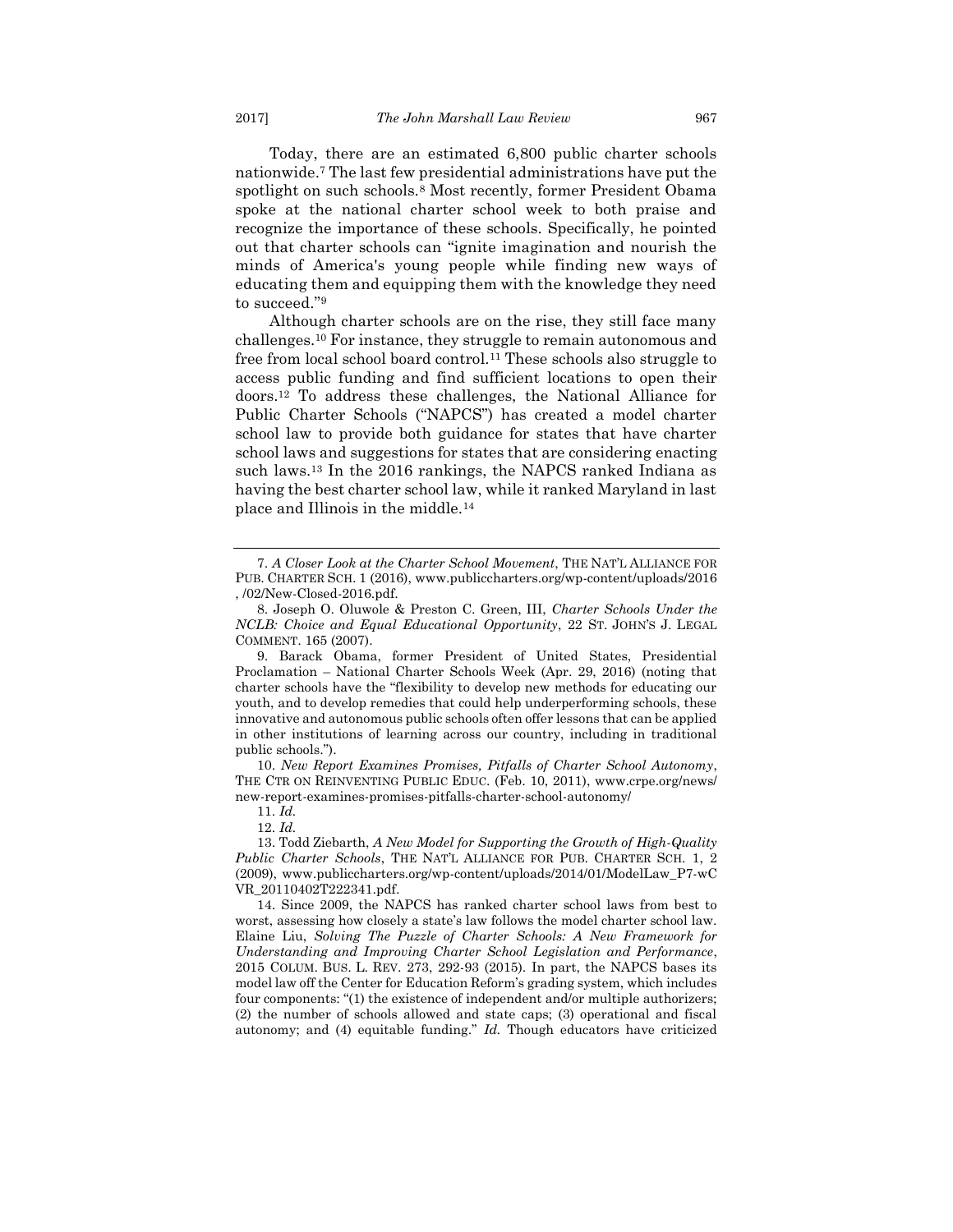This goal of this Comment is to highlight the areas in which Illinois can improve its charter school law in hopes of becoming the best ranked law in the nation. <sup>15</sup> To get there, one must understand the operation and usage of charter schools in addition to the evolution of the charter school movement. It is also vital to recognize the three basic principles of charter schools to truly appreciate the NAPCS's model charter school law. After having a general comprehension of the background, this Comment seeks to compare Illinois's charter school law with that of Indiana (the best ranked state) and Maryland (the worst ranked state) in light of two main categories in which these school struggle: preserving their autonomy and accessing public funding. <sup>16</sup> At that point, it will be clear that Illinois needs to revise its State Charter School Commission (the "SCSC") to reflect the Indiana Charter School Board (the "ICSB") and implement statutory designations for facility funding.

## <span id="page-4-0"></span>II. THE FOUNDATION AND DEVELOPMENT OF CHARTER **SCHOOLS**

An overview of the general history of charter schools and the basic principles that underlie the creation of these schools within the United States is needed to fully comprehend what goals these schools should aim to accomplish and how best to get there. Moreover, a thorough examination of the essentials of NAPCS's model charter school law will further illustrate the policies these schools should adhere to to truly achieve their main purpose.

## <span id="page-4-1"></span>*A. The Operation and Usage of Charter Schools*

A charter school is a non-religious public school that is publicly funded and privately operated by a charter.<sup>17</sup> To open a charter school, an authorizing agency and a school must enter into a contract.<sup>18</sup> After a charter school has been approved and a contract

charter law grading systems, accusing them of overlooking the main reason behind the charter school movement, and instead knit picking at the adherence to such a model law. *Id.*

<sup>15.</sup> This comparison will be based off the NAPCS's Model charter school law and its 2016 rankings.

<sup>16.</sup> The two main topics of comparison are preservation of autonomy and access to public funding.

<sup>17.</sup> *Charter Schools: Findings Out the Facts: At a Glance*, CTR. FOR PUBLIC EDUC. (Oct. 8, 2016, 2:07 PM CDT), www.ctr.forpubliceducation.org/Main-Men u/Organizing-a-school/Charter-schools-Finding-out-the-facts-At-a-glance.

<sup>18.</sup> *See What is a Charter School?*, NAT'L CHARTER SCH. RES. CTR. (Nov. 5, 2016, 12:51 PM CDT), www.charterschoolCtr.org/what-is-a-charter-school (noting that authorizing agencies are established by each state's charter school law). More specifically, "authorizers can be state education agencies, local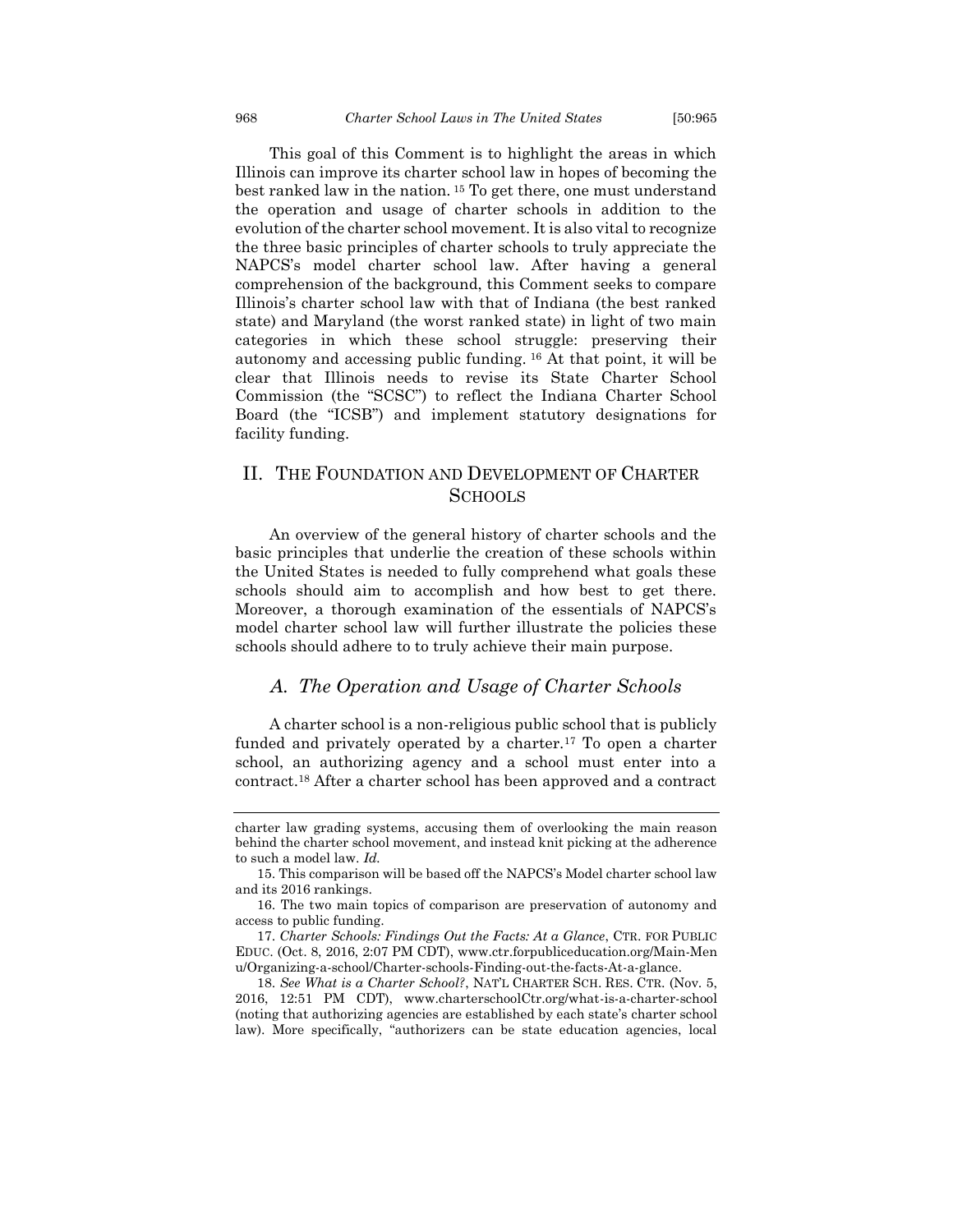has been drafted, a board (whose size and responsibilities vary by state) is put in place to oversee the functions of the charter school.<sup>19</sup> From there, to get the charter school up and running, it receives a sum of money (usually from the state) to cover the costs of educating students.<sup>20</sup> Since charter schools are publicly funded, they must have "open enrollment policies, may not charge tuition, and must still participate in state testing and federal accountability programs."<sup>21</sup> Open enrollment policies expect a charter school to accept all students who apply, and if there are more applicants than seats, to implement fair and neutral procedures.<sup>22</sup>

Charter schools are the fastest-growing choice option in U.S. public education.<sup>23</sup> As of November 2015, charter schools provide 2.9 million students across 43 states (including the District of Columbia) with a public education.  $24$  This equates to about six percent of the total number of students enrolled in all public schools nationwide.<sup>25</sup> In general, charter schools are popular because of their "efforts to eliminate achievement gaps, boost graduation rates, and revitalize communities."<sup>26</sup>

Often, these schools are utilized by students living in urban areas whose traditional public schools have failed to meet their expectations.<sup>27</sup> For example, the NAPCS's report in November 2015 revealed that the following communities had the greatest number of charter school student per school district averaged over a tenyear trend from 2006 to 2015: Los Angeles, New York City, Philadelphia, Chicago, and Miami-Dade.<sup>28</sup> Because these urban areas are generally more racially diverse,<sup>29</sup> minority students tend

school districts, higher education institutions or other designated entities." *Id.*  For instance, school districts might contract to create a charter school for a variety of reasons, such as a growing student population. *Id.*

<sup>19.</sup> *Id.*

<sup>20.</sup> *See* Gallen, *supra* note 4, at 1126 (noting that this funding is generally used on a per-pupil basis, meaning the amount of money granted to the charter school depends on how many students are enrolled in the school).

<sup>21.</sup> *Charter Schools: Findings Out the Facts: At a Glance*, *supra* note 17.

<sup>22.</sup> Stephen D. Sugarman & Emlei M. Kuboyama, *Approving Charter Schools: The Gate-Keeper Function*, 53 ADMIN. L. REV. 869, 873 (2001).

<sup>23.</sup> *A Growing Movement: America's Largest Charter School Communities*, THE NAT'L ALLIANCE FOR PUB. CHARTER SCH. 1, 2 (2015), www.publiccharters. org/wp-content/uploads/2015/11/enrollmentshare\_web.pdf.

<sup>24.</sup> *Id.*

<sup>25.</sup> *Id.*

<sup>26.</sup> *See id.* (noting that New Orleans remains the number one in the market share of charter schools after Hurricane Katrina, where the city's public-school system rebuilt into an almost entirely public charter school system; 93 percent of students attended a charter school in the 2014-15 school year).

<sup>27.</sup> Gallen, *supra* note 4.

<sup>28.</sup> *A Growing Movement: America's Largest Charter School Communities*, *supra* note 25, at 7.

<sup>29.</sup> *Id.* 86 percent of the students in the top ten highest-enrollment-share districts are from minority backgrounds*. Id.* at 2.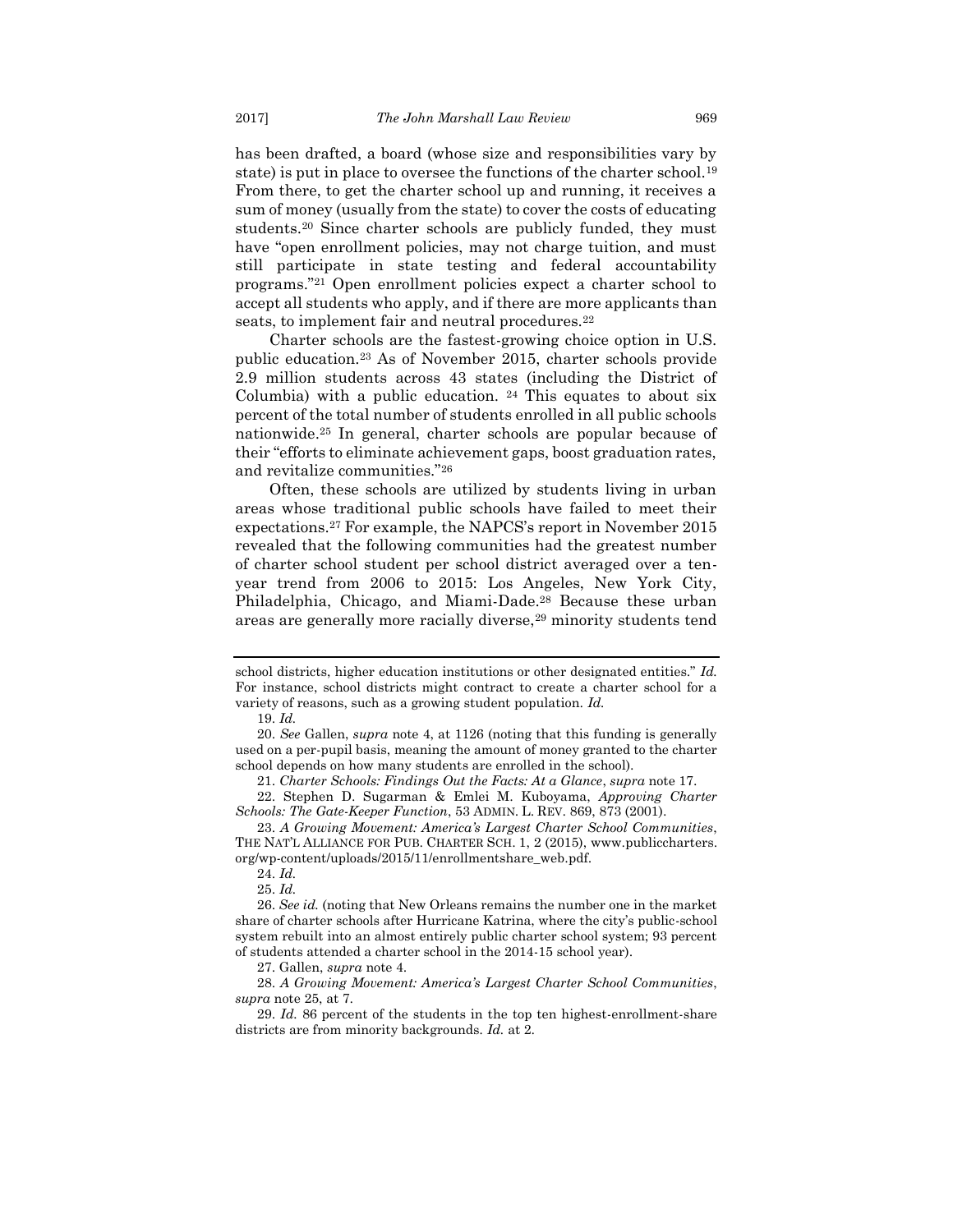to enroll at higher rates than they enroll in traditional public schools.<sup>30</sup> Other minority groups unrelated to race, such as the impoverished and English-Language-Learners, have also chosen charter schools over traditional public schools – a choice, which has proven to be a success for these students as they have actually shown a higher academic growth.<sup>31</sup>

Such success can be attributed to charter schools increasing educational quality, focusing more intensely on the individual needs of the students, and providing safer and stronger communities.<sup>32</sup> After all, the reason these schools exist is to make sure every child has access to a quality education.<sup>33</sup> Charter schools are able to provide a better quality of education because they have higher standards to meet simply to stay in business, unlike that of traditional public schools that will remain in business no matter how poorly they perform.<sup>34</sup> These standards are tailored more exclusively to the interests of the students being served by the charter school.<sup>35</sup> This is perhaps one of the most defining features of a charter school – the fact that it is set up around the needs of the students, not around the needs of the state.<sup>36</sup> Finally, charter schools foster more educational opportunities for students and also strengthen local communities because they utilize local businesses to help provide resources to the schools.<sup>37</sup>

## <span id="page-6-0"></span>*B. The Charter School Movement Expands the Role of Charter Schools Nationwide*

In 1993, federal interest in supporting the development of the charter school movement began when President Bill Clinton first proposed the Public Charter Schools Program ("PCSP"), 38 which sought to encourage their creation.<sup>39</sup> PCSP was officially enacted

<sup>30.</sup> Gallen, *supra* note 4, at 1127.

<sup>31.</sup> *Id.*

<sup>32.</sup> *Choice and Charter Schools: Facts*, THE CTR. FOR EDUC. REFORM (Sept. 17, 2016, 12:41 PM CDT), www.edreform.com/2012/03/just-the-faqs-charter-sc hools/.

<sup>33.</sup> *Id.*

<sup>34.</sup> Brian Washington, *Higher Standards for Charter Schools Mean Better Education for Students*, EDUC. VOTES (Sept. 17, 2014), www.educationvotes. nea.org/2014/09/17/high-standards-for-charter-schools-mean-better-educationfor-students/ (pointing out that charter schools have to be more concerned with accountability, transparency, and equity).

<sup>35.</sup> *Id.*

<sup>36.</sup> *Id.*

<sup>37.</sup> *Id.*

<sup>38.</sup> 20 U.S.C. § 7221a (1994). Though this statute is brief, it is significant because it brought a lot of attention to charter schools.

<sup>39.</sup> *Evaluation of the Public Charter School Program: Year One Evaluation Report*, PLANNING AND EVALUATION SERVICE 1, 13 (2000), www2.ed.gov/rschst at/eval/choice/pcsp-year1/year1report.pdf.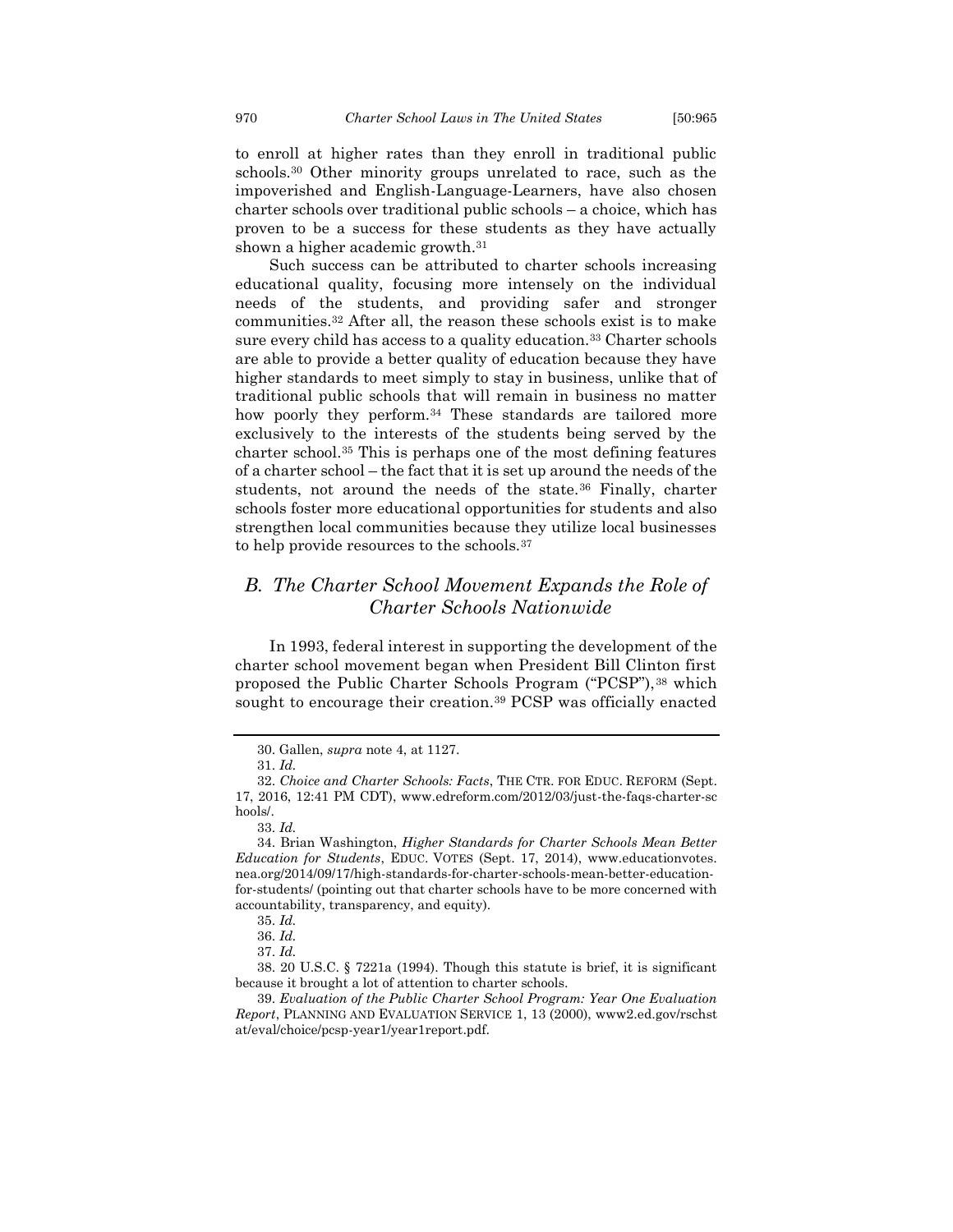and began funding research on charter schools in 1995.<sup>40</sup> Around the same time, several congressmen proposed the Public Schools Redefinition Act, though it was never passed.<sup>41</sup>

Later, when President George W. Bush took office, he continued the hype on charter schools by implementing the No Child Left Behind Act ("NCLB").<sup>42</sup> This Act sought to "close the achievement gap in traditional public schools by allowing students to choose to attend other schools if their neighborhood public school was inadequate."<sup>43</sup> By 2003, approximately 300 million dollars of the federal budget was allotted for PCSP, which was a drastic increase from its six million dollar allocation under the Clinton administration.<sup>44</sup>

Then, the Obama administration continued the efforts of President Bush; President Obama summarized the goals and reasoning behind the charter school movement as such:

Our Nation has always been guided by the belief that all young people should be free to dream as big and boldly as they want, and that with hard work and determination, they can turn their dreams into realities. Schools help us uphold this ideal by offering a place for children to grow, learn, and thrive.<sup>45</sup>

In support of these goals, President Obama enacted the American Recovery and Reinvestment Act,<sup>46</sup> which further addressed education reform.<sup>47</sup> President Obama also created the

43. Gallen, *supra* note 4, at 1129.

44. *Id.* Thus, NCLB "directly contributed to the growth of charter schools throughout the country." *Id.*

45. Obama, *supra* note 9; Gallen, *supra* note 4, at 1128 (noting that charter schools have "enjoyed bipartisan political support, creating a hospitable policy environment under which charter schools have greatly increased in number.").

46. Pub. L. No. 111-5, 123 Stat. 115 (2009).

47. Gallen, *supra* note 4, at 1129 (citing Benjamin Michael Superfine, *Stimulating School Reform: The American Recovery and Reinvestment Act and Shifting Federal Role in Education*, 76 MO. L. REV. 81, 82-83 (2011) (noting that

<sup>40.</sup> *See* Oluwole, *supra* note 8 (noting that PCSP also began nationally sponsoring charter schools through conferences and competitive grants to help charter schools get their bearings).

<sup>41.</sup> *Evaluation of the Public Charter School Program: Year One Evaluation Report*, *supra* note 39.

<sup>42.</sup> Pub. L. No. 107-110, 115 Stat. 1425 (2003). The purpose of NCLB "is to ensure that all children have a fair, equal, and significant opportunity to obtain high-quality education and reach, at a minimum, proficiency on challenging state academic achievement standards and state academic assessments." *Id.*; Oluwole, *supra* note 8 (citing 20 U.S.C. § 6301 (2006)). Though the overall goal of NCLB was to boost proficiency in reading and math, the program was highly criticized for indirectly pushing students away from traditional public schools. *Id.*; *see* Michael Heise, *The Political Economy of Education Federalism*, 56 EMORY L.J. 125, 126 (2006) (noting that critics of NCLB argued that it "represents unwarranted federal intrusion into education policymaking, generates unintended policy consequences, and amounts to an unfunded federal mandate.").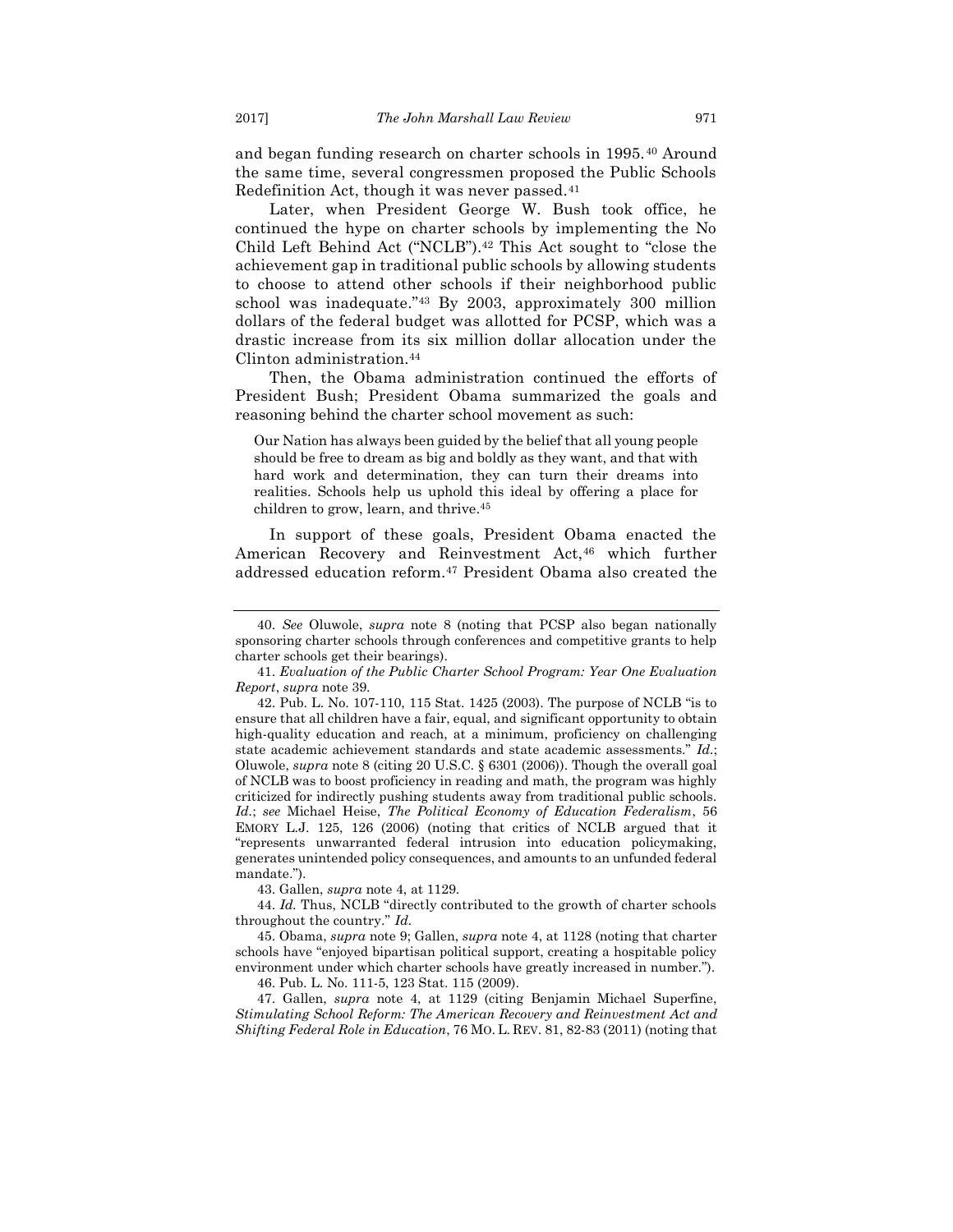Race to the Top Program ("RTTT"),<sup>48</sup> which pulled money from a \$4.35 billion fund to in an effort to provide grants to states with charter school laws.<sup>49</sup> In addition, RTTT tried to combat failing public schools by helping them convert into charter schools.<sup>50</sup> As recent as September 28, 2016, the U.S. Department of Education awarded 245 million dollars to support high-quality public charter schools, recognizing that "innovative charter schools are developing new and impactful practices to close achievement gaps and provide students with the skills and abilities they need to thrive."<sup>51</sup>

## <span id="page-8-0"></span>*C. The Three Basic Principles of Charter Schools: Choice, Accountability, and Freedom*

Charter schools are founded in three basic principles: choice, accountability, and freedom.<sup>52</sup> These principles represent the overarching goal of charter schools, which is to provide better opportunities for child-centered education.<sup>53</sup> These principles also enable charter schools the necessary discretion to provide alternative means of education to traditional public schools.<sup>54</sup> At the same time, however, the principles place limitations on charter

*Race to the Top Fund*, U.S. DEP'T. OF EDUC. (Oct. 9, 2016, 11:26 PM CDT), ww w.ed.gov/programs/racetothetop/index.html.

49. Gallen, *supra* note 4, at 1129-30.

50. *See id.* (noting that 35 states and D.C. applied for RTTT grants in the second round of applications, thus showing RTTT has inspired at least some movement towards certain education reforms).

51. *U.S. Dep't of Educ. Awards \$245 Million to Support High-Quality Public Charter Schools*, U.S. DEP'T. OF EDUC. (Sept. 28, 2016), www.ed.gov/news/pressreleases/us-DEP'Tment-education-awards-245-million-support-high-quality-pu blic-charter-schools.

52. *Closing the Achievement Gap: Charter Schools FAQ*, PBS (Oct. 15, 2016, 1:02 PM CDT), www.pbs.org/closingtheachievementgap/faq.html.

53. *Id.*

54. Preston C. Green, Bruce D. Baker, & Joseph O, Oluwole, *Having it Both Ways: How Charter Schools Try to Obtain Funding of Public Schools and the Autonomy of Private Schools*, 63 EMORY L. J. 303 (2013).

such reform topics included suggestions for fixing existing educational policy problems and sparking future educational reform efforts.").

<sup>48.</sup> Regarding Race to the Top Program, the U.S. Department of Education asks states to advance reforms around four specific areas:

adopting standards and assessments that prepare student to succeed in college and the workplace and to compete in the global economy; building data systems that measure student growth and success, and inform teachers and principals about how they can improve instruction; recruiting, developing, rewarding, and retaining effective teachers and principals, especially where they are needed most; and turning around our lowest-achieving schools.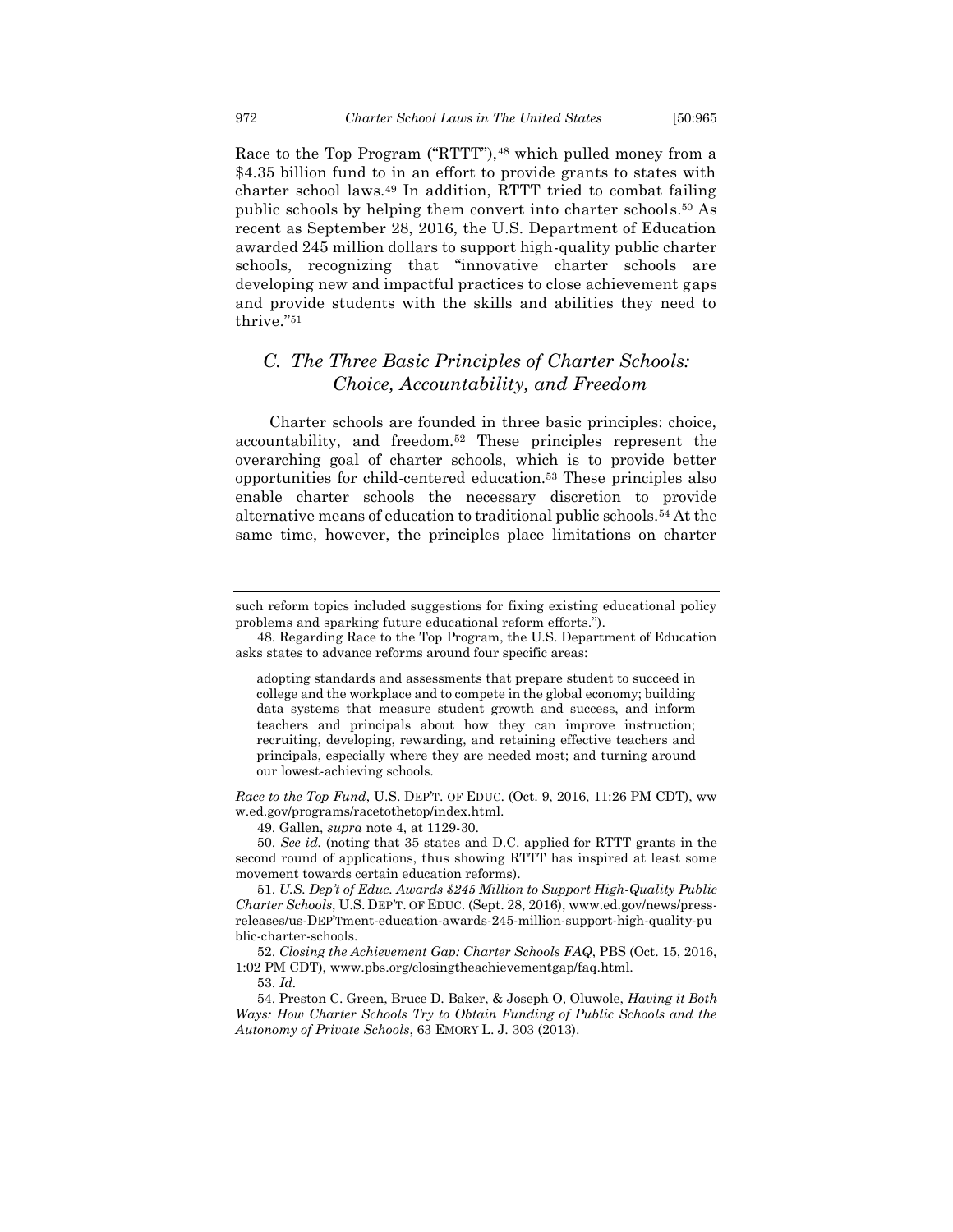schools.<sup>55</sup> For instance, virtually anyone can submit a charter school proposal to their state's charter authorizing entity, but charter school laws, grounded in the idea of accountability, require annual evaluations to ensure that the charter school is educating students in a safe and responsible environment.<sup>56</sup> Together, these principles give states the tools to formulate their own charter schools laws.<sup>57</sup>

#### *1. Choice for Parents, Students, and Educators*

<span id="page-9-0"></span>To begin with, charter schools are choice schools "designed to increase equal access to an adequate education, provide parents and children with alternatives to their current public schools," and encourage innovation and flexibility in the classroom for teachers and administrators.<sup>58</sup> Relying on the economic principles of Milton Friedman, charter schools have become increasingly popular since the PCSP and RTTT movements.<sup>59</sup> This is true because they provide structural change in the market of education.<sup>60</sup> From an economic standpoint, charter schools create competition in the education market that will increase innovation and efficiency, as opposed to government-run education "monopolies."<sup>61</sup> As a result, these schools provide options for various different groups of people that have an interest in public education, such as parents, students, teachers, and even charter authorizers.<sup>62</sup>

Overall, charter schools offer choice for families because both the parents and the children are able to find a school that best fits

<sup>55.</sup> *Id.*

<sup>56.</sup> *Id.* For purposes of this Comment, "anyone" refers to parents, community leaders, businesses, teachers, school districts, educational entrepreneurs, and municipalities.

<sup>57.</sup> *Id.*

<sup>58.</sup> Jeanette M. Curtis, *A Fighting Chance: Inequities in Charter Sch. Funding and Strategies for Achieving Equal Access to Public School Funds*, 55 HOW. L.J. 1057, 1065 (2012).

<sup>59.</sup> Dylan P. Grady, Comment, *Charter School Revocation: A Method for Efficiency, Accountability, and Success*, 41 J.L. & EDUC. 513, 520-21 (2012).

<sup>60.</sup> *Id.* In the book *Capitalism and Freedom*, published in 1962, Friedman introduced the idea of charter schools. Eric A. Hanushek, *Milton Friedman's Unfinished Business*, 1 HOOVER DIGEST 42 (2007). Specifically, Friedman pointed out that just because the government funds a school does not necessary mean it has to run the school. *Id.*; *see* Grady, *supra* note 59 (pointing out that Friedman believed that public education could improve only if parents were given a choice in schools).

<sup>61.</sup> *Id.*

<sup>62.</sup> An authorizer is "'an entity authorized . . . to review applications, decided whether to approve or reject applications, enter into charter contracts with applicants, oversee public charter schools, and decide whether to renew, not renew, or revoke charter contracts.'" Joseph A. Giambrone, *Advancing the Charter School Movement in Illinois Through Charter School Law: The Charter School Quality Law and Multiple Authorizers*, 61 DEPAUL L. REV. 1213, 1217 (2012) (citing Ziebarth, *supra* note 13, at 7).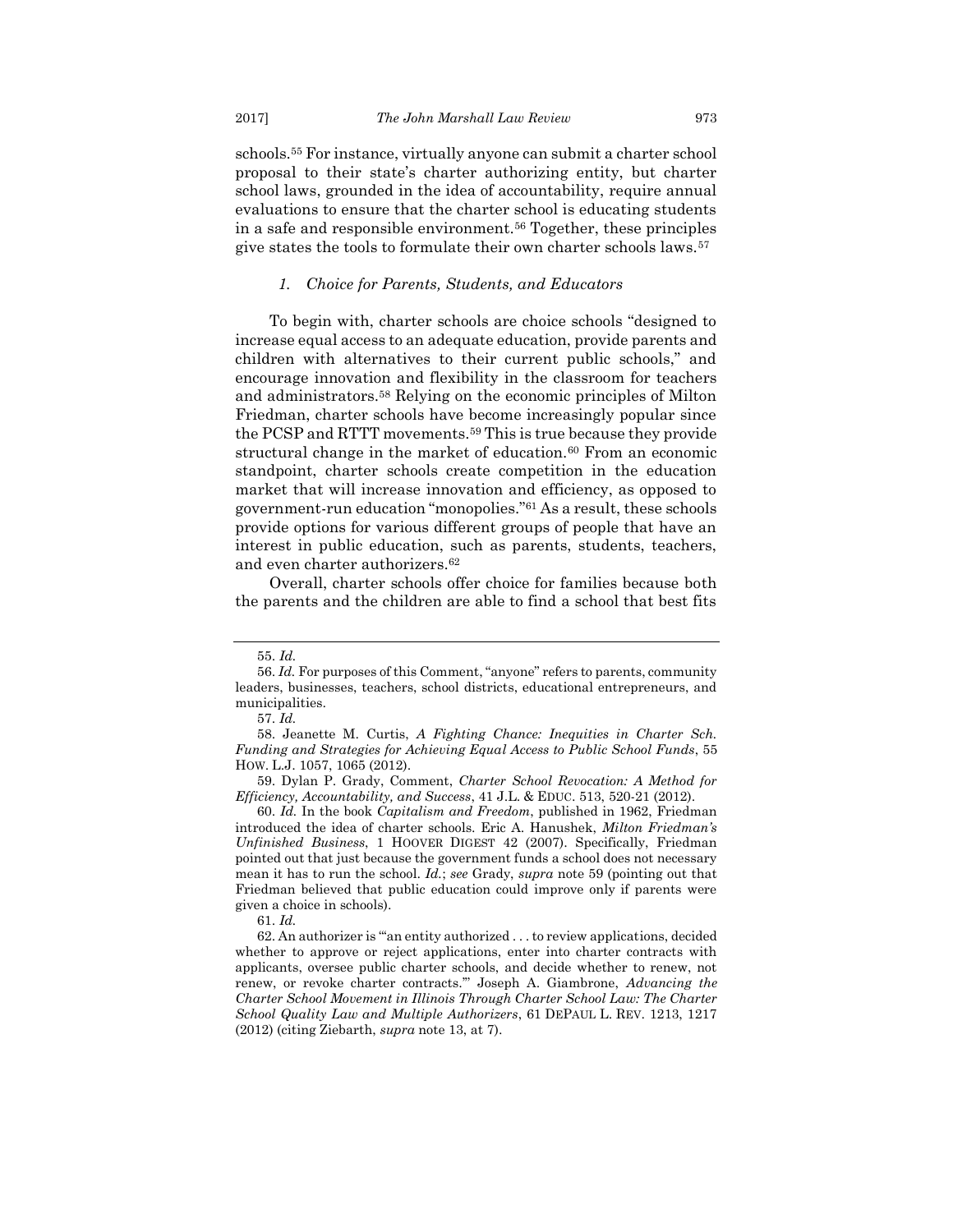the student's needs.<sup>63</sup> Frequently, these schools assist lower-income families because they provide an affordable alternative to a traditional public schools.<sup>64</sup> Instead of struggling to makes ends meet to send their child to a pricey private school or being forced to pack up and move to a different district, parents can send their child to a charter because of their close-to-home proximity and public funding basis.<sup>65</sup> As a result, students in high-poverty communities get the chance to receive an education equal to that of students who are better served by their traditional public schools.<sup>66</sup>

On a similar note, teachers and administrators in the community are also provided a choice with respect to their careers.<sup>67</sup> Educators as a whole are given much more flexibility in how they teach.<sup>68</sup> For instance, teachers are given the chance to "directly shape the learning environment for their students."<sup>69</sup> Similarly, charter authorizers,<sup>70</sup> of all types, have the choice to sponsor schools in areas where they see the need for an affordable alternative to traditional public schools.<sup>71</sup> Charter authorizers can assist in developing these schools by setting high standards for charter applicants and currently operating charter schools, thus preserving school autonomy, and protecting both the public's and students' interests.<sup>72</sup>

Higher Education Institution; Independent Chartering Board, also known as SCSCs or institutes that are statewide bodies that have been set up for the sole purpose of awarding charter and overseeing charter schools; Local Education Agency, usually a local or countywide district whose school board is the literal authorizer since it makes final decisions; Non-Educational Government Entities, mayors and municipalities that serve as the authorizer; Not-for-Profit Organizations; and State Education Agency, typically housed in a state's department of education.

*Types of Authorizers*, THE NAT'L ASS'N OF CHARTER SCHOOL AUTHORIZERS (Oct. 8, 2016 (12:57 PM CDT), www.qualitycharters.org/research-policies/archive/ty pes-of-authorizers/.

<sup>63.</sup> *Choice and Charter Schools: Facts*, *supra* note 32.

<sup>64.</sup> Robert J. Mann, *Charting the Court Challenges to Charter Schools*, 109 PENN ST. L. REV. 43, 44 (2004).

<sup>65.</sup> *Id.*

<sup>66.</sup> Curtis, *supra* note 58.

<sup>67.</sup> *See School Choices for Parents*, U.S. DEP'T. OF EDUC. (Oct. 8, 2016 12:35 PM CDT), www2.ed.gov/parents/schools/choice/definitions.html.

<sup>68.</sup> *Id.*

<sup>69.</sup> *Id.*

<sup>70.</sup> There are several different types of charter authorizers:

<sup>71.</sup> *Choice and Charter Schools: Facts*, *supra* note 32.

<sup>72.</sup> Giambrone, *supra* note 62, at 1215.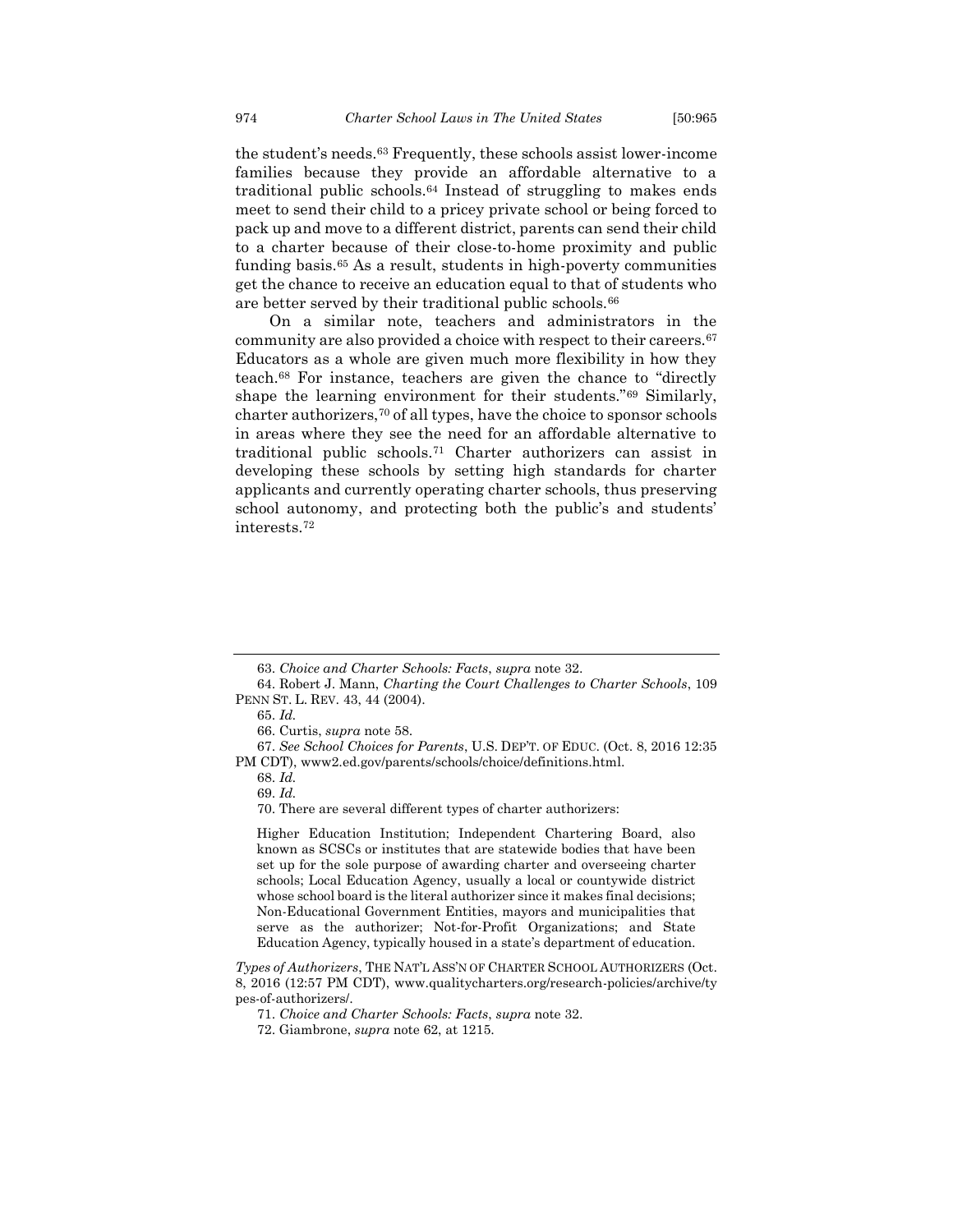#### <span id="page-11-0"></span>*2. Accountability on All Levels: Charter Accountability, Market Accountability, and Internal Accountability*

Next, charter schools promote accountability – the notion that schools have a duty or obligation to meet the expectations of external factors.<sup>73</sup> There are several external factors in which charter schools are held accountable, all with varying principalagent relationships.<sup>74</sup> For instance, the government represents charter accountability, while parents make the market accountable, and educators are responsible for internal accountability.<sup>75</sup> Charter accountability, in the traditional sense, involves the government acting as the principal and the individual school acting as the agent.<sup>76</sup> Though most charter schools are still obliged to meet governmental educational standards,<sup>77</sup> these schools are still special because they decentralize the power and influence of the government on its schools.<sup>78</sup> Despite being publicly funded by the government, the true principal in the charter accountability realm is the governing body,<sup>79</sup> or the party that enters into the contract on

charter schools' most significant strength is not their accountability to external actors, rather their ability to harness the shared commitment and energies of the internal actors – administrators, teachers, parents, and students – who choose to become part of the school and who share a common educational goal.

#### *Id.*

<sup>73.</sup> *See Closing the Achievement Gap: Charter Schools FAQ*, *supra* note 52 (highlighting that the state gives charter schools increased autonomy in exchange for increased accountability on their end); see also Walker Richmond, *Charter School Accountability: Rhetoric, Results, and Ramifications*, 12 VA. J. SOC. POL'Y & L. 330, 331 (2004) arguing:

<sup>74.</sup> *See* Richmond, *supra* note 73, at 336 (defining accountability as "the relationship between a principal who needs . . . a task down and an agent who accepts responsibility for accomplishing the task.").

<sup>75.</sup> *Id.*

<sup>76.</sup> *Id.*

<sup>77.</sup> *See Closing the Achievement Gap: Charter Schools FAQ*, *supra* note 52 (pointing out that such mandatory requirements include standardized tests, attendance rates, and graduation rates).

<sup>78.</sup> *See* Richmond, *supra* note 73, at 338.

<sup>79.</sup> By making governing bodies responsible for the performance of individual schools, charter schools promote accountability because they make it less tolerable to have a few bad schools just because the overall system is doing fine. For charter schools, if one individual school is doing poorly and fails to meet its charter expectations, it will likely close after review. *Id.* at 341.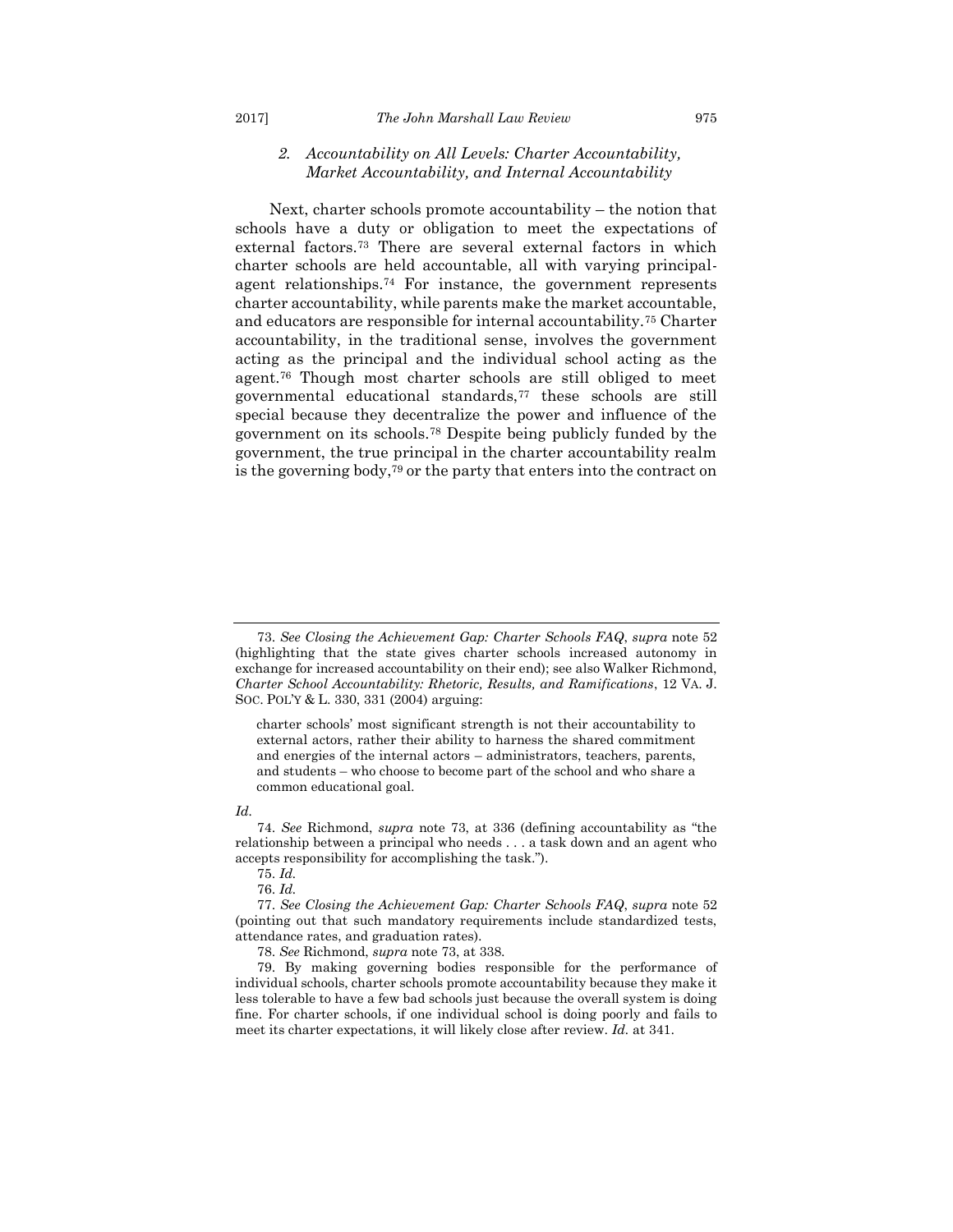behalf of the charter school,<sup>80</sup> and oversees its functions to determine educational success.<sup>81</sup>

Market accountability refers to the charter school's obligation to parents of the students who choose the school.<sup>82</sup> In this scenario, the parents are the principal and the individual charter school remains the agent.<sup>83</sup> This type of accountability frames the principal as a consumer, trying to get the most out of his money spent, and the agent as a supplier, fueled by the interests and demand of the consumer.<sup>84</sup> Unlike traditional public schools that have a monopoly on educational services, parents have leverage with charter schools and thus empower charter schools to live up to parents' expectations if they want to remain open.<sup>85</sup>

Last, internal accountability differs from both charter and market accountability because neither the principals nor the agents are clearly defined.<sup>86</sup> Instead, internal accountability presents a principal-agent duality, in which school personnel, parents, and students act as both principals and agents by promoting excellence in education.<sup>87</sup> Under this dynamic, each party owes one another an

81. *Closing the Achievement Gap: Charter Schools FAQ*, *supra* note 52. More recently, reformers have called for even more accountability because of evidence showing that some sponsors fail to close underperformed schools. Gallen, *supra*  note 4, at 1127.

84. *Id.*

<sup>80.</sup> A charter school contract is the legally binding agreement executed by its authorizing agency; it stipulates the terms and conditions by which the school will operate and defines the rights and responsibilities by which the school operates. Danielle Holley-Walker, *The Accountability Cycle: The Recovery School District Act and New Orleans' Charter Schools*, 40 CONN. L. REV. 125, 145 (2007). Once the contract is entered, the work for the charter does not end. *Id.* From there, the charter takes on the daily tasks that are usually covered by the local school district. Such tasks include: determining curriculum; managing personnel issues; and overseeing school budgets. *Id.*

<sup>82.</sup> Richmond, *supra* note 73, at 331.

<sup>83.</sup> *Id.*

<sup>85.</sup> *See* John Morley*, Note, For Profit and Nonprofit Charter Schools: An Agency Costs Approach*, 115 YALE L.J. 1782, 1798 (2006) (counterpointing that parents have had a hard time monitoring charter schools and holding them accountable). Two obstacles stand in the way of parents monitoring these schools' achievement of the basic goal – to provide the best education for students. *Id.* First, parents are somewhat ill-equipped to measure and assess the output of these schools. *Id.* This issue arises primarily because parents do not sit in the classroom – they are removed from the daily environment of charter schools, making it difficult to assess their progress. *Id*. Second, even if parents are able to have enough exposure to charter schools to determine their dissatisfaction with them, they may not have the proper tools to enforce accountability. *Id*. For instance, it may be difficult to remove the child from a school in which he has become attached to teachers, friends and routines; or parents simply may not have any other affordable alternative. *Id*.

<sup>86.</sup> Richmond, *supra* note 73, at 331.

<sup>87.</sup> *Id*.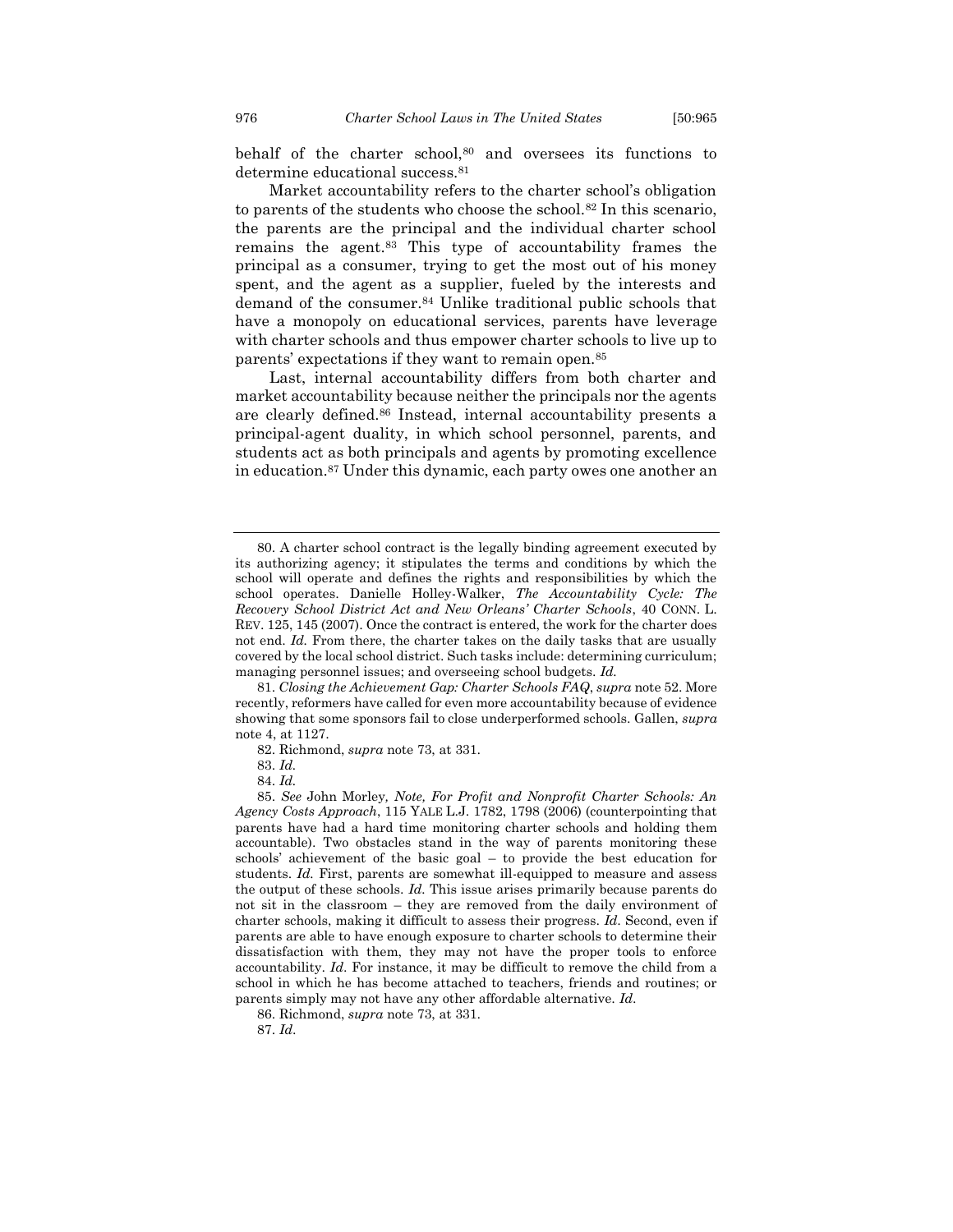obligation to influence, contribute, and promote high quality education.<sup>88</sup>

#### *3. Freedom from Government Influence*

<span id="page-13-0"></span>The third principle, freedom, enables charter schools to provide an alternative mean of public education for students.<sup>89</sup> Freedom releases these schools from restrictions imposed by major laws and regulations, which tend to drain a traditional public school's resources, thus limiting both its budget and capabilities to meet students' needs.<sup>90</sup> Increased autonomy gives charter schools more flexibility with decisions relating to staffing, curriculum, and budget.<sup>91</sup> In fact, they are ideal for education reform since they can think outside the box to create new strategies to improve opportunities for students.<sup>92</sup> New strategies often include hiring uncertified teachers and offering longer school days than traditional public schools.<sup>93</sup>

Though freedom can cause individual charter schools to vary widely, they still share the same general structure across the board.<sup>94</sup> The basic methods of educational approach are either the classical production model or the classical liberal model. <sup>95</sup> The production model focuses on creating well-rounded, social members of society.<sup>96</sup> To achieve that outcome, the production model uses "socialization, acculturation, and recreation of the prevailing status quo."<sup>97</sup> In the most general sense, the production model aims to give students the basic skill set and values to communicate and work with others.<sup>98</sup>

The liberal model focuses on creating competent, functional members of society.<sup>99</sup> This differs from the former model in that it

<sup>88.</sup> *Id*.

<sup>89.</sup> *Closing the Achievement Gap: Charter Schools FAQ*, *supra* note 52.

<sup>90.</sup> *Choice and Charter Schools: Facts*, *supra* note 32.

<sup>91.</sup> Giambrone, *supra* note 62, at 1217 (citing *The Evaluation of Charter School Impacts*, INST. OF EDUC. SCIS., U.S. DEP'T OF EDUC. 1 (2010), www.eric.ed.gov/PDFS/ED510573.pdf)).

<sup>92.</sup> Gallen, *supra* note 4, at 1122.

<sup>93.</sup> *Id.* at 1126.

<sup>94.</sup> *See* Morley, *supra* note 85, at 1793 (pointing out that the "key characteristic of a charter school is that it combines public funding with private management.").

<sup>95.</sup> Andrew Broy, *Charter Schools and Education Reform: How Constitutional Challenges Will Alter Charter School Legislation*, 79 N.C. L. REV. 493, 495-96 (2001).

<sup>96.</sup> *Id.* at 496.

<sup>97.</sup> *Id.*

<sup>98.</sup> *Id.*

<sup>99.</sup> *See What is a 21st Century Liberal Education?*, ASSOC. OF AMERICAN COLLEGES & UNIV. (Sept. 16, 2017, 11:42 PM CDT), www.aacu.org/leap/whatis-a-liberal-education: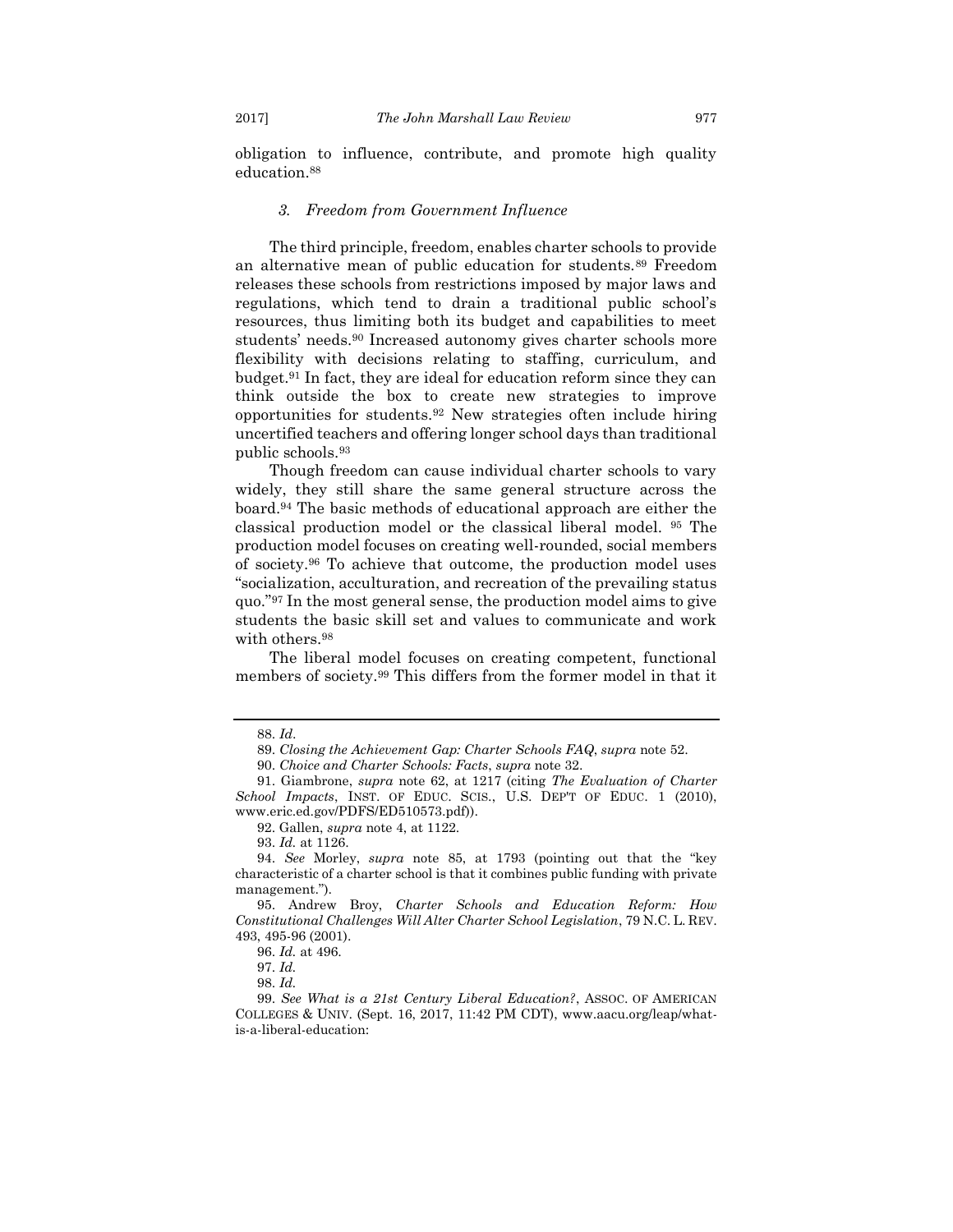emphasizes the "process of education (inputs) rather than outcomes."<sup>100</sup> It also aims at giving students the tools to analyze and reason for themselves.<sup>101</sup> Under this approach, the ultimate goal is to teach students how to make informed decisions after analyzing situations, instead of simply mocking existing social structures.<sup>102</sup> Regardless of which model a charter school utilizes, the significance is that they have the freedom to choose how to shape their curriculum, which often depends on the students, parents, and community being served.

## <span id="page-14-0"></span>*D. The Model Charter School Law and its 20 Components*

Since charter schools are creatures of state statutes, their characteristics and operation vary from state to state.<sup>103</sup> Minnesota was the first state to pass a charter school law in 1991; throughout the remainder of the 1990s, many other states began enacting similar legislation.<sup>104</sup> In 2009, 18 years after the first state charter law was enacted, the NAPCS created the model charter school law, setting out the essential components necessary to open and operate effective charter schools.<sup>105</sup>

The NAPCS has acknowledged that there is great diversity of these schools across America and that not every provision in the model law will suit every state.<sup>106</sup> Therefore, the NAPCS intends for the model law to be useful in the jurisdictions with charter school laws and also influence states that have yet to enact such a law.<sup>107</sup> In its model law, the NAPCS sets out 20 essential components of a strong public charter school law that embody the core principles of

*Id.*

100. Broy *supra* note 95, at 497.

101. *Id.* 

102. *Id.*

103. Joseph O. Oluwole & Preston C. Green, III, *Charter Schools: Racial Balancing Provisions and Parents Involved*, 61 ARK. L. REV. 1, 7 (2008).

104. *Origins of Chartering Timeline*, *supra* note 3.

An approach to learning that empowers individuals and prepares them to deal with complexity, diversity, and change. It provides students with broad knowledge of the wider world (e.g. science, culture, and society) as well as in-depth study in a specific area of interest. A liberal education helps students develop a sense of social responsibility, as well as strong and transferable intellectual and practical skills such as communication, analytical and problem-solving skills, and a demonstrated ability to apply knowledge and skills in real-world settings.

<sup>105.</sup> Ziebarth, *supra* note 13, at 3.

<sup>106.</sup> Nina Res, *Keys to Charter School Success*, U.S. NEWS & WORLD REPORT (Oct. 6, 2016), www.usnews.com/opinion/articles/2016-10-06/how-the-new-publ ic-charter-model-law-can-guide-future-success.

<sup>107.</sup> Ziebarth, *supra* note 13.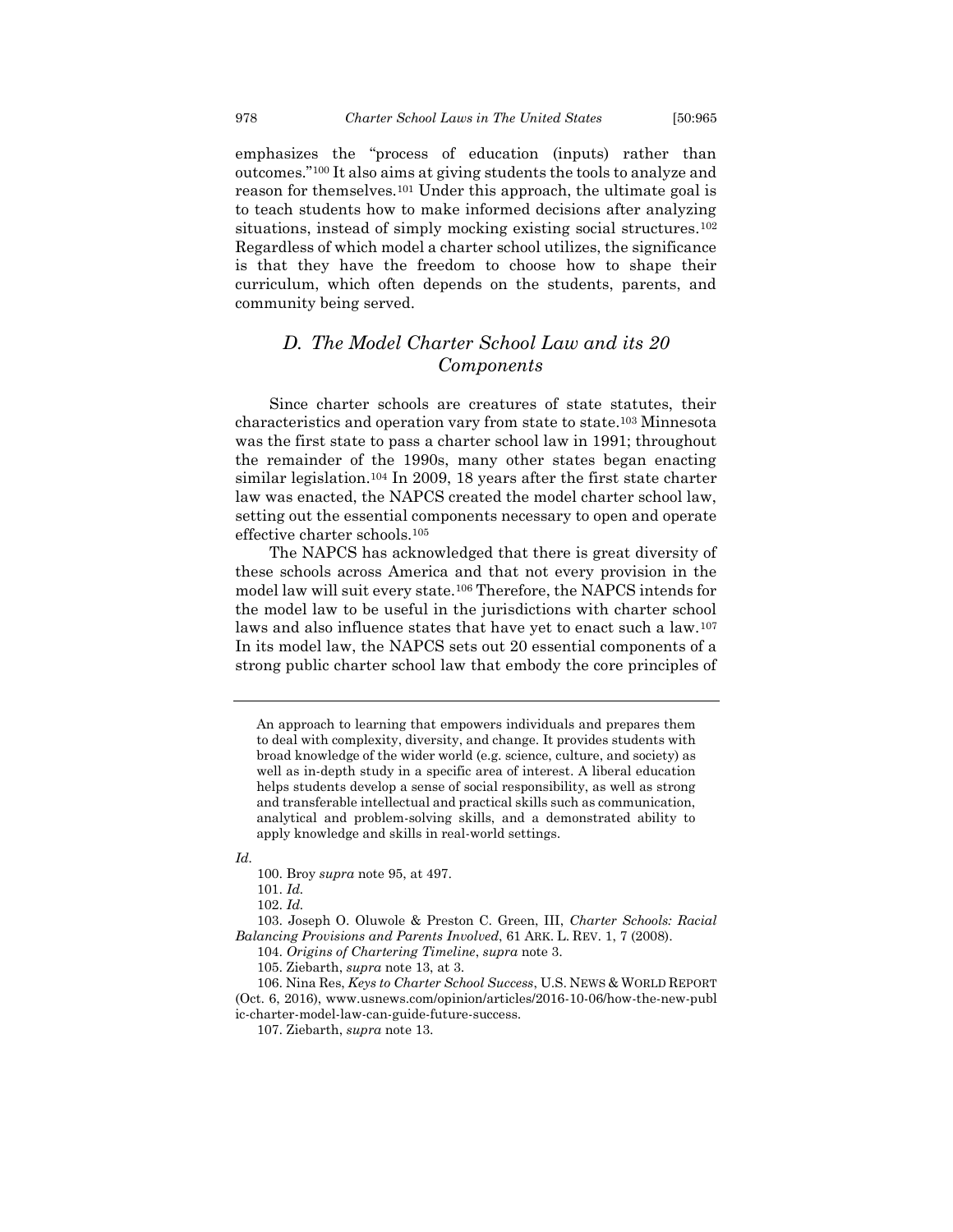choice, accountability, and freedom.<sup>108</sup> Here, five of the 20 components will be discussed in light of two particular areas – preservation of autonomy and access to public funding.<sup>109</sup>

### <span id="page-15-0"></span>*1. Preservation of Autonomy Fostered by Independent Charter School Boards and Automatic Exemptions*

There are three of the NAPCS's components that relate to the preservation of autonomy. First, the model law suggests that charter schools should be fiscally and legally autonomous; one way to do this is by having independent charter school boards.<sup>110</sup> As of January 2016, the NAPCS noted that 28 states currently utilize independent charter school boards.<sup>111</sup> Generally speaking, these boards act as authorizing bodies that are separate from governmental agencies with their sole purpose being to authorize charter schools statewide.<sup>112</sup> They act as advocates for charter schools by overseeing the daily functions and closing charter schools that are not thriving.<sup>113</sup> Ultimately, the strength and success of independent charter school boards depends on focus and scope.<sup>114</sup>

(1) no caps; (2) a variety of public charter schools allowed; (3) multiple authorizers available; (4) authorizer and overall program accountability system required; (5) adequate authorizer funding; (6) transparent charter application, review, decision-making processes; (7) performancebased charter contracts required; (8) comprehensive charter school monitoring; (9) clear processes for renewal, nonrenewal; (10) educational service providers allowed; (11) fiscally and legally autonomous schools with independent charter school boards; (12) clear student recruitment, enrollment, and lottery procedures; (13) automatic exemptions from many state and district laws and regulations; (14) automatic collective bargain exemption; (15) multischool charter contract; (16) extracurricular and interscholastic activities eligibility and access; (17) clear identification of special education responsibilities; (18) equitable operation funding and equal access to all state and federal categorical funding; (19) equitable access to capital funding and facilities; (20) access to relevant employee retirement systems.

Id. This Comment will address components  $(11)(13)(14)(18)$ , and  $(19)$  for the sake of time and space.

109. These five components were chosen specifically because they best relate to and represent the most common issues facing charter schools.

110. Ziebarth, *supra* note 108, at 8-9.

112. Arianna Prothero*, More States Create Independent Charter-Approval Boards*, EDUC. WEEK (Aug. 19, 2014), www.edweek.org/ew/articles/2014/08/20/ 01authorizers.h34.html.

113. *Id.*

114. *Id.*

<sup>108.</sup> *See* Todd Ziebarth, *Measuring Up to the Model: A Ranking of State Charter School Laws*, THE NAT'L ALLIANCE FOR PUB. CHARTER SCH. 1, 8-9 (2016), www.publiccharters.org/wp-content/uploads/2016/01/Model-Law-Final\_ 2016.pdf. The National Alliance for Public Charter Schools' components follows:

<sup>111.</sup> *Id.*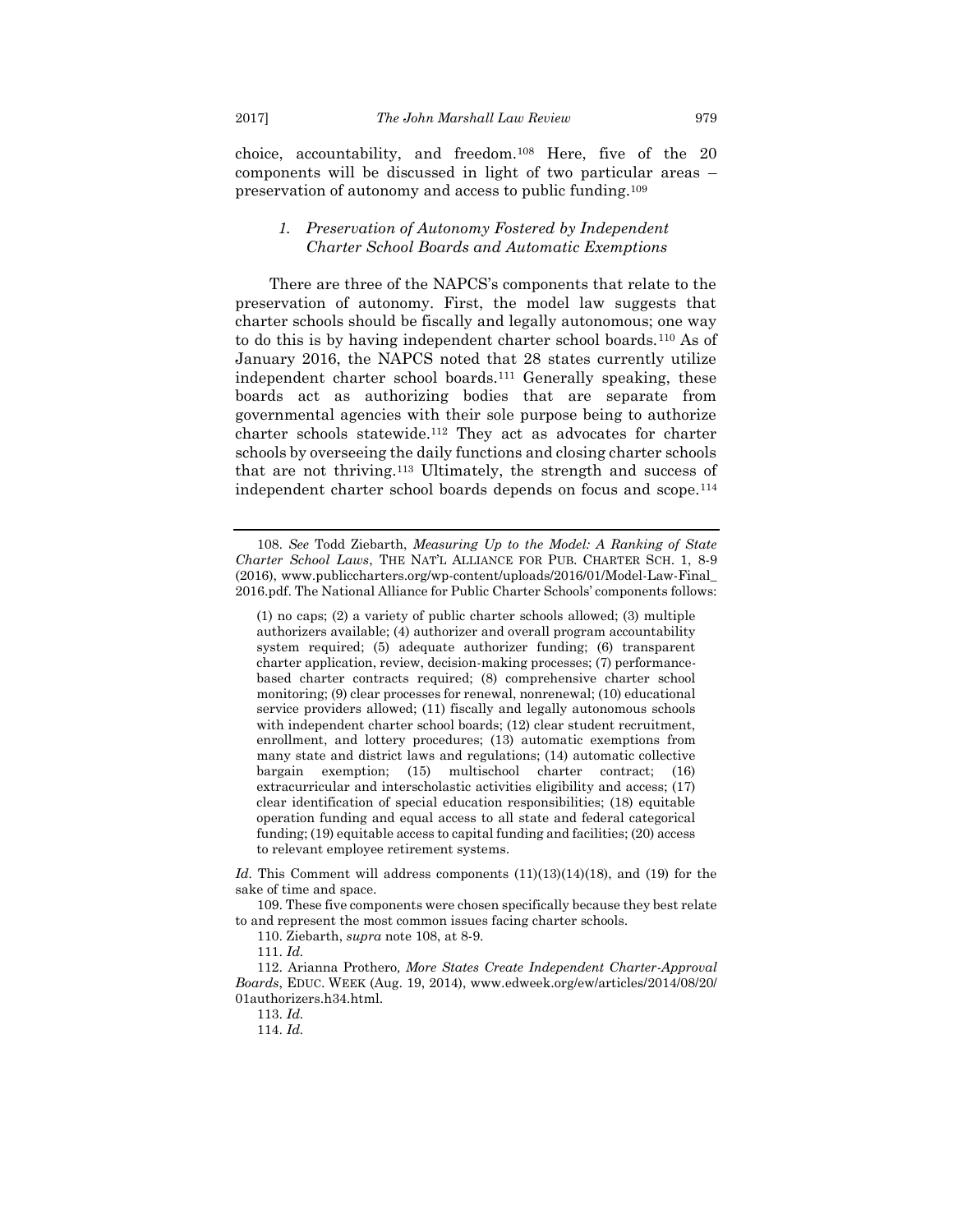Since a board's only job is to support and monitor these schools, it can develop some of the most efficient ways to accomplish that job.<sup>115</sup> Also, these boards, unlike traditional school districts, are more willing to grant charters because they are not concerned with the competition that charter schools impose on the traditional public school system.<sup>116</sup> Often, school districts and government agencies prefer to have local control and oversight rather than allowing others, who potentially are not as familiar with public education, make such decisions.<sup>117</sup>

Second, in furtherance of freedom, the model law finds it essential that charter schools have automatic exemptions from many state and district laws and regulations.<sup>118</sup> Exemptions exclude those laws covering health, safety, civil rights, accountability, employee criminal history checks, the Open Meetings Act, and the Freedom of Information Act.<sup>119</sup> One noteworthy exemption is the need for automatic exemptions for collective bargaining agreements.<sup>120</sup> Collective bargaining occurs when educators, after negotiating, agree on a set of regulations that govern working conditions and compensation rates.<sup>121</sup> This exemption enables charter schools to hire non-certified teachers thus promoting flexibility.<sup>122</sup> It also frees these schools from negotiating with teacher unions.<sup>123</sup>

120. *Id.* Again, the collective bargaining exemption excludes rules implemented to avoid discrimination. *Id.*

121. Randall W. Eberts, *Teachers Unions and Student Performance: Help or Hindrance?*, THE FUTURE OF CHILDREN (2007), www.futureofchildren.org/pub lications/journals/article/index.xml?journalid=34&articleid=81&sectionid=479. The article noted that:

Rules may include working conditions, such as the length of the school day, hours of instruction and preparation time, and interaction time with parents; class size; the number and responsibility of supplemental classroom personnel, such as aides; employment protection; assignment to schools and grade levels; criteria for promotion; reductions in force; professional services; in-service and professional development; instructional policy committees; student grading and promotion; teacher evaluation; performance indicators; grievance procedures; student discipline and teacher safety; and the exclusion of pupils from the classroom.

#### *Id.*

122. William Haft, *Charter Schools and the Nineteenth Century Corporation: A Match Made in the Public Interest*, 30 ARIZ. ST. L.J. 1023, 1034 (1998).

123. *Id.* Teacher unions typically have the following objectives: raising their members' wages; growing their membership; increasing the share of the publicschool labor force that they represent; precluding paybased performance or aptitude; and minimizing competition from nonunion shops. Andrew J. Coulson,

<sup>115.</sup> *Id.* 

<sup>116.</sup> *Id.*

<sup>117.</sup> *Id.*

<sup>118.</sup> Ziebarth, *supra* note 13.

<sup>119.</sup> *Id.*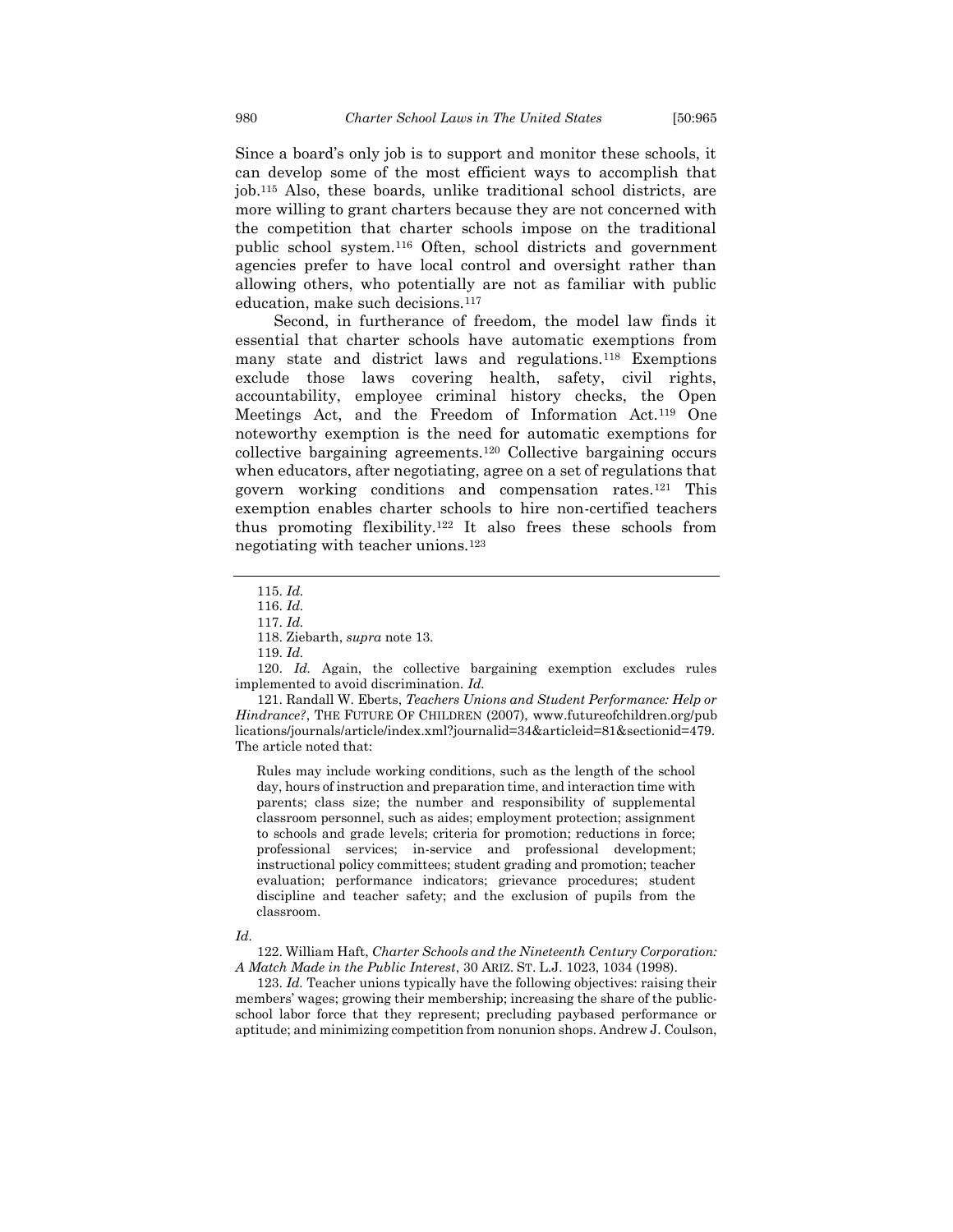### <span id="page-17-0"></span>*2. The Struggle for Charter Schools to Access Public Funding*

One of the most prevalent issues facing these schools is access public funding.<sup>124</sup> Charter schools, like traditional public schools, are funded by taxpayers with public money.<sup>125</sup> Generally, public funding is broken down into two types – base funding and categorical funding – each serving a different purpose.<sup>126</sup> Base funding is intended to cover the basic educational needs of students, while categorical funding allots money toward additional programs like special education or summer school.<sup>127</sup> The NAPCS argues that both types of funding are essential to a successful charter school, and has set out two essential components to foster access to public funding – equal access to all state and federal funding and equitable access to facilities.<sup>128</sup>

To obtain equal access to state and federal funding, charter schools need funding to flow in a timely manner and on equal footing of traditional public schools.<sup>129</sup> Overall, they receive less governmental funding per pupil.<sup>130</sup> For example, in April 2014, a study revealed that charter schools face a funding gap of 28.4 percent, meaning they received about \$3,814 less per pupil.<sup>131</sup> Other studies have noted that funding disparities fluctuated depending on if the charter school operated on a freestanding basis or whether it was operated by multiple governing bodies.<sup>132</sup>

125. *How Are Charter Schools Funded?*, IN PERSPECTIVE, www.in-perspecti ve.org/pages/finances#sub1 (last visited Aug. 23. 2017).

126. *Id.* 

127. *Id.*

128. Ziebarth, *supra* note 13.

129. *Id.*

130. *How Are Charter Schools Funded?*, *supra* note 125.

132. *How Are Charter Schools Funded?, supra* note 130, recognizing that:

Traditional public schools on average received \$12,863 in federal, state and local revenue per pupil; charter schools operated by nonprofit management organizations received about \$11,448 in federal, state and

*The Effects of Teachers Unions on American Education*, 30 CATO J. 155 (2010). Together, these objectives tie the hands of public schools because they are forced to please the teachers rather than focus on the needs of the students. *Id.* 

<sup>124.</sup> *See* Liu, *supra* note 14 (explaining "most state charter school laws do not provide charter schools with the operational funding, capital funding, and facilities access that are comparable to the resources provided to traditional public schools.").

<sup>131.</sup> Meagan Bardorff et al., *Charter School Funding: Inequity Expands*, SCHOOL CHOICE DEMONSTRATION PROJECT: DEP'T. OF EDUC., 1, 5 (2014), www .uaedreform.org/wp-content/uploads/charter-funding-inequity-expands.pdf. This study was performed by the School Choice Demonstration Project at the

University of Arkansas. There, the research team reviewed financial statements from the 2010-11 school year for the 30 states and the District of Columbia with substantial charter school populations. *Id.*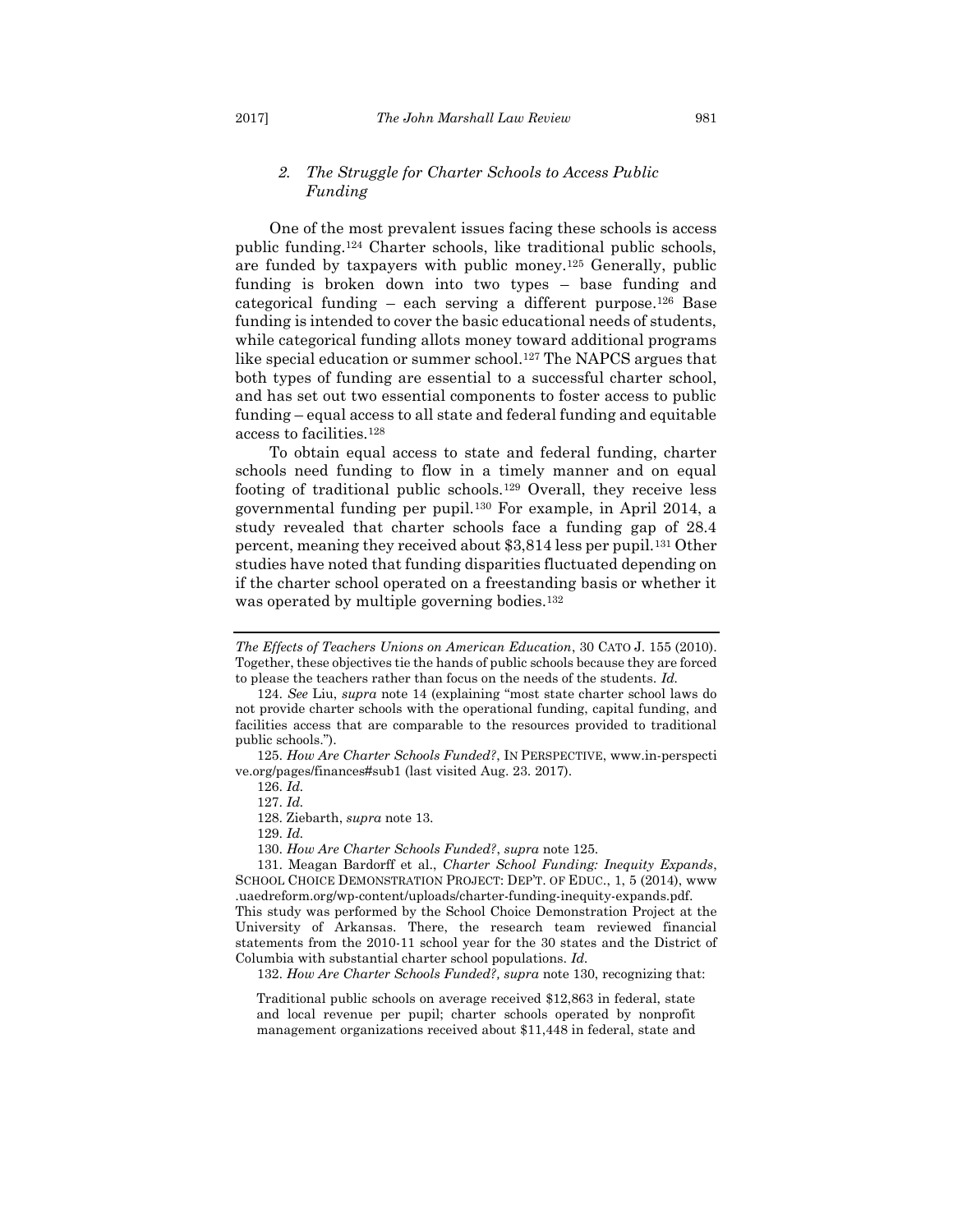In addition, charter schools also struggle to find equitable access to facilities.<sup>133</sup> To combat this problem, these schools have implemented the following approaches "public and private credit enhancement, tax-exempt bond financing, community development lending, commercial facilities development, state per pupil facilities aid, constitutional mandates for fair treatment, state facilities grant programs, federal tax credits, co-location with other public schools, and charter schools accessing vacant district facilities." <sup>134</sup> The NAPCS recognizes this issue and has suggested that when public funds are being allotted to provide a charter school with base funding, it adds on additional finances per student with the cost of finding a facility in mind.<sup>135</sup>

## <span id="page-18-0"></span>III. A LOOK AT THE LAWS OF ILLINOIS, INDIANA, AND MARYLAND

A comparative analysis of the charter school laws from the following states will be performed: Illinois,<sup>136</sup> Indiana,<sup>137</sup> and

#### *Id.*

133. For example, in California, limited state funding, expensive private leases, and school districts obstructing their ability to acquire available campus space all contribute to charter schools' struggle to obtain equitable access to facilities. *Facilities Equity Overview*, CALIFORNIA CHARTER SCHOOLS ASS'N (Oct. 23, 2016, 1:09 PM CDT), www.ccsa.org/advocacy/facilities-adv/.

134. Jim Griffin et al., *Finding Space: Charters in District Facilities*, NATIONAL CHARTER SCHOOL RESOURCE CTR. (Mar. 9, 2015), www.charterschoo lcenter.org/resource/finding-space-charters-district-facilities.

135. Ziebarth, *supra* note 13, at 3.

136. Illinois's charter school law was enacted in 1996, much earlier than both Indiana and Maryland. Ziebarth, *supra* note 108, at 38. It was also amended in 2011 like Indiana's law. *Id.* As of the 2014-15 school year, Illinois has 148 charter schools working within the state serving a total of 62,429 students. *Id.* The NAPCS ranked Illinois number 32 out of the 43 states with charter school laws, approving of Illinois's appellate process for charter school applicants who are rejected by the local school districts. *Id.* Despite Illinois giving charter schools a "fair amount of autonomy and accountability," the NAPCS was displeased with Illinois's "caps on charter school growth" and "inequitable funding to charters." *Id.*

137. Indiana first enacted its charter school law in 2001 and amended the law more recently in 2011. Alison Consoletti, *Charter School Laws Across the States: Rankings and Scorecard*, THE CTR. FOR EDUC. REFORM 1, 335 (2012). According to the NAPCS's 2016 rankings, Indiana, for the first time ever, bumped Minnesota out of the number one spot. Ziebarth, *supra* note 13, at 3. The NAPCS has applauded Indiana's changes to its authorizer and program accountability system; adoption of transparent charter applications, review, and decision-making processes; implementation of independent charter school board; clear student recruitment, enrollment, and lotter procedures; and its

local revenue per pupil; freestanding charter schools received \$10,113 in federal, state and local revenue per pupil; and; charter schools operated by for-profit management organizations received about \$8,352 in federal, state and local revenue per pupil.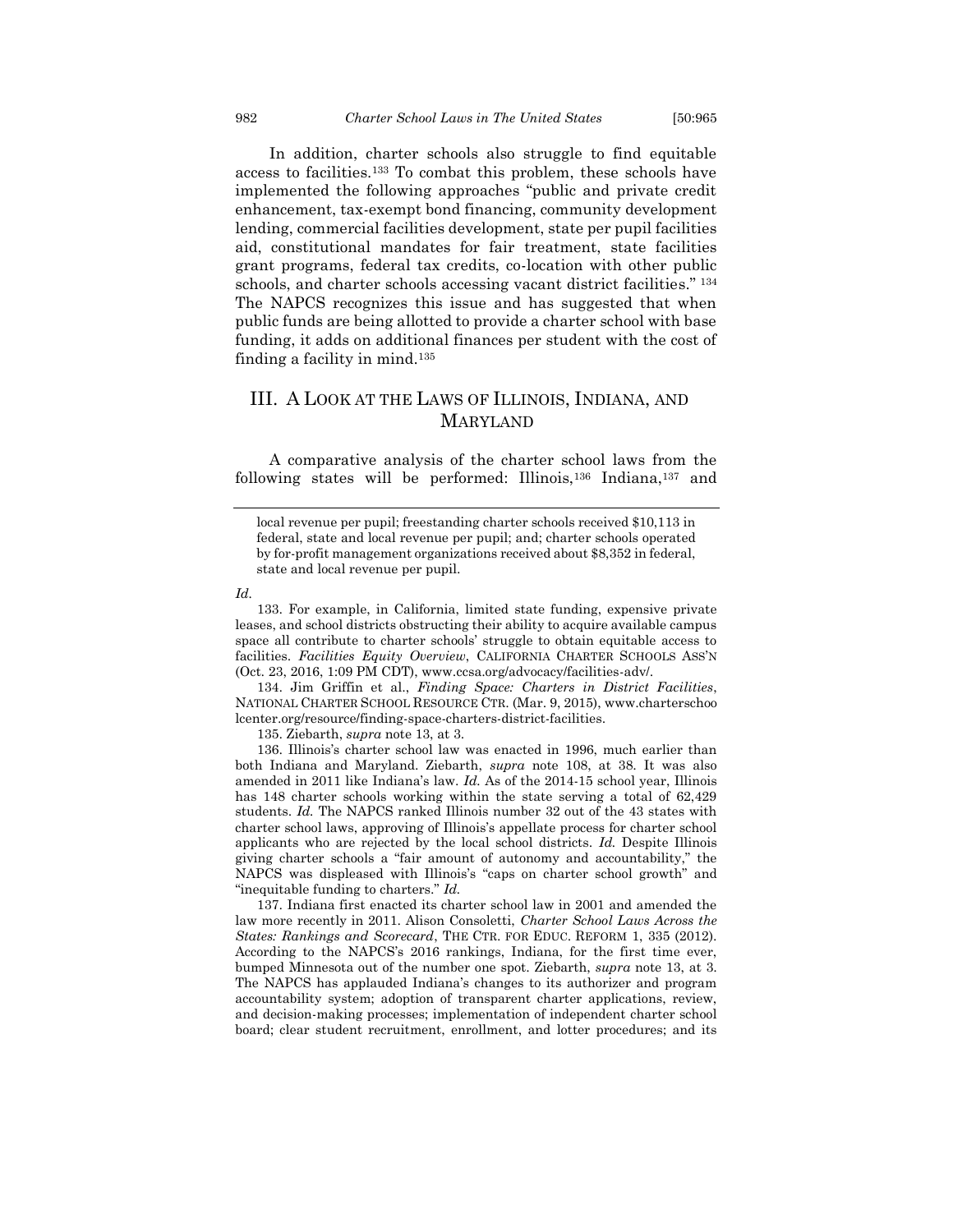Maryland.<sup>138</sup> These three states were selected because of the National Alliance for Public Charter School's 2016 rankings, which placed Illinois at 32, Indiana at number one, and Maryland last at 43. <sup>139</sup>

These states have specifically been selected to highlight the areas of Illinois' law that need improvement; <sup>140</sup> to do so, it is essential that the comparison look at how each of the three states deals with the most common issues facing charter schools – maintaining their autonomy and accessing public funding and facilities.<sup>141</sup>

## <span id="page-19-0"></span>*A. Preserving Autonomy Through Independent State Boards and Automatic Exemptions, Including Collective Bargaining*

Autonomy is one of the most important principles of charter schools; it is the distinctive feature that sets them apart from traditional public schools.<sup>142</sup> This Comment has classified three of the NAPCS's 20 components under the idea of preserving autonomy: fiscally and legally autonomous schools with

139. Ziebarth, *supra* note 108, at 8-9. In addition, these states were also selected for comparison se for the first time since 2009 – when the first rankings were released by the NAPCS – Indiana has bumped Minnesota out of its number one spot.

140. The focal point of this Comment will be to improve Illinois's charter school law because that is the State I live in.

equitable access to capital funding and facilities. *Id.* While Indiana has worked hard over the last few years to reach the number one spot, the NAPCS suggests that Indiana's law continue working toward closing the inequitable funding gap between charter schools and traditional public schools. *Id.*

<sup>138.</sup> Maryland enacted its charter school law in 2003, which has allowed the state to have 53 charter schools in the state serving 20,800 students according to 2014-15 school year statistics. *Id.* at 50. Though Maryland remained in last place, the NAPCS did recognize some improvements regarding new policies for clear student recruitment, enrollment, and lottery procedures; a change in methodology for allowing for a variety of charter schools; and its clarification about its existing policy for comprehensive charter school monitoring and data collection processes. *Id.* Maryland, however, still has plenty of room for improvement. Most notably, the NAPCS suggests increasing autonomy by expanding authorizing options and ensuring equitable operational funding. *Id.* 

<sup>141.</sup> Ziebarth, *supra* note 108. Both problem areas embed several of the NAPCS's essential components of a strong charter school. It is important to mention that the NAPCS gives a state a composite score based upon its scoring of each of the 20 individual components, which are individually ranked on a scale of zero to four with four being the highest. *See id.* (noting that Maryland has historically had the worst charter school law, which is yet again reflected in the 2016 rankings).

<sup>142.</sup> *Free to Lead: Autonomy in Highly Successful Charter Schools*, CHARTER SCH. CTR. (2010), www.charterschoolcenter.org/resource/free-lead-autonomy-hi ghly-successful-charter-schools.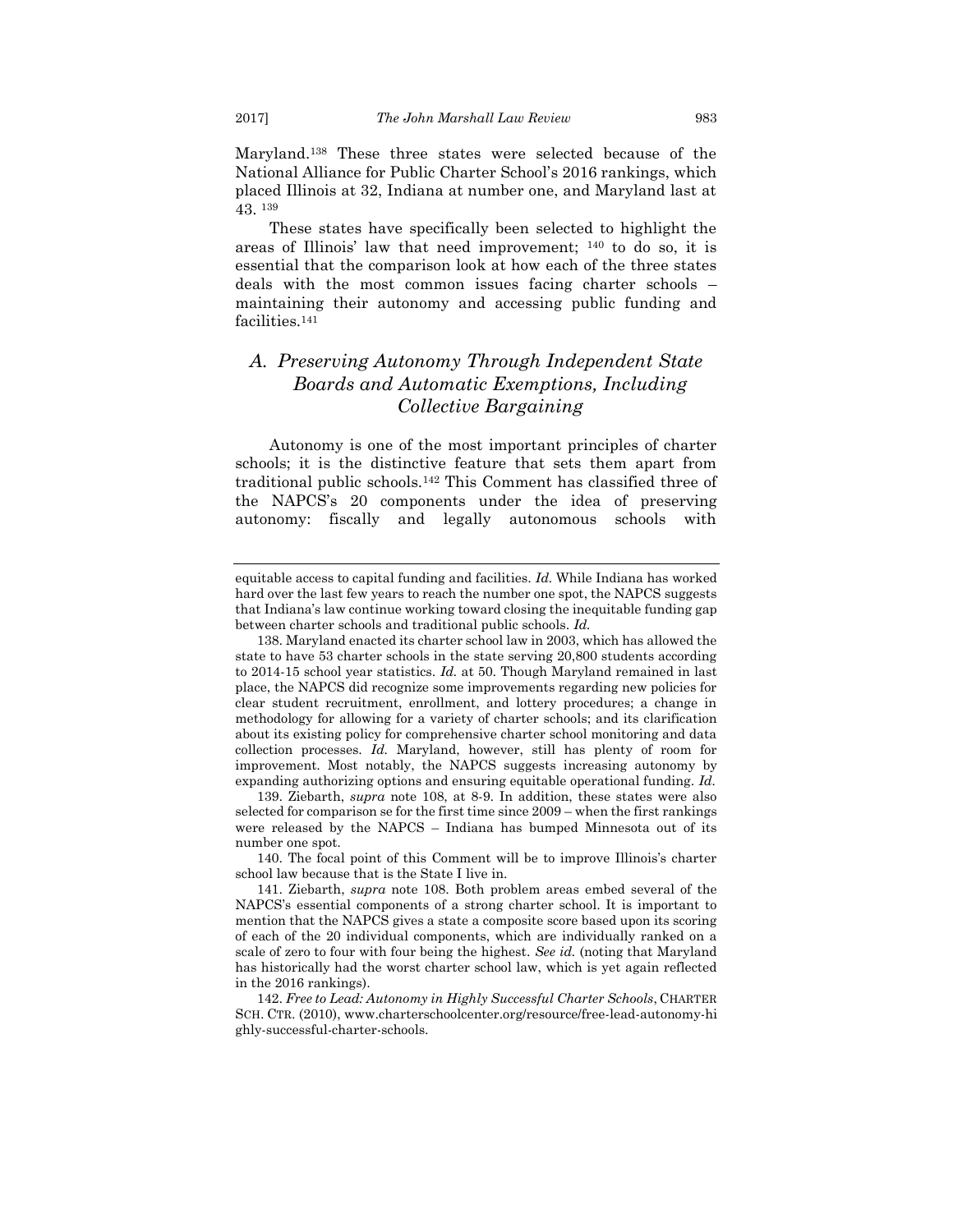independent charter public school boards; automatic exemptions from many state and district laws and regulations; and automatic collective bargaining exemption.<sup>143</sup> To follow is a discussion of the ways in which Illinois, Indiana, and Maryland have attempted to preserve the autonomy of these schools through the usage of (or lack thereof) independent charter school boards.

## <span id="page-20-0"></span>*1. Illinois's Whole-Hearted Efforts to Preserve Autonomy Through the Charter School Quality Law*

In 2011, Governor Quinn created a new act, the Charter School Quality Law,<sup>144</sup> of which the Illinois State Charter School Commission was born.<sup>145</sup> Accordingly, the NAPCS gave Illinois a three out of four for its efforts to maintain fiscally and legally autonomous schools with an independent charter school board, which on the surface seems fitting.<sup>146</sup> The State Charter School Commission currently acts as a statewide authorizer.<sup>147</sup> It also allows any currently-existing charter schools to elect the SCSC to become its authorizer.<sup>148</sup> One particular issue with the SCSC, however, is that school districts are still heavily involved in the authorization process.<sup>149</sup> Instead of potential charter schools applying directly through the SCSC, they must first reach out to the local school districts, which minimizes the effectiveness of the independent school board.<sup>150</sup> The SCSC can only intervene on

<sup>143.</sup> These three components are numbers 11, 13, and 14 of the NAPCS's list of 20 components. Ziebarth, *supra* note 108.

<sup>144.</sup> 105 ILL. COMP. STAT. 5/27A-7.5 (2013)*.* The main purpose of the SCSC is to authorize "high-quality charter schools throughout this State, particularly schools designed to expand opportunities for at-risk students." *Id.* The law defines an at-risk student as a student who, "because of physical, emotional, socioeconomic, or cultural factors, is less likely to success in a conventional educational environment." 105 ILCS 5/27A-3; *see* Michael A. Rebell, *The Right to Comprehensive Educational Opportunity*, 47 HARV. C.R.-C.L. L. REV 47, 50 (2012) (explaining "children who grow up in poverty are much more likely than other children to experience conditions that make learning difficult and put them at rusk for academic failure.").

<sup>145.</sup> Giambrone, *supra* note 62, at 1223-24 (noting that this amendment made three changes to Illinois's charter school law "create[d] the State Charter School SCSC; delineate dl the roles and responsibilities of authorizers and provides an avenue for revocation of an entity's authorizing authority; and transfer[red] the State Board's power to authorize charter schools through referendum or appeals to the SCSC.").

<sup>146.</sup> Ziebarth, *supra* note 108, at 40.

<sup>147.</sup> *Id.* 

<sup>148.</sup> Giambrone, *supra* note 62, at 1224.

<sup>149.</sup> Senator Iris Martinez & SCSC Commissioner DeRonda Williams, *Illinois State Charter School Funding Task Force*, ILL. STATE CHARTER SCH. COMM'N 1, 15 (2014), www.isbe.net/scsc/pdf/csftf-final-report.pdf.

<sup>150.</sup> *Id.* at 29. (noting that "charter schools authorized by a school district become a school within the authorizing district's local educational agency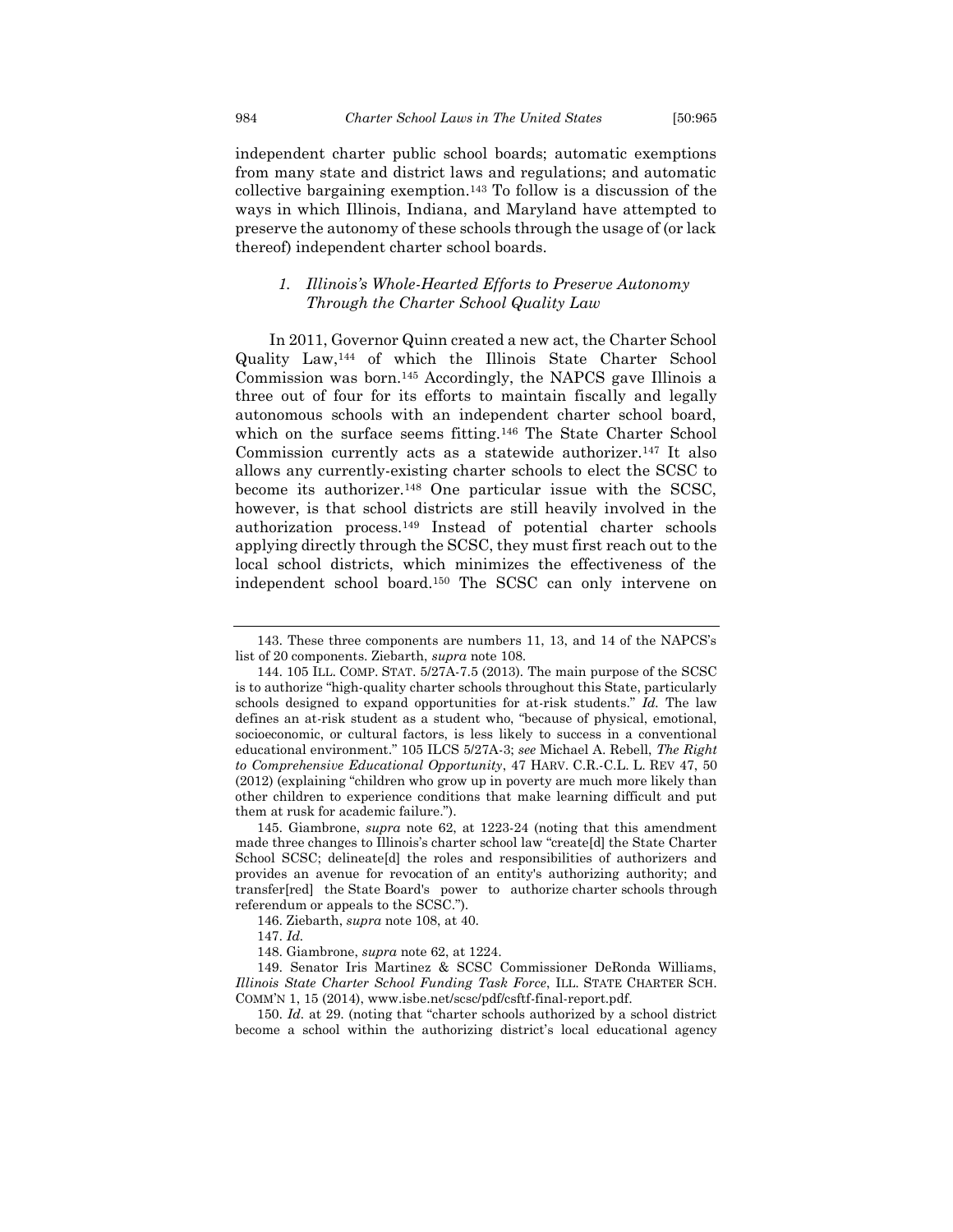appeal or after the local district has denied (or failed to respond to) the charter proposal.<sup>151</sup>

In terms of composition, the current SCSC board has nine members with four year terms.<sup>152</sup> The SCSC's nine individuals represent "'collective expertise in public and nonprofit governance, management and finance, public school leadership, higher education, assessments, curriculum and instruction, and public education law.'"<sup>153</sup> All of the SCSC board members are proposed by the governor and then selected by the State Board of Education.<sup>154</sup> As for board member requirements, there is really only one – of the nine members, only three must have experience in urban education.<sup>155</sup>

Though it is Illinois's only requirement, it is at least a beneficial one considering nearly 90 percent of Illinois's charter schools are located in Chicago.<sup>156</sup> Undoubtedly, it is important to have an independent charter school board that understands the battles facing charter schools in an urban area like Chicago.<sup>157</sup> However, there still needs to be other qualifications for the other six members of the SCSC, and the governor should not be appointing

152. 105 ILL. COMP. STAT. 5/27A-7.5(c)(2013). There are currently two vacancies on the SCSC. Kalyn Belsha, *Parents See Stat Commission as Ally in Keeping Charters Open*, CATALYST CHICAGO (Feb. 20, 2016), www.catalystchicago.org/2016/02/parents-see-state-commission-as-ally-in-keeping-chartersopen/. Five of the seven SCSC members have experience with education from either currently or previously being an educator or from assisting educational organizations. *Illinois State Charter School Commission*, ILLINOIS STATE BD. OF EDUC. (Nov. 20, 2016, 1:20 PM CDT), www.isbe.state.il.us/SCSC/pdf/ comm\_bios.pdf. Two of the seven members have experience with charter school organizations but do not appear to have been involved in the actual schools themselves. *Id.*

153. *Id.*

154. *Id.* 

155. *See* 105 ILL. COMP. STAT. 5/27A-7.5(d)(2013).

Members appointed to the Commission shall collectively possess strong experience and expertise in public and nonprofit governance, management and finance, public school leadership, higher education, assessments, curriculum and instruction, and public education law. All members of the Commission shall have demonstrated understanding of and a commitment to public education, including without limitation charter schooling. At least 3 members must have past experience with urban charter schools.

#### *Id.*

156. *Get the Facts About Charter Schools*, ILLINOIS NETWORK OF CHARTER SCH. (Nov. 13, 2016, 2:01 PM CDT), www.incschools.org/about-charters/get-thefacts/.

157. *See id.* (pointing out that there are 144 charter school campuses in Illinois with Chicago housing 130 of those campuses).

<sup>(&</sup>quot;LEA"), whereas charter schools authorized by the Commission are their own LEAs.").

<sup>151.</sup> 105 ILL. COMP. STAT. 5/27A-7.5(k)(2013).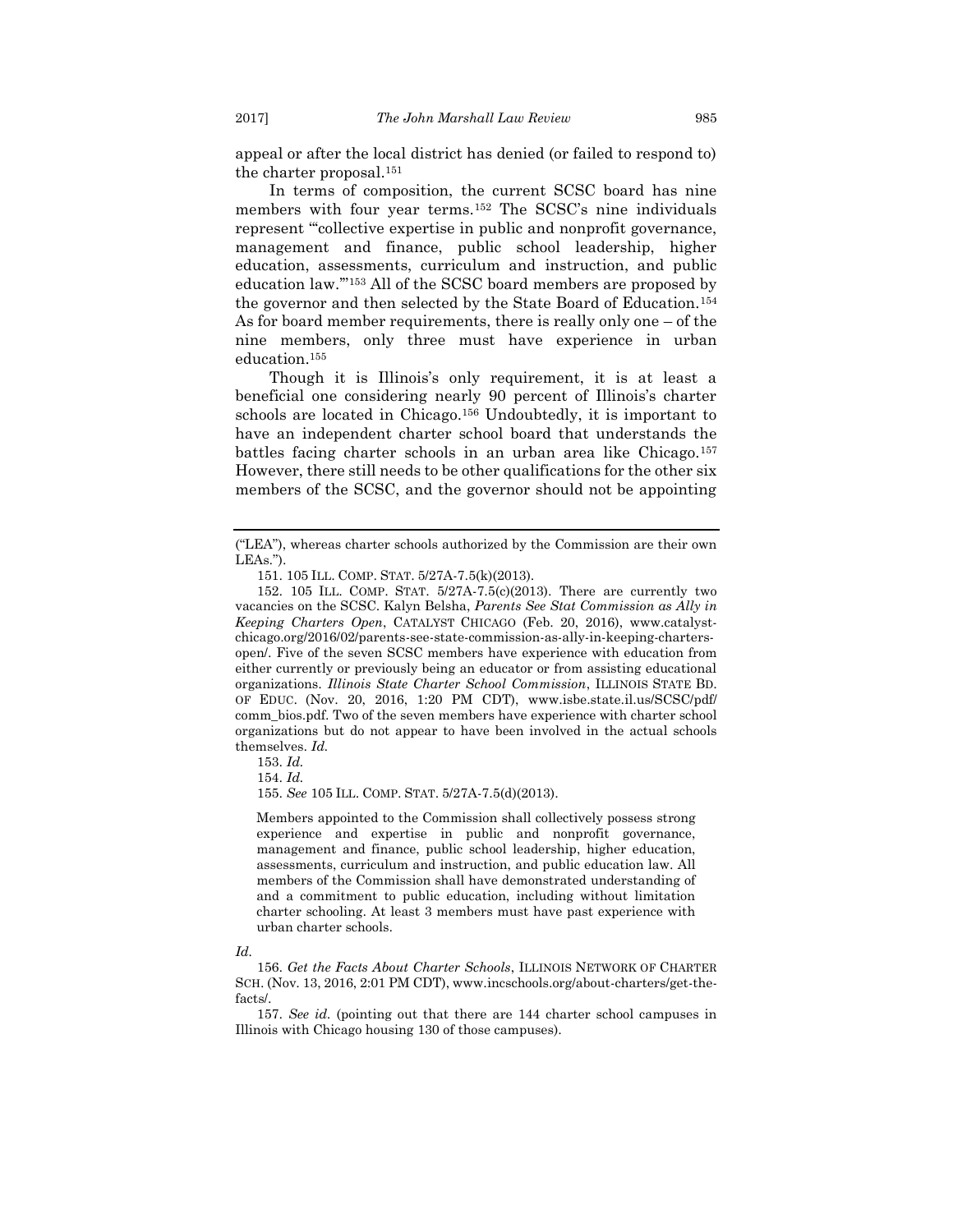all of the members.<sup>158</sup> By giving the governor the sole discretion to make these appointments, the SCSC is less likely to be a diverse and well-rounded entity. Conversely, multiple methods of appointment encourage the selection of individuals with differing viewpoints. Thus, these differing viewpoints from individuals with knowledge on a variety of relevant topics, are more likely to adequately assist, protect, and combat the issues facing charter schools.

When looking at Illinois's ratings for automatic exemptions, the scores fluctuate. The NAPCS gave Illinois a two out of four for state and district exemptions, but gave Illinois the highest score of four for the collective bargaining exemption.<sup>159</sup> Overall, the SCSC is very hands-off. It does nothing to stop Illinois charter schools from entering into contracts with a "school district, the governing body of a State college or university or public community college, or any public or for-profit or nonprofit private entity  $\dots$ ."<sup>160</sup>

Despite these schools being exempt from all state and local laws governing public schools, the NAPCS still found Illinois's operations to be imperfect.<sup>161</sup> This is because Illinois gives deferential treatment to charter schools in Chicago. For those schools outside of Chicago, teacher certification requirements are more stringent. The law requires that 75 percent of instructional teachers be certified in charter schools outside of Chicago.<sup>162</sup> On the other hand, Chicago charter schools need only 50 percent of teachers employed predating April 16, 2003 to be certified; anything after that date also required 75 percent certification.<sup>163</sup> Regardless, these certification requirements are vastly lower than those of other states.<sup>164</sup> Luckily, though, Illinois exempts charter schools from

(i) the use of a school building or grounds or any other real property to use or convert for use as a charter school site, (ii) the operation and maintenance thereof, and (iii) the provision of any service, activity, or undertaking that the charter school is required to perform in order to carry out the terms of the charter.

#### *Id*.

<sup>158.</sup> Dissimilarly, local school boards are elected. *Frequently Asked Questions About School Boards and Public Education*, NAT'L SCH. BD. ASS'N (Nov. 13, 2016, 2:42 PM CDT), www.nsba.org/about-us/frequently-asked-ques tions.

<sup>159.</sup> Ziebarth, *supra* note 13, at 39.

<sup>160.</sup> *See* 105 ILCS 5.27A(h)(2013) (noting that charter schools can negotiate and contract for the following purposes:

<sup>161.</sup> *Measuring Up: Illinois*, THE NAT'L ALLIANCE FOR PUB. CHARTER. SCH. (2016), www.publiccharters.org/get-the-facts/law-database/states/IL.

<sup>162.</sup> *Id.* Noncertified teachers must have: a "bachelor's degree [;] five years' experience in the area of degree [;] a passing score on state teacher tests [;] and evidence of professional growth and requires charter schools to provide mentoring to uncertified teachers." *Id.* 

<sup>163.</sup> *Id.* 

<sup>164.</sup> *Id.* While these lax licensing requirements may appear to give Illinois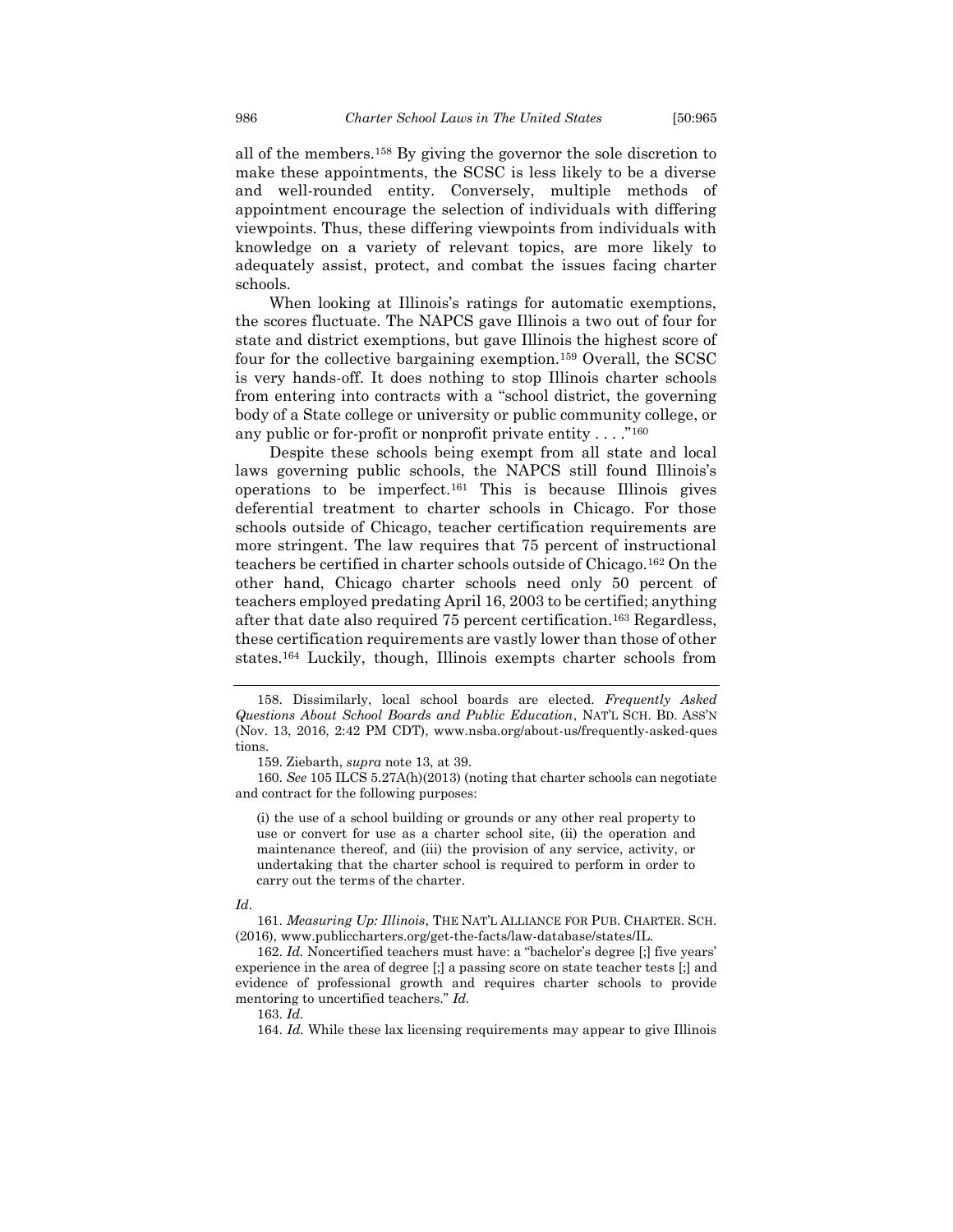district collective bargaining agreements.<sup>165</sup> In this instance, teachers are considered employees of the charter school, and not employees of the local school district; this is significant because charter schools do not have to negotiate with teacher unions.<sup>166</sup>

### <span id="page-23-0"></span>*2. Indiana's Strong Efforts to Preserve Autonomy with the Indiana Charter School Board*

Indiana was deservingly given the highest score (four) for maintaining fiscally and legally autonomous schools with independent charter school boards.<sup>167</sup> This success is attributed to the Indiana Charter School Board that acts as a statewide school sponsor and promotes autonomy among its schools.<sup>168</sup> The ICSB has a diverse composition that has benefitted the state's charter schools because of the varying areas of expertise. Instead of nine members like the SCSC, the ICSB is has a total of seven members, who are all appointed to four year terms like those of the SCSC.<sup>169</sup> In Indiana, however, the board members are appointed in several ways and must have various qualifications. For instance, two members from different political parties are appointed by the governor. <sup>170</sup> One member, with prior charter school experience, is appointed by the state superintendent.<sup>171</sup> Another four members, who may not be legislators, are appointed either by the president pro tempore of the senate, minority leader of the senate, speaker of the house of representatives, or minority leader of the house of representatives.<sup>172</sup> Finally, the chairperson of the charter board is appointed by the governor.<sup>173</sup>

The various means of appointment combined with the variety of qualifications promote educational diversity within the ICSB.<sup>174</sup>

charter schools more autonomy, they are in fact delegitimizing their actual authority by creating schools that are not academically equivalent to traditional public schools. *Id.*

<sup>165.</sup> Consoletti, *supra* note 137.

<sup>166.</sup> *See id.* (cautioning that "charter schools must participate in state's retirement system.").

<sup>167.</sup> *Measuring Up: Indiana*, THE NAT'L ALLIANCE FOR PUB. CHARTER. SCH. (2016), www.publiccharters.org/get-the-facts/law-database/states/in/.

<sup>168.</sup> More recently, the ICSB was created in 2011 after the state legislature signed it into law. *Indiana Educ. Reform Package*, AM. LEGISLATIVE EXCH. COUNCIL (2011), www.alec.org/model-policy/indiana-education-reform-package /.

<sup>169.</sup> Four-year terms are a great reminder for the state to check on the ICSB to make sure it is carrying out its duties – to authorize charter schools and ensure that they are maintaining high student achievement. *Id.*

<sup>170.</sup> *Id.*

<sup>171.</sup> *Id.* 

<sup>172.</sup> *Id.* 

<sup>173.</sup> *Id.*

<sup>174.</sup> The current ICSB board is composed of four men and three women: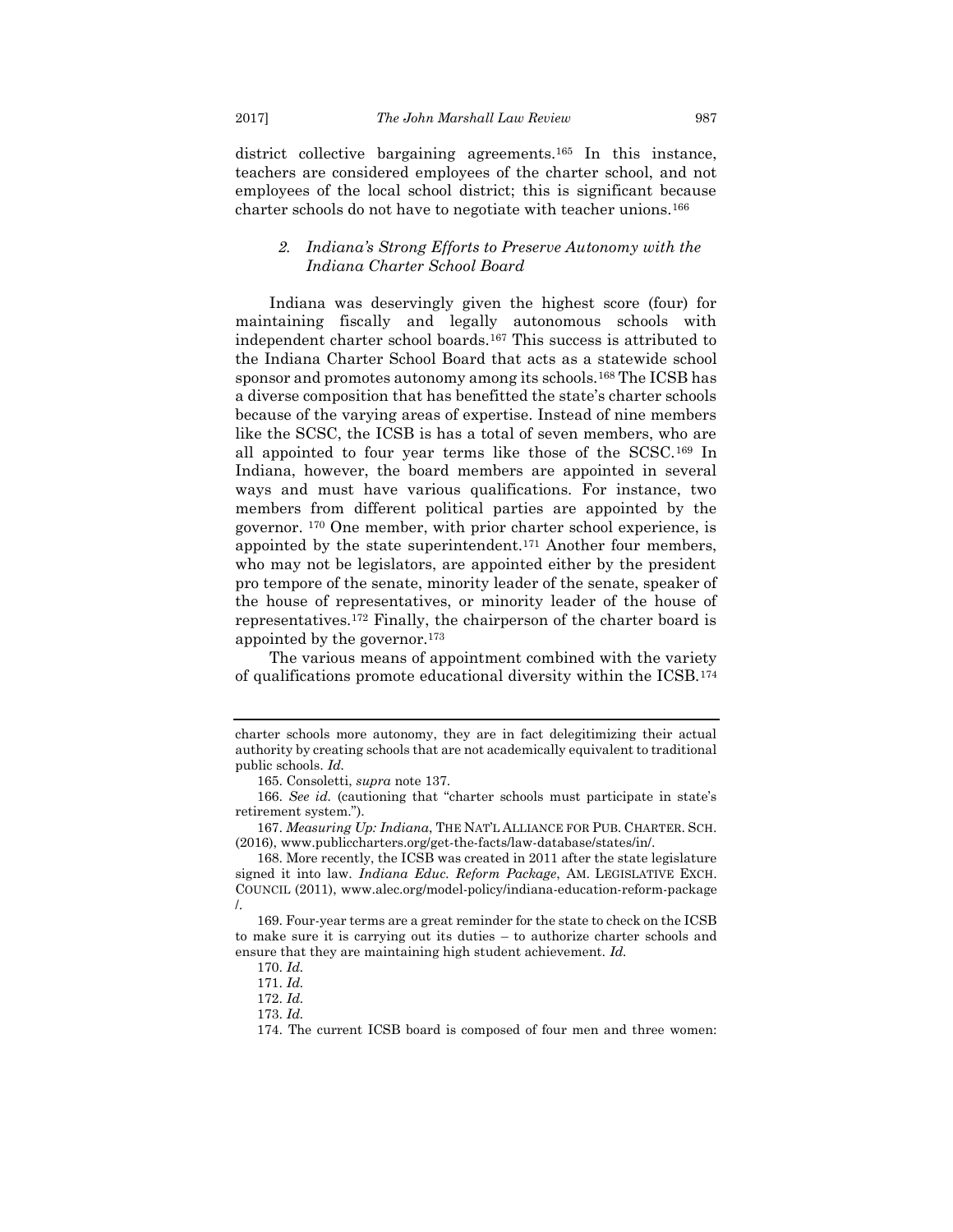As a result, fairness is also promoted since the board's composition is designed to encompass an array of viewpoints of those committed to excellence in education.<sup>175</sup> This set up is also effective because it encourages differing political views, mandates that the members have relevant experience in education, and involves participation from multiple state actors in the appointment process.<sup>176</sup> By having a variety of governmental officials make the appointments, it prevents one person from dictating the entire process.<sup>177</sup>

Another reason the ICSB has been an asset to Indiana charter schools is because it gives its schools a lot of freedom and avoids imposing unnecessary protections. Similar to the Illinois's State Charter School Commission, the Indiana Charter School Board does not get in the way of charter schools pursuing lawsuits or defending themselves in lawsuits, purchasing or selling property, or entering into contracts in their own name.<sup>178</sup> Significantly, the ICSB does not provide special exceptions for its charter schools;<sup>179</sup> instead, it strengthens the institution of its schools by allowing them to act freely in the realm of legal disputes and property transactions.

Pertaining to automatic exemptions, Indiana received a score of three out of four for exemptions from state and district laws, and it received the highest score of four for the collective bargaining exemption.<sup>180</sup> First, Indiana follows the standard rule for charter school exemptions.<sup>181</sup> These exemptions from all laws adopted by

175. *See* Chenzi Grignano, *Guidance for Charter School Operators*, CHARTER SCH. PROJECT, DUQUESNE UNIV. 10 (1999), www.nyccharterschools.org/sites/d efault/files/resources/Building\_an\_Effective\_Charter\_School\_Board\_0.pdf.

176. *See generally id.* (noting common board governance problems include: becoming entangled with issues normally handled by educators; unstable leadership; internal conflict caused by unclear roles; lack of professional competence with finances and administration; and putting too much responsibility on volunteers, including board directors).

177. *Id.*

178. *Measuring Up: Indiana*, *supra* note 167.

179. *Id.*

180. Ziebarth, *supra* note 108, at 30.

181. *See Measuring Up: Indiana*, *supra* note 167 (pointing out that Indiana is exempt from all laws adopted by the state board of education, "except those covering health, safety, civil rights, student accountability, employee criminal history checks, open meetings, freedom of information, and generally accepted accounting principles."). Rules and guidelines adopted by the professional standards board that assist a teacher in gaining or renewing a license are also

Joshua Owens, an instructor of economics and statistics at Butler University College of Business; Kreg Battles, a teacher of 30 years who is currently the hair of the Science Department at Lincoln High School; DeLyn Beard, an eLearning Coach in the Evansville Vanderburgh School Corporation; Virginia Calvin, former Chancellor at Ivy-Tech Community College-North Central; Gretchen Gutman, Vice President of Public Policy for the Cook Group; Jill Robinson Kramer, Associate Vice President for Planning and Grants at Ivy Tech Community College; and Gregory Hahn, a partner at Bose McKinney & Evans, LLP. *Board Members*, INDIANA CHARTER SCH. BD. (Nov. 5, 2016, 2:57 PM CDT), www.in.gov/icsb/2396.htm.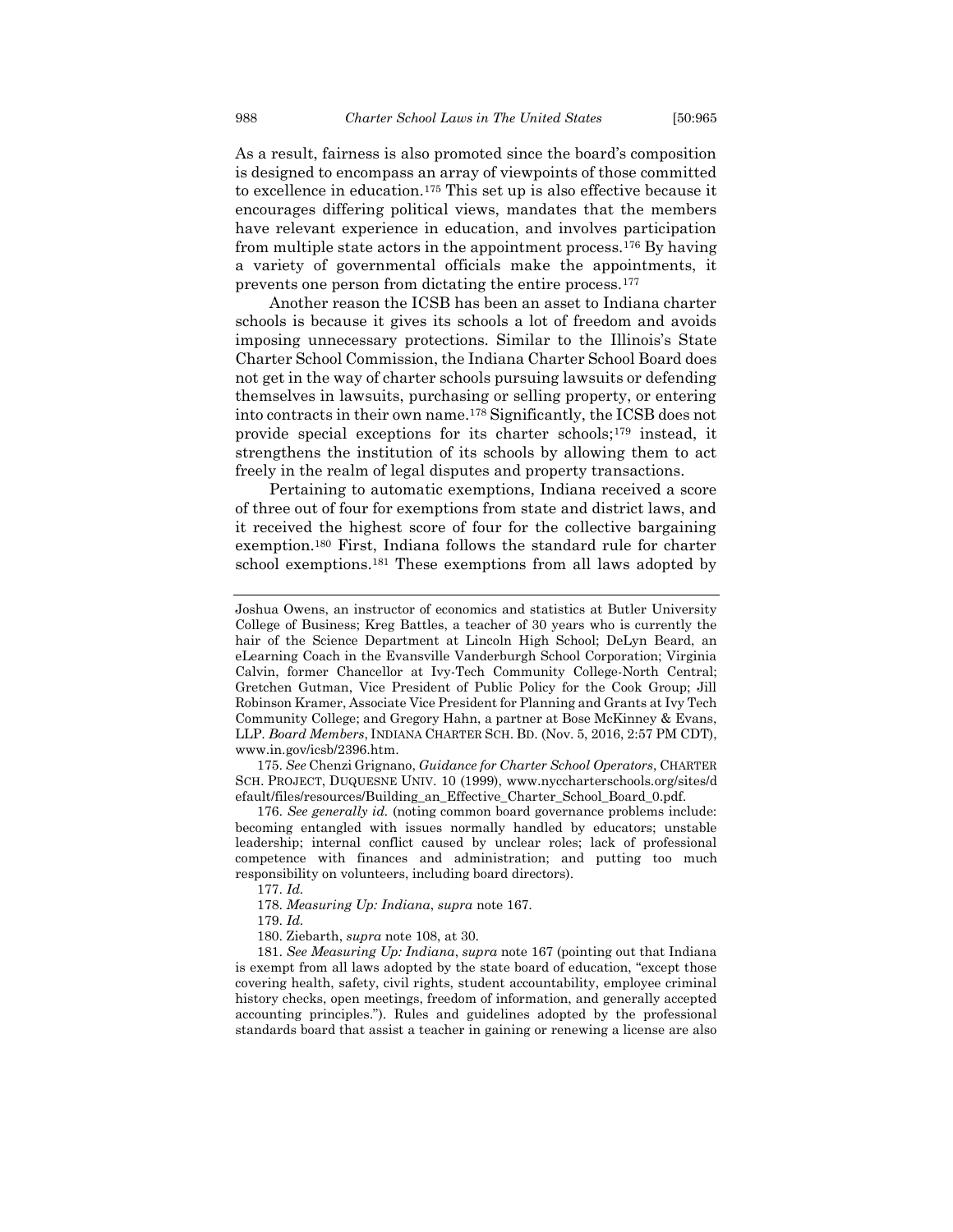the state board of education are particularly noteworthy in relation to collective bargaining agreements and teacher unions.<sup>182</sup> The collective bargaining exemption is non-existent for start-up schools, which are the majority of charter schools within the state.<sup>183</sup> As such, teachers may negotiate as a separate unit with the statewide governing council.<sup>184</sup> However, this is surprisingly unproblematic for Indiana charter schools as they are free negotiate with teachers themselves, instead of with teacher unions, which are often more difficult to accommodate.<sup>185</sup>

In a further attempt to preserve autonomy, Indiana requires 90 percent of full-time charter school teachers to either hold a license, or be in the process of obtaining a license within three years after beginning to teach at a charter school.<sup>186</sup> This is exactly the type of balance needed by charter schools—a requirement implemented for the purpose of providing an excellent education

183. *Measuring Up: Indiana*, *supra* note 167.

184. *Id.* For example, teachers may bargain for wages, salaries, and healthcare benefits cost increases with separate units, though charter schools in Indiana are not bound by collective bargaining agreements in the same way that traditional public schools are. *Are Charter Schools Bound by School District Collective Bargaining Agreements?*, EDUC. COMM'N OF THE STATES (Sept. 29, 2017), www. ecs.force.com/mbdata/mbquestNB2?rep=CS1528.

185. John O'Connor, *Five Misconceptions About Charter Schools*, STATE IMPACT (Oct. 3, 2011), https://stateimpact.npr.org/florida/2011/10/03/five-misco nceptions-about-charter-schools/.

186. *Indiana Educ. Reform Package*, *supra* note 168 (pointing out that in order to qualify for a valid instructional license for teaching in charter schools, candidates must meet one of the following criteria:

[H]old at least a bachelor's degree from a regionally accredited institution with a cumulative GPA of 3.0 on a 4.0 scale in the content area the candidate wants to teach; or hold at least a bachelor's degree from a regionally accredited institution and pass the appropriate licensure exam in the content area the candidate wishes to teach.

*Id.*; *see also* Francesca Jarosz, *Reform Law Gives Charters Leeway to Hire Unlicensed Teachers*, INDIANAPOLIS BUS. JOURNAL (May 7, 2011), www.ibj.com/ articles/27034-reform-law-gives-charters-leeway-to-hire-unlicensed-teachers. (explaining that this 90 percent teacher certification requirement is, in fact, more lenient than Indiana's original charter school law that required all teachers to be licensed by the state). Additionally, if charter schools want or need to hire more than 10 percent unlicensed teachers, they can ask the state for a waiver to increase their percentage. *Id.*

not exempt. *Id.* 

<sup>182.</sup> Oddly enough, these collective bargaining exemptions differ between start-up charter schools and conversion charter schools in Indiana, yet this distinction has not been problematic for Indiana. *Conversion Charter Schools: When Teachers and Parents Lead the Charge*, NAT'L CHARTER SCH. RES. CTR. (Nov. 5, 2016, 4:32 PM CDT), www.charterschoolcenter.org/newsletter/april-20 14-conversion-charter-schools-when-teachers-and-parents-lead-charge. Startup charter schools are brand new schools that come into existence because of the execution of a charter. Conversion charter schools are traditional public schools that have been authorized to take on charter status. *Id.*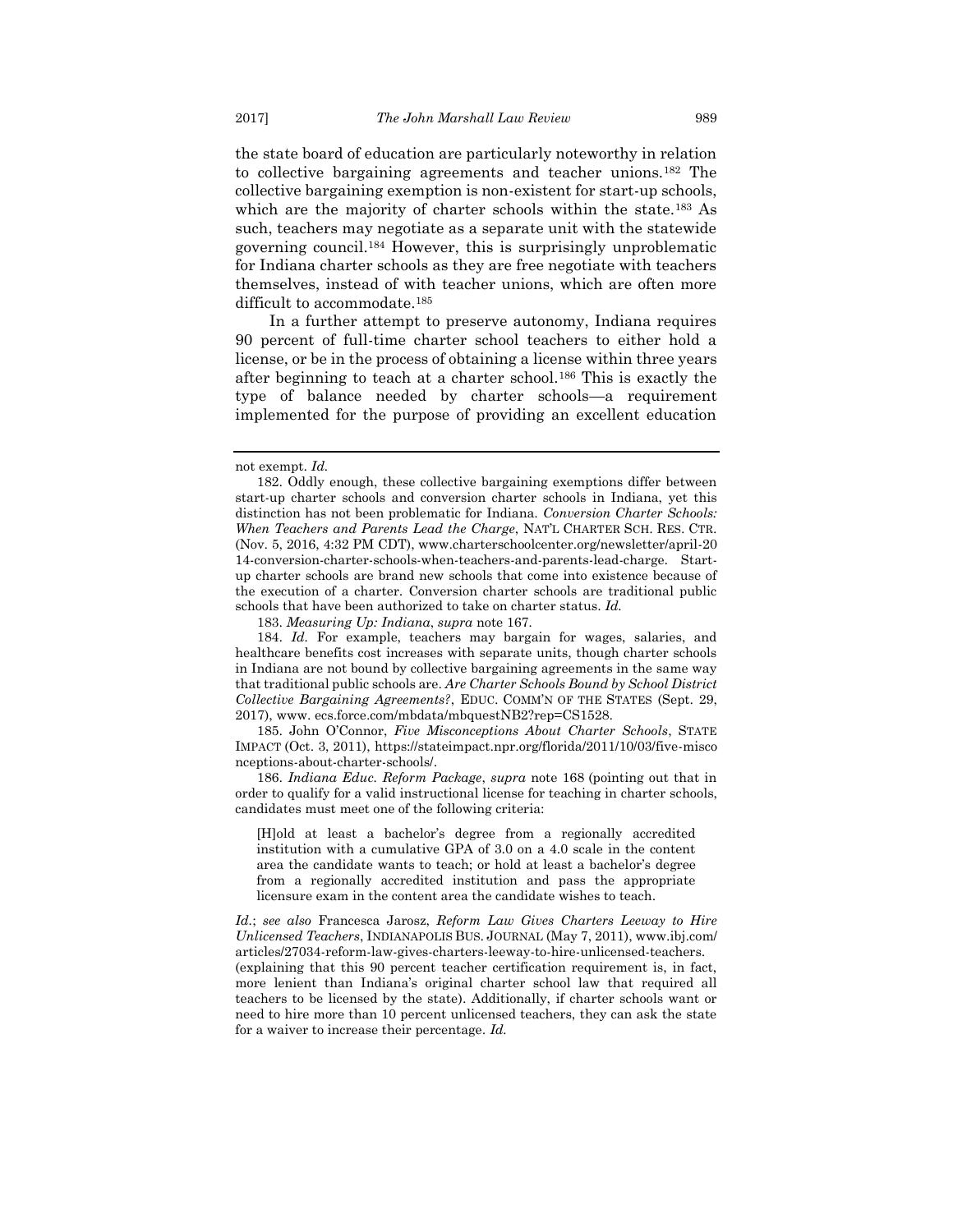combined with an actual way to achieve that requirement.<sup>187</sup> At first, Indiana's stipulation seems to limit the autonomy of its charter schools; but a closer look indicates that such stipulation is not as rigid as it appears.<sup>188</sup> This requirement enables charter schools to have a choice in who they hire and how they go about doing so, similar to the way in which these schools negotiate with the teachers, absent teacher unions.<sup>189</sup>

## <span id="page-26-0"></span>*3. Maryland's Non-existent Efforts to Preserve Autonomy Due to the Lack of an Independent Charter School Board and Lack of Exemptions from State and Local Laws*

One of the many reasons Maryland's charter school law was ranked dead last stems from its lack of efforts to promote autonomy.<sup>190</sup> Maryland rightfully received a zero for fiscally and legally autonomous schools with independent charter school boards.<sup>191</sup> Unlike both Illinois and Indiana charter schools, Maryland's schools do not have the authority to disburse funds or incur debts; nor are they able to enter into contracts and leases, sue or be sued in their own names, or acquire real property.<sup>192</sup> This lack of clear authority is a result of Maryland's failure to create an independent charter school board, like that of the SCSC or ICSB, to oversee its charter schools.<sup>193</sup> This is a huge issue because Maryland charter schools are governed instead by local school boards and enjoy no flexibility in their operations.<sup>194</sup>

For Maryland charter schools, being controlled by a local school board means that they are not exempt from many state and district laws, including collective bargaining.<sup>195</sup> The local school board is very much present in virtually all operations of its schools, thus making both fiscal and legal autonomy unattainable.<sup>196</sup> Unsurprisingly, Maryland received a score of one out of four for both automatic exemption components.<sup>197</sup> Instead of having the inherent autonomy that is at the very core of charter schools, Maryland's law requires charter schools to jump through several hoops before

<sup>187.</sup> *Alternative Licensure*, INDIANA DEP'T. OF EDUC. (Nov. 8, 2016, 8:44 PM CDT), www.doe.in.gov/licensing/alternative-licensure.

<sup>188.</sup> *Id.* 

<sup>189.</sup> O'Connor, *supra* note 185.

<sup>190.</sup> Ziebarth, *supra* note 108, at 50.

<sup>191.</sup> *Id.* This low score was based on the fact that Maryland's law does not include any of the model law's provisions for this component. *Id.*

<sup>192.</sup> *Measuring Up: Maryland*, THE NAT'L ALLIANCE FOR PUB. CHARTER. SCH. (2016), www.publiccharters.org/get-the-facts/law-database/states/MD.

<sup>193.</sup> *Id.*

<sup>194.</sup> *Id.*

<sup>195.</sup> *Id.* 

<sup>196.</sup> *Id.*

<sup>197.</sup> Ziebarth, *supra* note 108, at 50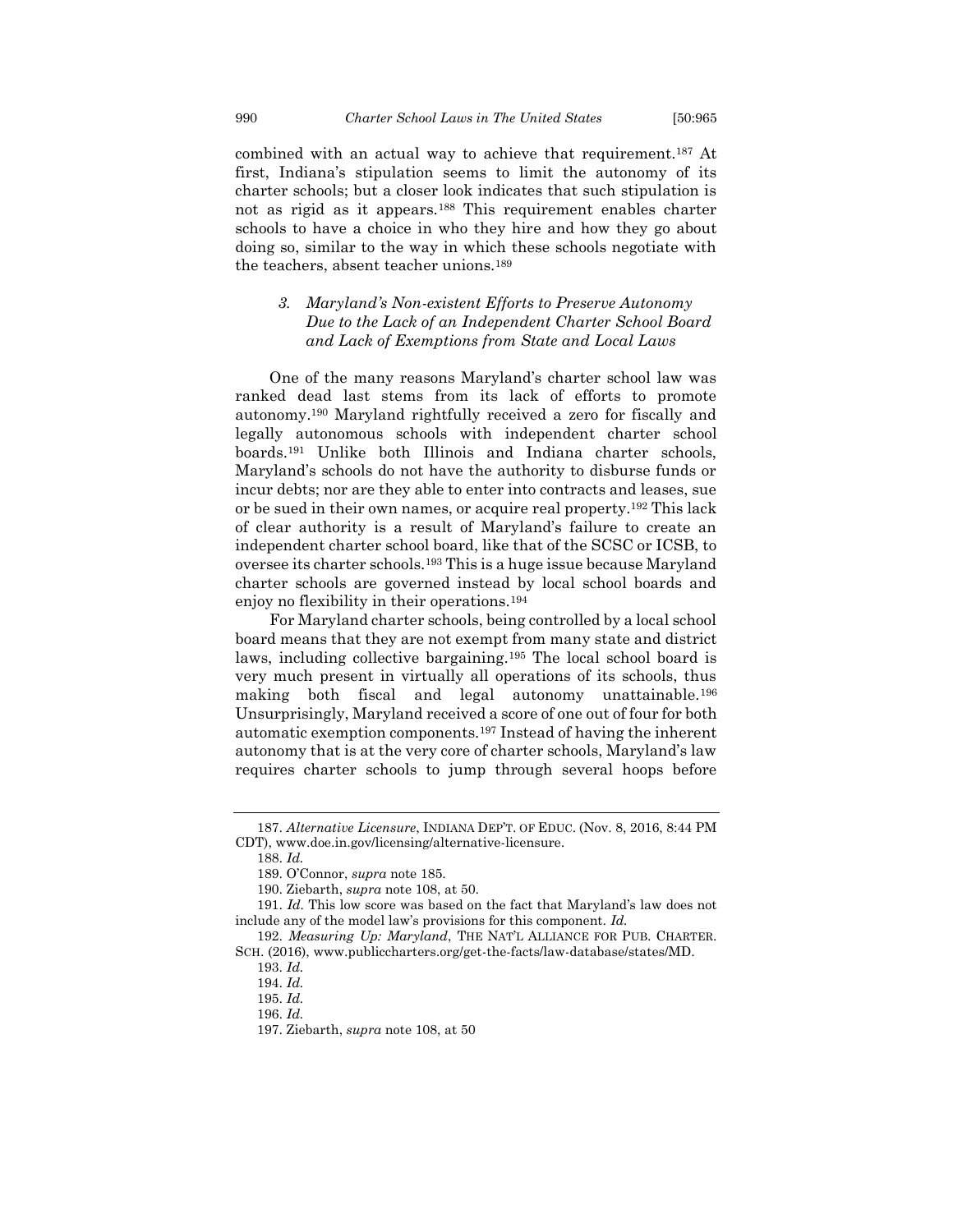autonomy is even an option.<sup>198</sup> For example, if a charter school in Maryland wants to be exempt from any county or state rules, it has to go out of its way to seek a waiver from the county or state board to do so.<sup>199</sup> To be eligible for an exemption, the county board requires that the charter school exist for at least five years, have a secure financial history, and have higher student achievement than local traditional public schools.<sup>200</sup> Even then, the charter school is not guaranteed an exemption.<sup>201</sup> Again, these schools are bound by collective bargaining agreements; the teachers are technically employees of the district rather than of the independent charter school.<sup>202</sup> This means that all teachers working in these schools must be certified; they are also subject to negotiation of wages.<sup>203</sup> Unlike Indiana, which requires 90 percent of teachers to be certified, Maryland disables its charter schools from having any discretion in terms of hiring teachers.<sup>204</sup> This is an issue because it is sometimes beneficial for charter schools to either hire uncertified teachers or pay them on an hourly basis to best meet both the individual and financial needs of the charter school.<sup>205</sup>

## <span id="page-27-0"></span>*B. The Struggle to Access Public Funding: How Does Each State Deal With It?*

Of the National Alliance for Public Charter School's 20 essential components for a strong charter school, two of them relate to the problem of access to public funding.<sup>206</sup> The first component involves equitable operational funding and equal access to all state

203. *Id.*

204. Teacher certification in Maryland includes a bachelor's degree from an accredited school plus a state-approved teacher preparation program. *The Maryland Teaching and Certification Resource*, TEACHER CERTIFICATION DEGREES (Nov. 13, 2016), www.teachercertificationdegrees.com/certification/m aryland/. Often, Maryland charter schools are forced to pay their teachers on a salary basis. Martin H. Malin & Charles Taylor Kerchner, *Charter Schools and Collective Bargaining: Compatible Marriage of Illegitimate Relationship?*, 30 HARVARD J.L. & PUB. POL'Y, 885, 894 (2007). In general, however, the National Center for Education Statistics reports that only 62 percent of charter schools reported using salary schedules compared with 93 percent of traditional public schools." *Id.*

205. *Maryland's Charter School Law Earns a "D" Ranking 38th out of National's 43 Laws*, *supra* note 202.

206. These two components are numbers 18 and 19 in the NAPCS's list of 20 essential components. Ziebarth, *supra* note 15, at 9.

<sup>198.</sup> *Id.*

<sup>199.</sup> *Id.*

<sup>200.</sup> *Id.*

<sup>201.</sup> *Id.*

<sup>202.</sup> *Maryland's Charter School Law Earns a "D" Ranking 38th out of National's 43 Laws*, THE CTR. FOR EDUC. REFORM (Jan. 28, 2015), www.edrefor m.com/2015/01/maryland-charter-school-law-earns-a-d-ranking-38th-out-of-na tions-43-laws/.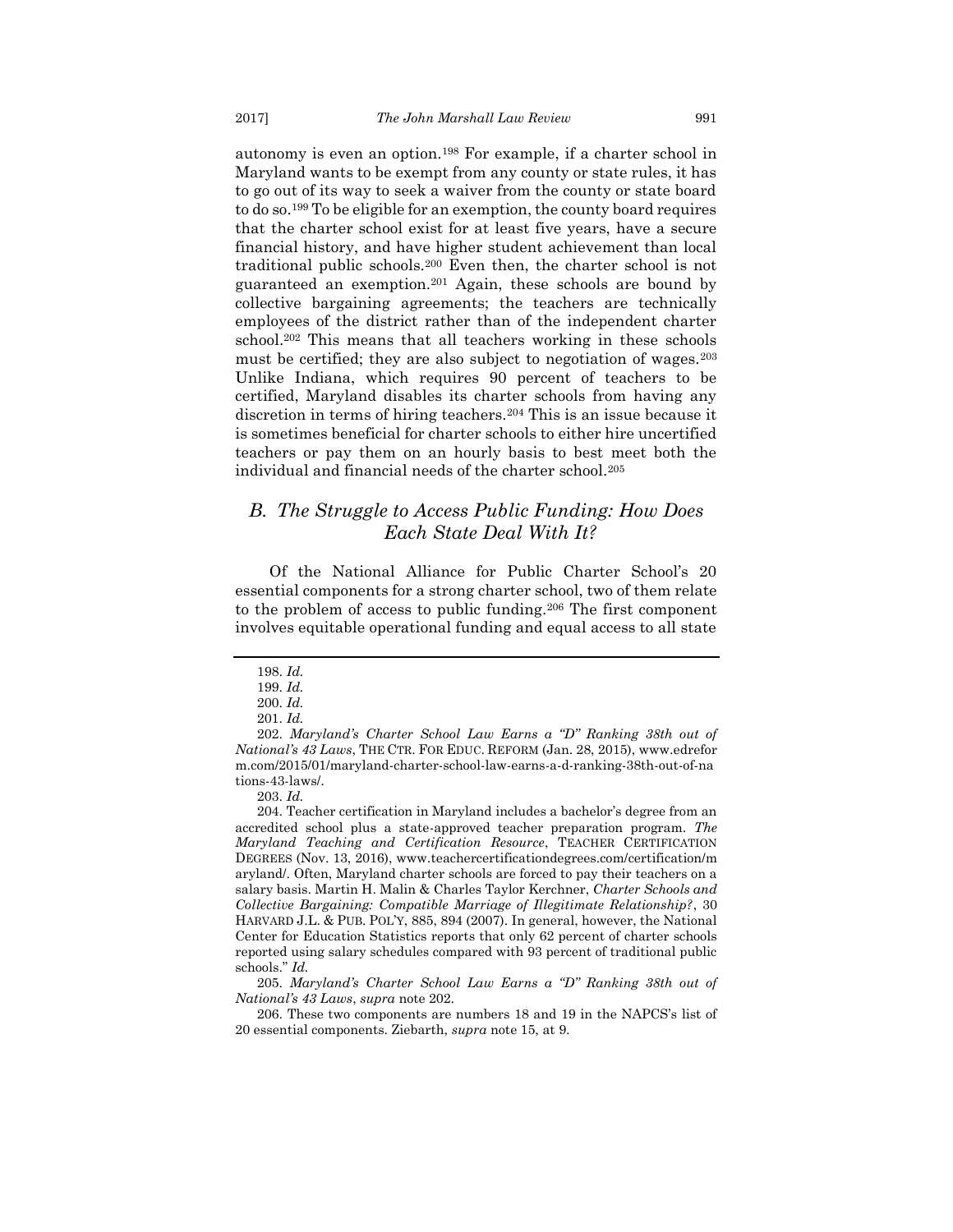and federal categorical funding; the second component deals with equitable access to capital funding and facilities.<sup>207</sup> Taken together, these two components guide the discussion of the funding challenges facing each state and highlight where Illinois should focus its attention on improvement. To follow is a discussion of how the charter schools of Illinois, Indiana, and Maryland each deal with their own funding disparity.

#### *1. Illinois's Facility Funding Dilemma*

<span id="page-28-0"></span>Though Illinois outscored both Indiana and Maryland, it still struggles to create equitable operational funding and provide equal access to all state and federal funding to its charter schools.<sup>208</sup> The main reason Illinois received a two out of four here is because the disparity between the funding received by its charter schools and its traditional public schools is much lower than its counterparts at 18.8 percent.<sup>209</sup> On average, Illinois charter schools receive about \$10,182 per pupil and traditional public schools receive an estimated \$12,533 per pupil.<sup>210</sup> Due to Illinois's latest budget cuts,<sup>211</sup> which have resulted in traditional public school closures, charter schools have received above average funding.<sup>212</sup>

This additional funding had allowed Illinois charter schools to keep up with the student achievement at traditional public schools in Chicago.<sup>213</sup> For instance, the Illinois Network of Charter Schools ("INCS") looked at School Quality Rating Policy for Chicago Public Schools ("CPS") for the 2015-16 schoolyear, which revealed that 25.2 percent of charter schools ranked in the two plus category and

211. Greg Hinz, *See How Your School Fares in the New Round of CPS Budget Cuts*, CRAIN'S CHICAGO BUSINESS (July 13, 2015), www.chicagobusines s.com/article/20150713/BLOGS02/150719965/see-how-your-school-fares-in-thenew-round-of-cps-budget-cuts.

212. Noreen S. Ahmed-Ullah et al., *CPS Approves Largest School Closure in Chicago's History*, CHI. TRIB. (May 23, 2013), www.articles.chicagotribune.co m/2013-05-23/news/chi-chicago-school-closings-20130522\_1\_chicago-teachers-u nion-byrd-bennett-one-high-school-program.

213. Chicago is used as a point of comparison for Illinois charter schools because 90 percent of charter schools in the state are in Chicago. *Enrollment*, THE ILLINOIS NETWORK OF CHARTER SCH. (Nov. 19, 2016, 10:40 AM CDT), www.incschools.org/about-charters/get-the-facts/.

<sup>207.</sup> *Id.*

<sup>208.</sup> *See Measuring Up: Illinois*, *supra* note 161 (citing Megan Batdorff, *Charter School Funding, Inequity Persists*, UNIV. OF ARKANSAS (2014), www.uaedreform.org/wp-content/uploads/2014/charter-funding-inequity-expan ds-ar.pdf (pointing out that Illinois receiving a two out of four in this area)).

<sup>209.</sup> *Id.*

<sup>210.</sup> *Id.* The funding inequity in Illinois is largely attributable to its funding formula since it allows a high degree of local discretion. Megan Batdorff, *Charter School Funding: Inequity Persists, Illinois*, BALL STATE UNIV. (Nov. 19, 2016, 3:20 PM CDT), https://cms.bsu.edu/-/media/WWW/DepartmentalContent/ Teachers/PDFs/charterschfunding051710.pdf.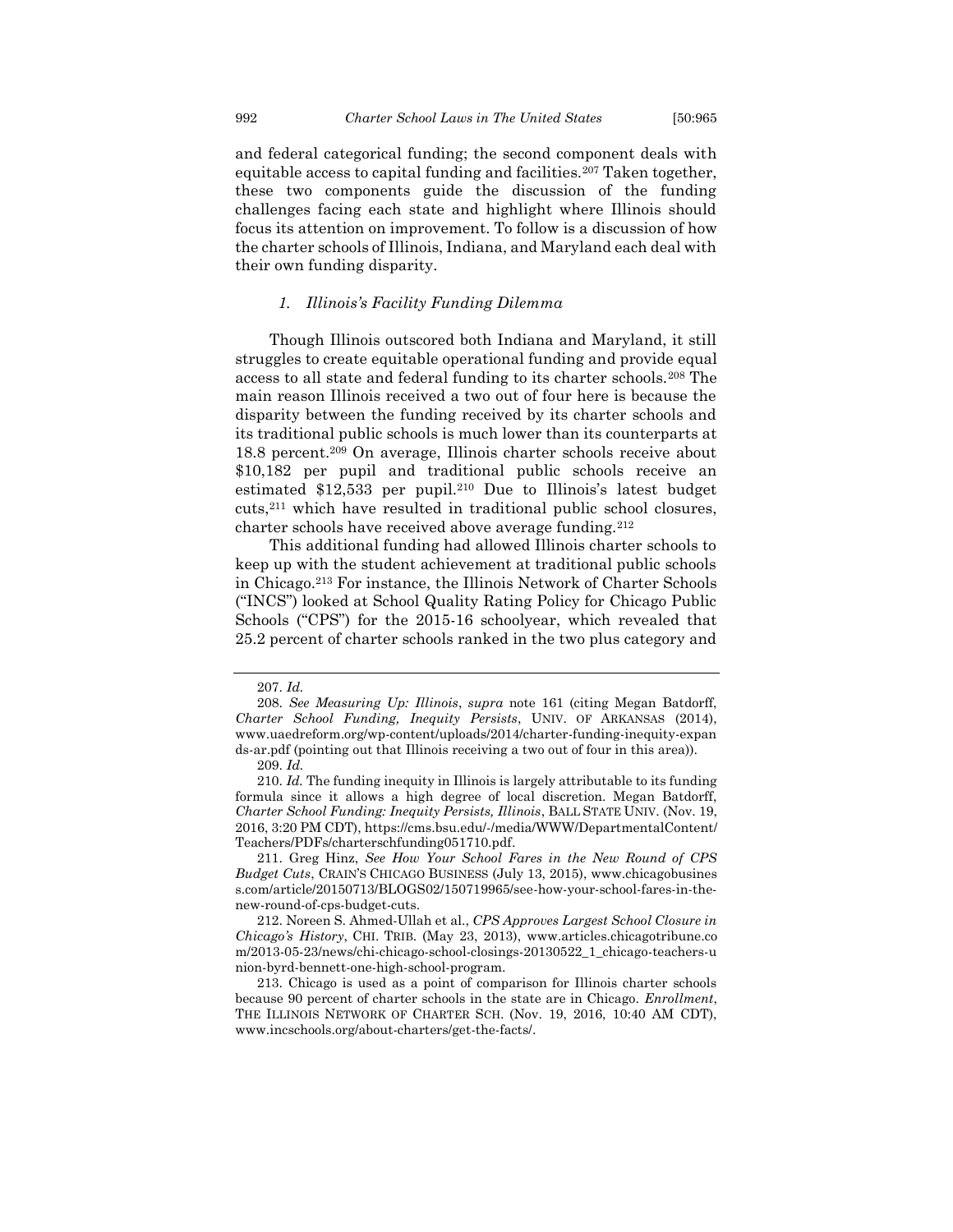27.64 percent of charter schools ranked in the number one category.<sup>214</sup>

Another reason Illinois defeated Maryland and Indiana in this category is, in part, due to its statute designating funds specifically for its charter schools.<sup>215</sup> Illinois law explicitly provides a guaranteed window of funding to be granted to charter schools.<sup>216</sup> In 2016, this ranged from a minimum of 75 percent to a maximum of 125 percent of per pupil funding awarded to traditional public schools.<sup>217</sup> Yet critics are not sold on this concept.<sup>218</sup> Instead of applauding Illinois for its statutory designation, the INCS actually blames the law for the state's funding inequities. <sup>219</sup> The INCS focuses on the fact that the state can, if it so chooses, fund charter schools at only 75 percent of comparable traditional public schools; yet there is not a lot of evidence suggesting that the inequity is in fact harming these students.<sup>220</sup>

Nevertheless, the bigger issue for Illinois charter schools is funding and access to property for facilities.<sup>221</sup> According to the

*Id.*; *see also Distribution of SQRP Ratings Across School Types*, THE ILLINOIS NETWORK OF CHARTER SCH. (Sept. 12, 2017, 9:26 PM CDT), www.incschools.or g/tableau/?post=34&type=illinois\_overview&index=1-0 (noting the five tiers are as follows: level 1+, level 1, level 2+, level 2, and level 3. Over half the charter schools ranked in level 1+ and level 1). It is also noteworthy to mention that unlike Indiana and Maryland, Illinois does not have a formal voucher program to attract more attention to alternative forms of education. *Id.*

215. *Measuring Up: Illinois*, *supra* note 161.

216. *Id.*

217. *See* 105 ILCS 5/27A-11(b) (2015) (noting "In no event shall the funding be less than 75 [percent] or more than 125 [percent] of the school district's per capita student tuition multiplied by the number of students residing in the district who are enrolled in the charter school."). However, in August 2017, the Illinois legislature revised the law to read no less than 97 percent or more than 103 percent. 105 ILCS 5/27A-11(b) (2017).

218. *Measuring Up: Illinois*, *supra* note 161.

219. *Equal Funding for All Public School Students*, THE ILLINOIS NETWORK OF CHARTER SCH. (Nov. 19, 2016, 10:40 AM CDT), www.incschools.org/take-ac tion/our-issues/.

220. *Id.* Notably, the Illinois legislature increased this guaranteed funding range in August 2017 to a minimum of 97 percent to a maximum of 103 percent. 105 ILCS 5/27A-11(b)(2017).

221. Senator Iris Martinez & SCSC Commissioner DeRonda Williams, *supra*  note 149, at 29.

<sup>214.</sup> *See School Quality Rating Policy*, CHICAGO PUBLIC SCH. (Nov. 19, 2016, 10:44 AM CDT), www.cps.edu/Performance/Pages/PerformancePolicy.aspx (explaining that the School Quality Rating Policy ("SQRP") is:

<sup>[</sup>A] five-tiered performance system based on a broad range of indicators of success, including, but not limited to, student test score performance, student academic growth, closing of achievement gaps, school culture and climate, attendance, graduation, and preparation for postgraduation success.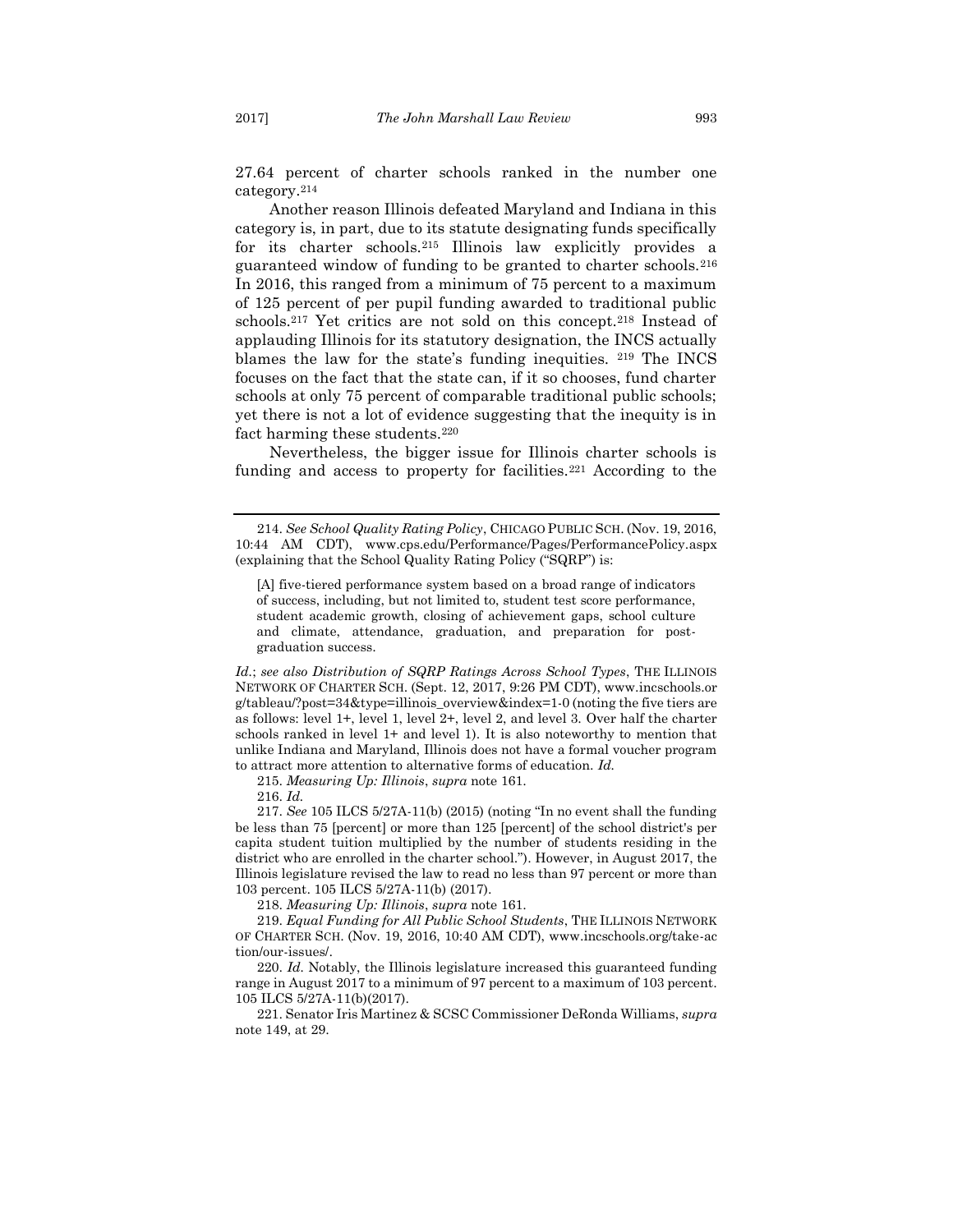Illinois Charter School Funding Task Force Report, Illinois law does not address equitable funding or access to facilities for its charter schools.<sup>222</sup> Appropriately, the NAPCS gave Illinois a score of one out of four in this category because these schools desperately struggle to obtain funding for facilities.<sup>223</sup> While some charter schools rent out district-owned buildings for below-market value, many charter schools are forced to use their general operating funds to afford facilities.<sup>224</sup> Not only do charter schools within CPS receive no funding for their facilities, but they also encounter deductions from their per-pupil funding for facility maintenance.<sup>225</sup> For those charter schools that manage to find other non-CPS facilities to start-up in, they only receive half of the true cost to occupy the building, which again is not substantial.<sup>226</sup>

On average, charter schools in Chicago use about 15 to 20 percent of their operational funding toward their facilities.<sup>227</sup> Ordinarily, operational funding goes to paying teachers and faculty; here, schools are forced to either cut teachers' wages or reduce the total number of teachers altogether – both of which can stifle student achievement.<sup>228</sup> This means bigger class sizes for students who are trying to avoid the chaotic overcrowding issues faced by traditional CPS schools.<sup>229</sup>

#### *2. Indiana's Budget Makes Great Strides Toward Equality*

<span id="page-30-0"></span>The NAPCS gave Indiana a zero out of four for the equitable operational funding and equal access to all state and federal categorical funding component.<sup>230</sup> This low score can be attributed to the disparity in funding between traditional public schools and charter schools in Indiana.<sup>231</sup> Typically, Indiana charter schools receive about \$8,045 per pupil, while traditional public schools

<sup>222.</sup> *Id.*

<sup>223.</sup> Ziebarth, *supra* note 108, at 39; *Equal Funding for All Public School Students*, *supra* note 219.

<sup>224.</sup> *Facilities Challenges for Charters*, THE ILLINOIS NETWORK OF CHARTER SCH. (Oct. 30, 2015, 6:15 PM CDT), www.incschools.org/take-action/our-issues/.

<sup>225.</sup> *Id.*

<sup>226.</sup> *Id.*

<sup>227.</sup> *Id.*

<sup>228.</sup> Melissa Sanchez and Kalyn Belsha, *Charter School Shutdowns Loom Under Planned \$700 Million Budget Cuts*, CATALYST CHICAGO (May 23, 2016), www.chicagoreporter.com/charter-school-shutdowns-loom-under-planned-700 million-budget-cuts/

<sup>229.</sup> *It's Time For School Choice in Illinois*, CHICAGO TRIBUNE (Jan. 19, 2014), http://articles.chicagotribune.com/2014-01-19/opinion/ct-edit-school-vouc hers-edit-0119-20140119\_1\_school-choice-charter-schools-recovery-schooldistrict.

<sup>230.</sup> Ziebarth, *supra* note 108, at 40.

<sup>231.</sup> *Id.*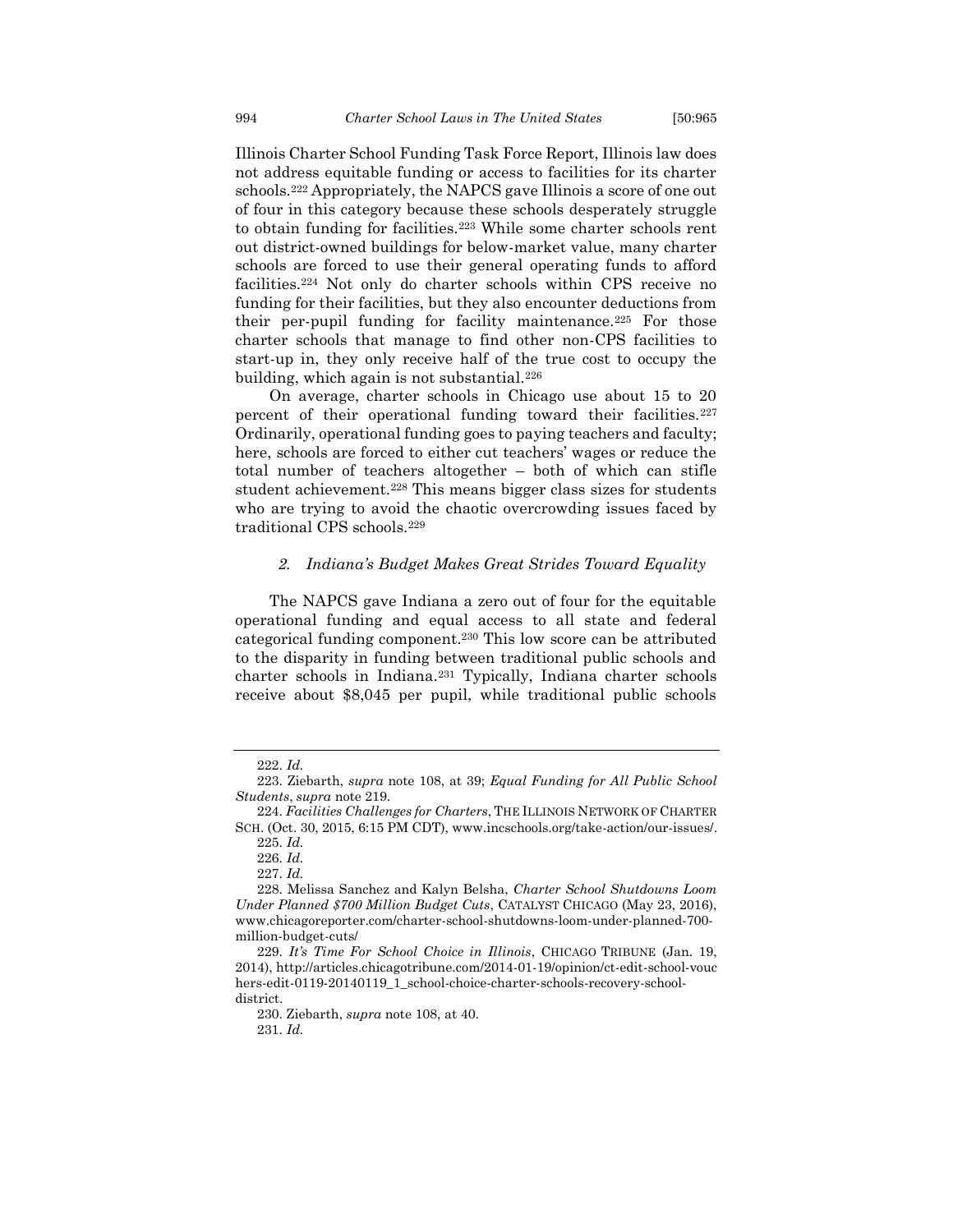receive \$12,897 for the same students.<sup>232</sup> This equates to a 37.6 percent reduction in access to public funds.<sup>233</sup> Often, traditional public schools are favored in terms of funding. For example, in traditional public schools where 25 percent of enrollment is English-Language-Learners, those schools can get extra state aid, while charter schools with the same enrollment statistics get nothing.<sup>234</sup> The overall funding disparity has directly harmed students attending charter schools.<sup>235</sup> The best evidence of this comes from looking at standardized test scores. In Marion County alone, two of the 10 schools with the fewest students passing the Indiana Statewide Testing for Educational Progress were charter schools.<sup>236</sup>

When adding the competition of private schools into the equation, funding for charter schools becomes an even larger problem.<sup>237</sup> In 2011, Indiana created its voucher program, formally known as Indiana's Choice Scholarship Program.<sup>238</sup> Under this program, any student receiving a voucher gets 90 percent of tuition costs covered by the state.<sup>239</sup> As of September 2015, more than 32,000 students were utilizing this program to go to charter schools.<sup>240</sup> Overall, this program has given parents in Indiana a

235. *Id*.

236. *Id.*

237. Claire McInerny, *Five Years Later, Indiana's Voucher Program Functions Very Differently*, STATE IMPACT (Aug. 19, 2016), https://indianapu blicmedia.org/stateimpact/2016/08/19/years-indianas-voucher-programfunctions-differently/.

238. *See id.* (explaining that the main push for the voucher program was to give parents a broader choice in education options for their children). When the voucher program was created, a student could qualify if either he attended two semesters at a public school or was already receiving a scholarship to attend private school from a list of specific organizations. *Id.* The voucher program has overcome two lawsuits brought by Indiana state teachers who argued the voucher program was unconstitutional because it funded religious education. *Id.* In both cases, the Indiana Supreme Court held that the voucher program was constitutional. *Id.*

239. *See id.* (noting that in order to be financially eligible for a voucher, a student's family must be making less than or equal to \$44,863 per year for a family of four). In 2013, Indiana began offering 50 percent scholarships to students whose families made more than \$44,863 per year. *Id.* 

240. *See id.* (pointing out that initial program allowed only up to 7,500 students to obtain vouchers, but over the last five years the program has vastly expanded and eliminated such limits). In addition to the initial two ways

<sup>232.</sup> *Id.*

<sup>233.</sup> *Id.* This disparity is mostly related to the lack of property tax funding. *Id.* 

<sup>234.</sup> *See* Shaina Cavazos, *Indiana Charter Schools Miss Out on Funding Formula Boost for English Learners*, CHALKBEAT (July 28, 2015), www.chalkbeat.org/posts/in/2015/07/28/indiana-charter-schools-miss-out-onfunding-formula-boost-for-english-learners/ (noting that extra state aid included the addition of an 11-million-dollar annual grant to support English learners across Indiana). There are only two traditional public schools that qualify for such aid, and there are three charter schools that would qualify if they were eligible. *Id.*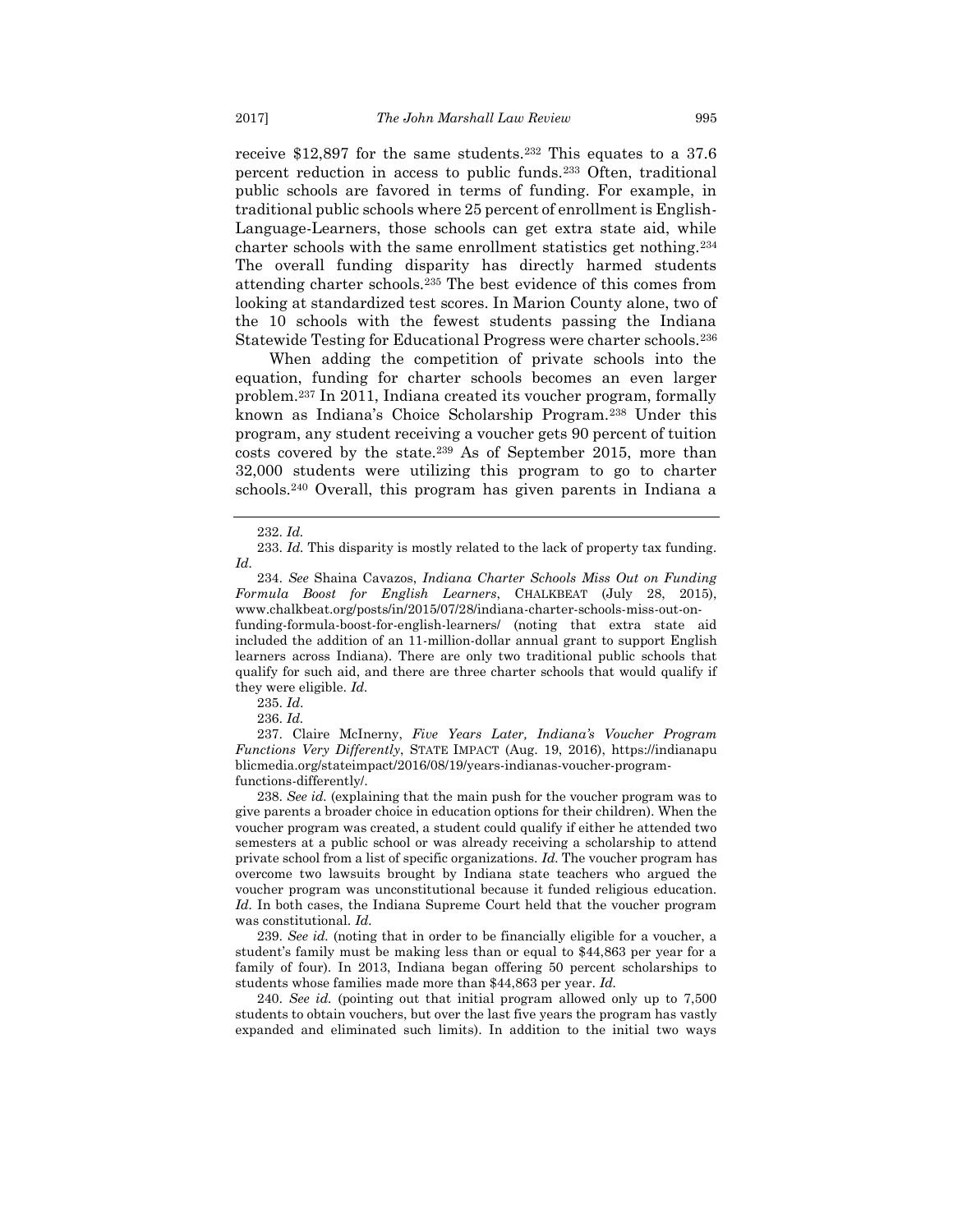great amount of choice in their children's education.<sup>241</sup> On one hand, the program has helped Indiana charter schools because it has brought a lot of attention to alternative forms of education. On the other hand, however, the program has primarily benefitted private schools (financially) within the state instead of charter schools.<sup>242</sup>

To combat this funding gap, Indiana passed a new budget in 2015 with charter schools in mind.<sup>243</sup> The recently enacted budget contains two major funding ventures, which are partially why the NAPCS gave Indiana a three for the component of access to capital funding and facilities.<sup>244</sup> First, the budget designated a 20 million dollar grant program that disbursed a new \$500 per charter school student allotment, thus increasing per-pupil funding.<sup>245</sup> This grant was specifically meant to assist these schools by providing facilities and transportation for its students.<sup>246</sup>

The second part of the new budget also allocated a 50 million dollar loan for charter schools specifically; this allowed individual charter schools to borrow up to a maximum of five million dollars at a one percent interest rate when being used to obtain or maintain facilities.<sup>247</sup> To be eligible for these loans, a school must meet performance expectations, which can be difficult.<sup>248</sup> In order to have high student academic achievement, charter schools need the

245. *Id.*

students could obtain vouchers – two semesters in a public school or receiving previous scholarships – the state implemented five more ways for students to get vouchers. *Id.* For instance, if the student was a prior voucher recipient, if the student received a voucher in the previous schoolyear, if the student was a special education student, if the student would be required to attend a school with an "F" grade, or if the student had a sibling that received a voucher. *Id.*

<sup>241.</sup> *Id.* 

<sup>242.</sup> Arianna Prothero, *Indiana's Private-School-Voucher Program Expands Rapidly*, EDUC. WEEK (Mar. 24, 2015), www.edweek.org/ew/articles/ 2015/03/25/indianas-private-school-voucher-program-expands-rapidly.html.

<sup>243.</sup> Tiara Beatty, *Indiana Increases Funding for Charter Schools, Creates New Loan Program*, EDUC. WEEK (July 8, 2015), blogs.edweek.org/ edweek/charterschoice/2015/07/indiana\_increases\_funding\_for\_charter\_school s\_despite\_past\_debt.html.

<sup>244.</sup> *Measuring Up: Indiana*, *supra* note 167.

<sup>246.</sup> *See id.* (noting that despite the Indiana's state efforts, its charter schools were short changed about \$122,000 in federal school poverty aid in 2016 as a result of a miscalculation by the Indiana Board of Education); *see* Shaina Cavazos, *Indiana Schools: Restoration of Poverty Funding is Too Little, Too Late*, INDYSTAR (Apr. 12, 2016), www.indystar.com/story/news/2016/04/12/ indiana-schools-restoration-poverty-funding-too-little-too-late/82952558/

<sup>(</sup>explaining that this has hindered charter schools' ability to hire the appropriate teachers to help students, and specifically help impoverished students, get ready for standardized tests). To be fully functional, Indiana charter schools need equal access to both state and federal funding, and can only do so by the state properly keeping track of such funds. *Id.*

<sup>247.</sup> *Id.*

<sup>248.</sup> *Id.*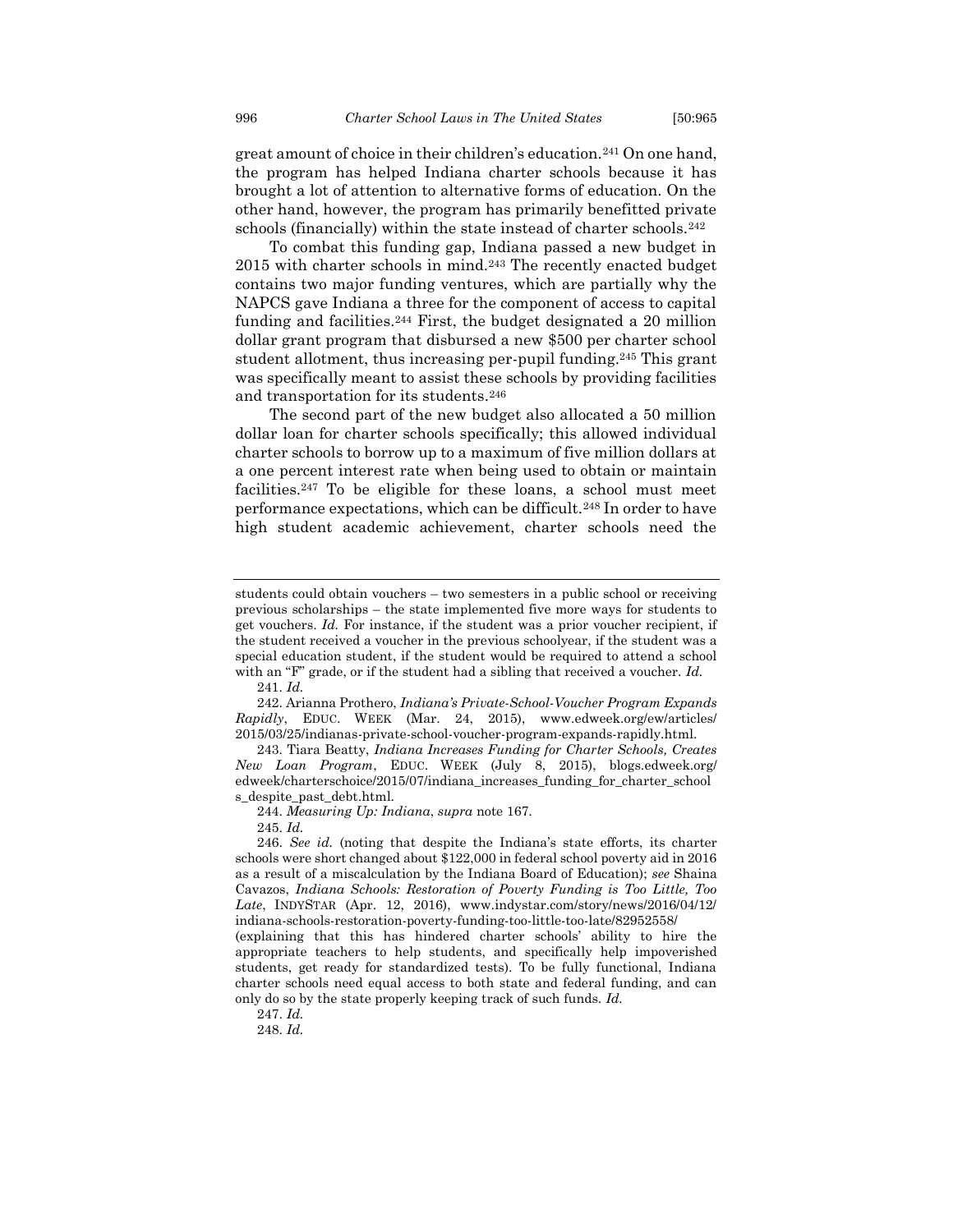proper funding to effectively staff its schools with top-notch teachers who are likely to enhance test results.

Regardless, the NAPCS applauded Indiana's efforts to make facilities available for charter schools.<sup>249</sup> The state has made strides to both increase the availability of facilities and to reduce the costs of leasing rates for charter school facilities.<sup>250</sup> Presently, Indiana law requires that a school district leasing its building to a charter school charge only one dollar per year for as long as the charter school is using the building.<sup>251</sup> This lease agreement – in conjunction with the department's listing of schools with availability – are at the heart of Indiana's success story. Money is always a helpful aspect in the realm of public education; but the takeaway here is that the state government is interested in charter schools and protects them.<sup>252</sup> This relates back to the fact that Indiana has an independent charter school board monitoring the best interests of its charter schools.<sup>253</sup>

### <span id="page-33-0"></span>*3. Maryland and its County Board Barrier Leave it in Last Place*

Similar to Indiana, Maryland also received a zero out of four for equitable operational funding and equal access to all state and categorical funding.<sup>254</sup> On average, Maryland charter schools received \$11,754 per pupil from public funding.<sup>255</sup> On the surface, that seems generous, especially compared with Indiana's charter school average of \$8,045 per student.<sup>256</sup> The difference here, however, is that Maryland's traditional public schools receive \$18,053 for those students.<sup>257</sup> This creates a funding gap of 34.8

<sup>249.</sup> *Measuring Up: Indiana*, *supra* note 167.

<sup>250.</sup> *Id*.

<sup>251.</sup> *See id.* (noting that first, a school board should "make available for lease or purchase . . . any school building owned by the school district that was previously used for classroom instruction" if it is not currently being used by the school district.). When a charter school is looking for a facility, it first views the list created by the state department of education. *Id.* Then, the charter school sends a letter of intent to the department; from there, the department must "notify the school district of the charter school's intent, and the school district that owns the school building must lease the school building to the charter school for \$1 per year for as long as the charter school uses the school building for classroom instruction.") *Id.*

*Id.*

<sup>252.</sup> *Vision and Mission*, INDIANA CHARTER SCH. BD. (Dec. 22, 2016, 9:29 AM CDT), www.in.gov/icsb/2395.htm.

<sup>253.</sup> *Id*.

<sup>254.</sup> *Measuring Up: Maryland*, *supra* note 192.

<sup>255.</sup> *Id*.

<sup>256.</sup> *Id*.

<sup>257.</sup> *Id*.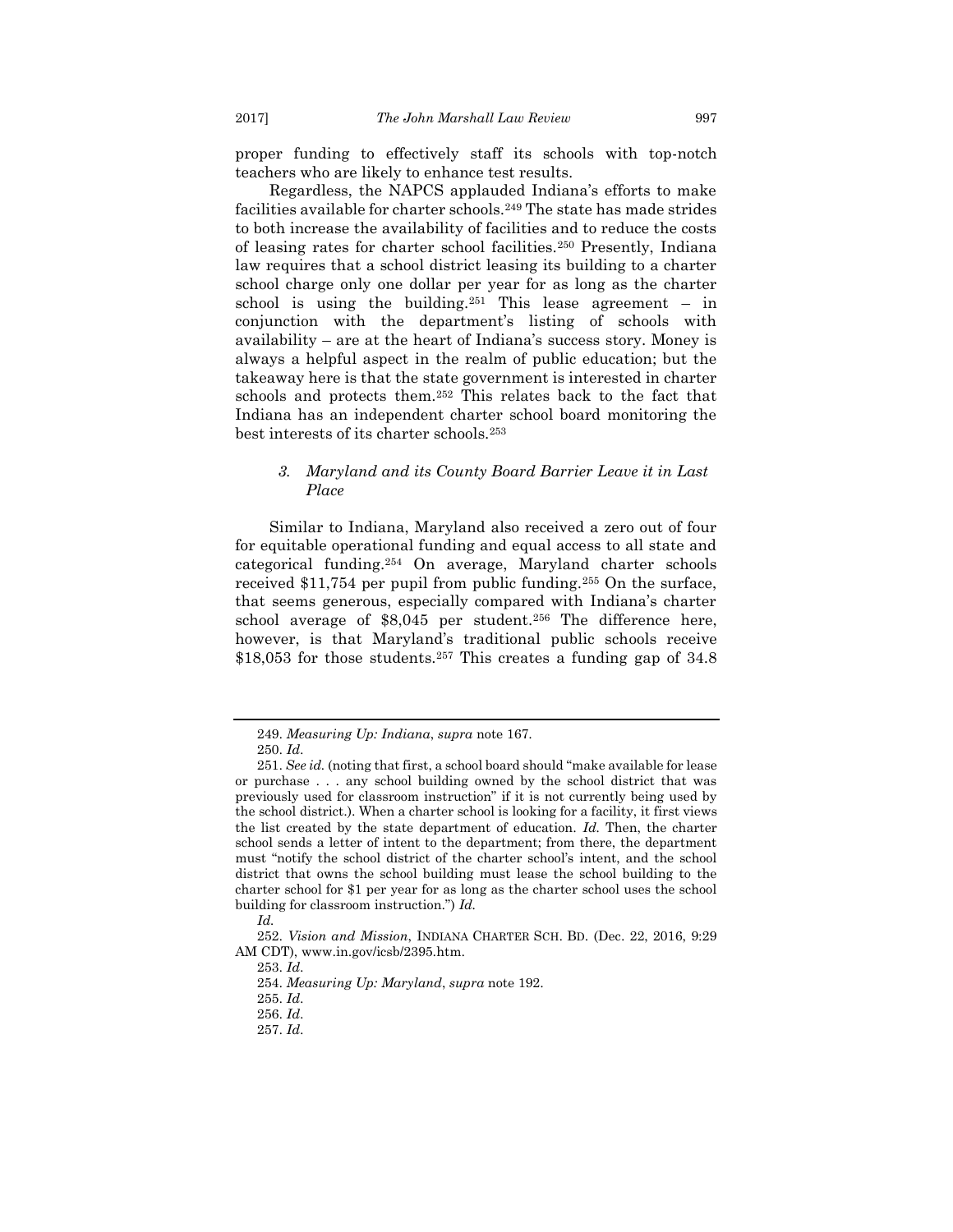percent.<sup>258</sup> The NAPCS, in part, acknowledged this hefty operational funding, but continued to criticize Maryland charter schools because such funding is not statutorily driven.<sup>259</sup> Instead, it concluded that any funding received by Maryland charter schools was by chance.

Notably, the funding disparity has not currently harmed Maryland charter schools as some may have expected. For instance, one of the highest achieving schools in the Baltimore area is a high school charter school, Chesapeake Science Point.<sup>260</sup> The success of this school is attributed to its additional tutoring programs that take place on weekends to assist struggling students.<sup>261</sup> Though Chesapeake Science Point has set a positive example for charter schools in Maryland, despite the funding inequity, it is by no means enough to save Maryland's charter school law. This is true because the county board can act as a barrier to operational and categorical funding for charter schools at any given moment.<sup>262</sup>

Comparable to the challenges faced by Indiana charter schools, those in Maryland are also heavily competing with private schools as a result of the new voucher program adopted in 2016.<sup>263</sup> This voucher program, referred to as the Broadening Options and Opportunities for Students Today ("BOOST") program, assists lowincome students in enrolling in private schools, with a maximum voucher value of \$14,003 per student.<sup>264</sup> The program exists because of the five million dollar allocation from Maryland's budget.<sup>265</sup>

261. *Id.* 

264. *Id.*

<sup>258.</sup> *See id.* (concluding that the NAPCS tends to deem any equity over 30 percent to be a failure of equal access to public funding).

<sup>259.</sup> *See id.* (noting the NAPCS focused its analysis on the fact that Maryland's charter school law offered no financial protections or assurances to its charter schools, unlike that of Indiana or even Illinois).

<sup>260.</sup> Liz Bowie, *Sun Analysis of PARCC Scores Ranks Baltimore-area Schools*, THE BALTIMORE SUN (Oct. 25, 2016), www.baltimoresun.com/news/ma ryland/education/bs-md-school-rankings-parcc-20161025-story.html.

<sup>262.</sup> *Quick Facts*, MARYLAND ALLIANCE OF PUBLIC CHARTER SCH. (Oct. 30, 2016, 12:44 PM CDT), www.marylandcharterschools.org/mod/pages/quick-facts ?menu=about-chartering. A specific issue with access to operational and categorical funding is that the public funding received by charter schools is only for per-pupil funding, thus leaving no money for facilities or transportation. Recently, Maryland charter schools have been making requests for transportation money, yet the county boards are hesitant to grant such funding, in feat that it could exclude some students. Jeremy Bauer-Wolf, *Charter Schools Request For Transportation Money Divides Board of Education*, THE FREDERICK NEWS-POST (Nov. 16, 2016), www.fredericknewspost.com/news/edu cation/schools/public\_k-12/charter/charter-school-request-for-transportation-m oney-divides-board-of-education/article\_5c295948-6a87-53a8-9a6b-6b99d1c0d4 32.html.

<sup>263.</sup> *School Choice*, ED CHOICE (Nov. 19, 2016, 1:21 PM CDT), www.edchoic e.org/school-choice/state/maryland/.

<sup>265.</sup> *Broadening Options and Opportunities for Students Today (BOOST) Program*, MARYLAND EDUC. CREDIT (Nov. 19, 2016, 1:25 PM CDT), www.educ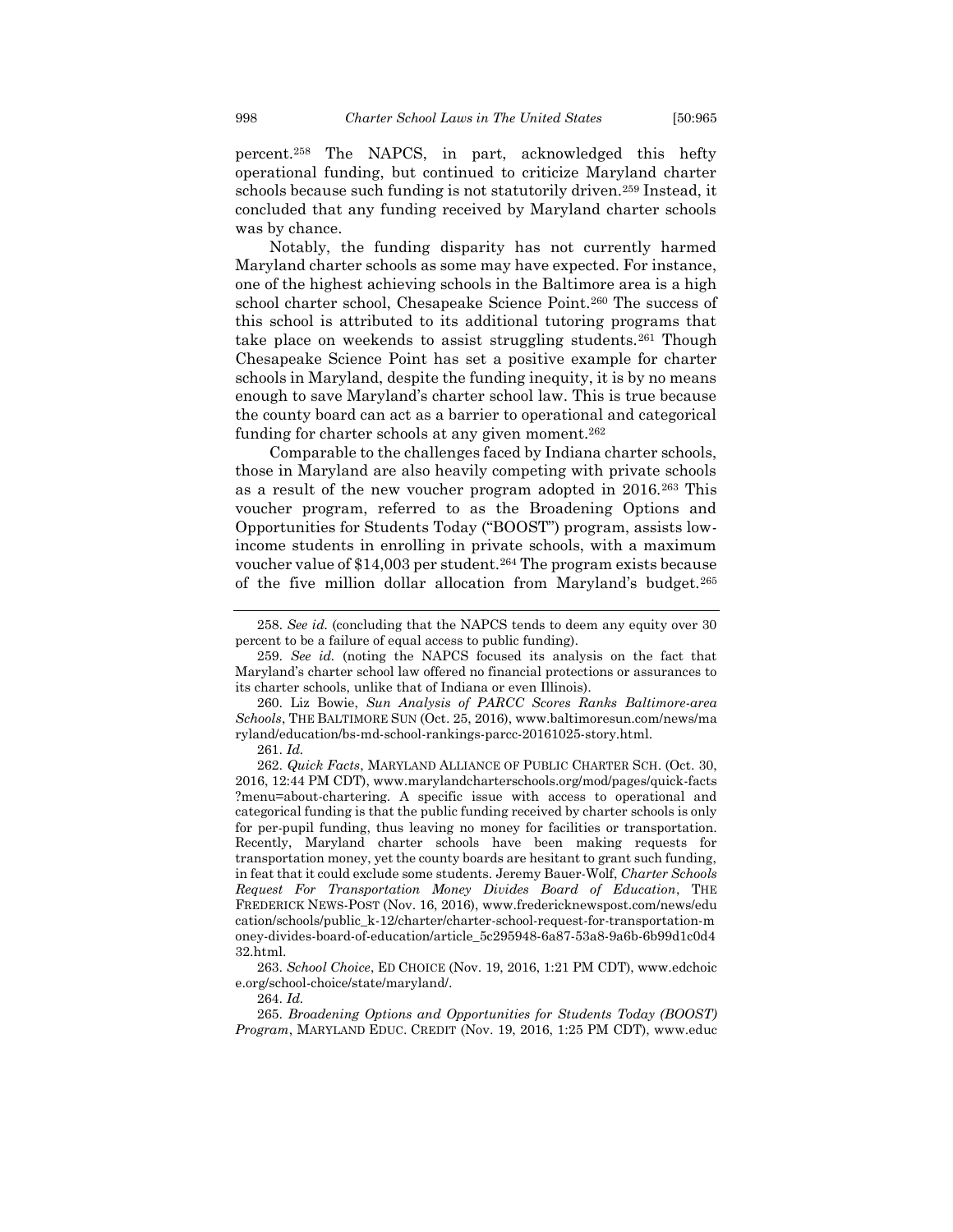Again, while this voucher program is helping incite the alternative education movement in Maryland, it is taking away funds that could be used for public schools, of which charter schools are categorized.<sup>266</sup>

Regarding equitable access to capital funding in Maryland, the National Alliance for Public Charter Schools gave it a one out of four.<sup>267</sup> The main reason Maryland did not receive a zero in this category is because its law enables charter schools to be eligible for tax-exempt debt.<sup>268</sup> The problem with tax-exempt debt provided by the Maryland Industrial Developing Financing Authority is that it is not secured in the "full faith and credit of the State of Maryland."'<sup>269</sup> Ordinarily, state or local governments issue such tax-exemptions; but, the Maryland Industrial Developing Financing Authority is a private institution acting on behalf of the government, yet unable to provide the same guarantees as the government.<sup>270</sup>

The largest problem for Maryland charter schools is the county board, which often stands in the way of charter schools' access to facilities.<sup>271</sup> The law itself provides no assistance in obtaining or maintaining facilities, and the county board does nothing to combat this statutory disparity.<sup>272</sup> If and when a county board determines that a school site is no longer needed for school purposes, the county board must notify the charter school of such availability; however, the county board is the one with the authority to determine such availability.<sup>273</sup> As a result, these schools are disadvantaged because they are unable to lease or purchase facilities at or below fair market value, which vastly differs from Indiana's one dollar lease

ationmaryland.org/boost.

<sup>266.</sup> *School Funding*, MARYLAND STATE EDUC. ASS'N (Nov. 19, 2016, 1:30 PM CDT), www.marylandeducators.org/hot-issues/school-funding.

<sup>267.</sup> Todd Ziebarth, *supra* note 108, at 51.

<sup>268.</sup> *Measuring Up: Maryland*, *supra* note 192. This means that the debt incurred and loans received by charter schools are exempt from federal income taxation. *Bond Practice: Overview of Private Activity Bond Financing and Incentives*, SMITH, GAMBRELL, & RUSELL, LLP (Nov. 19, 2016, 2:25 PM CDT), www.sgrlaw.com/resources/briefings/bond\_practice/456/.

<sup>269.</sup> Jay F. May, *Maryland*, CHARTER SCH. FUNDING: INEQUITY EXPANDS (Nov. 19, 2016, 1:51 PM CDT), www.uaedreform.org/wp-content/uploads/2014/ charter-funding-inequity-expands-md.pdf. Typically, if a charter school law provides for tax-exempt debt, such exemptions are to be carried out by the state, which in turn acts as a tax-exempt bond issuer. *Fundamentals of Tax-Exempt Financing For 501(c)(3) Organizations*, ICE MILLER (2001), www.icemiller.com /publications/30/787557.htm. The benefit of this financing method is the lower interest rate for charter schools, which may be incurred when providing capital improvements on facilities. *Id.*

<sup>270.</sup> May, *supra* note 269.

<sup>271.</sup> *Measuring Up: Maryland*, *supra* note 192.

<sup>272.</sup> *Charter School Study*, MARYLAND DEP'T. OF EDUC. 1 (Nov. 1, 2014), ht tp://dlslibrary.state.md.us/publications/Exec/MSDE/SB194Ch451\_2013(2).pdf.

<sup>273.</sup> May, *supra* note 269.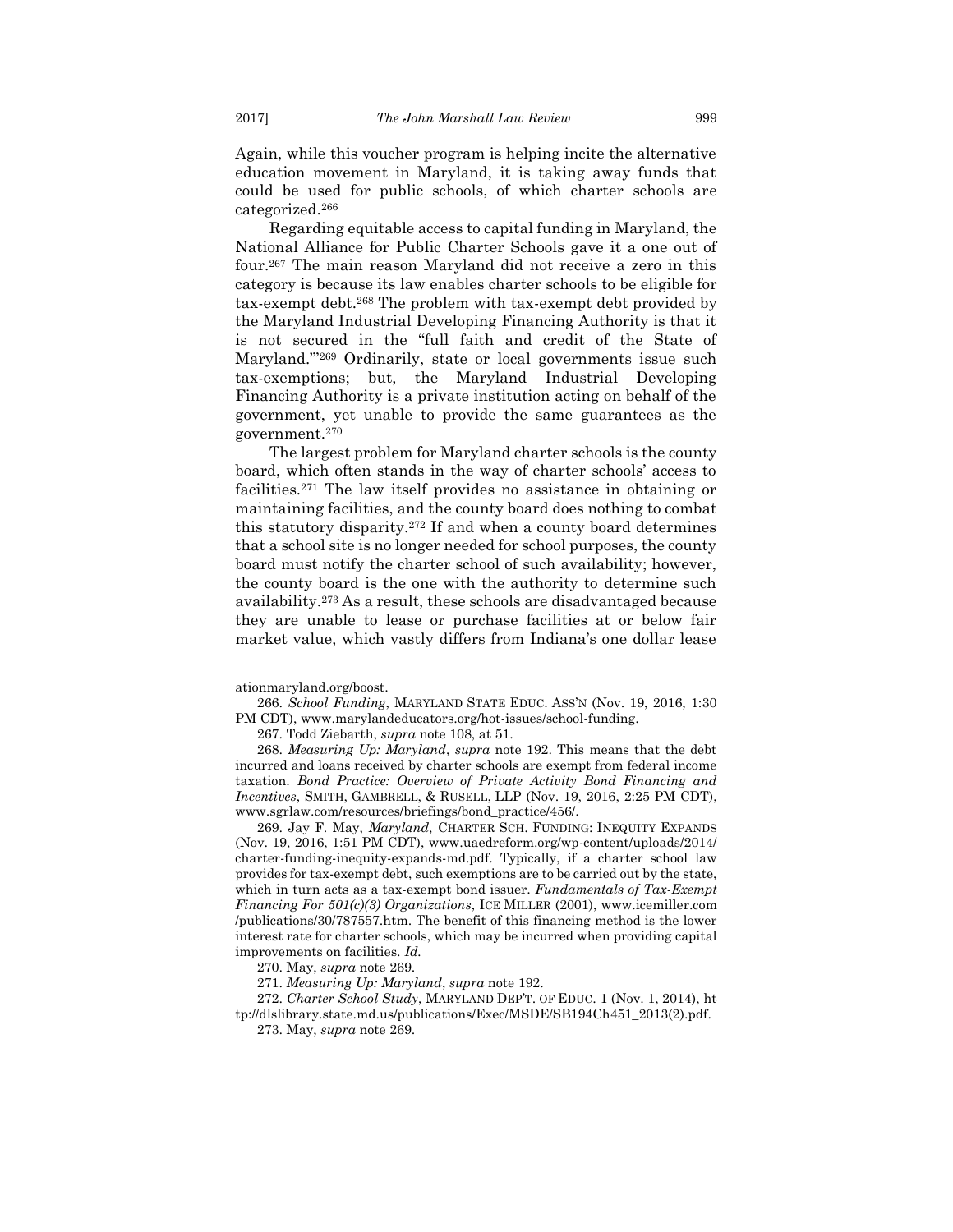agreements, enacted to make facilities affordable and accessible.<sup>274</sup> Furthermore, the county board does not use a consistent method to calculate funding for charter schools, and what funding the charter schools do receive is only allotted for operational use.<sup>275</sup> Predictably, the county board tends to be more deferential toward traditional public schools and is often hesitant to take funding away from those schools to assist charter schools.<sup>276</sup>

## <span id="page-36-0"></span>IV. IMPROVING ILLINOIS LAW BY RESHAPING THE STATE CHARTER SCHOOL COMMISSION AND IMPOSING STATUTORY DESIGNATIONS FOR FACILITY FUNDING

After analyzing the pros and cons of these three diversely ranked states, it is clear Illinois needs to make some changes before the National Alliance for Public Charter Schools awards it the number one ranking. Illinois can improve its law by first reshaping the State Charter School Commission to look more like that of the Indiana Charter School Board, and second by statutorily allotting funding for access to and maintenance of facilities.

## <span id="page-36-1"></span>*A. Reshaping the Illinois State Charter School Commission to Mirror the Indiana Charter School Board*

Unquestionably, this comparison has revealed that Illinois is on the right track to creating a comfortable environment for its charter schools. One big step was the adoption of its own independent charter school board, the SCSC. <sup>277</sup> Illinois does, however, need to revise the SCSC to be more efficient and helpful to its charter schools. This means changing the composition of the board, including the qualifications of its members, the appointment of its members, and the operations of the board. The overall goal is

<sup>274.</sup> *Id.* 

<sup>275.</sup> *See Quick Facts*, *supra* note 262 (noting that this arrangement this leaves charter schools without proper access and funding for facilities).

<sup>276.</sup> *See Maryland's Charter School Law Earns A "D" Ranking 38th out of Nation's 43 Laws*, *supra* note 205:

<sup>[</sup>F]unding for Maryland charter schools is up to the interpretation and decisions of the school district, which views as oppositional any infringement on the public's dollars for that district. Charter schools are supposed to be funded per student enrolled, not by the kinds of funding formulas that currently distribute money to school districts.

*Id.*; *see also Charter School Study*, *supra* note 272, at 7 (recognizing that such conflict of interest gives charter schools little leverage in negotiations for public funding).

<sup>277.</sup> Giambrone, *supra* note 62, at 1223-24.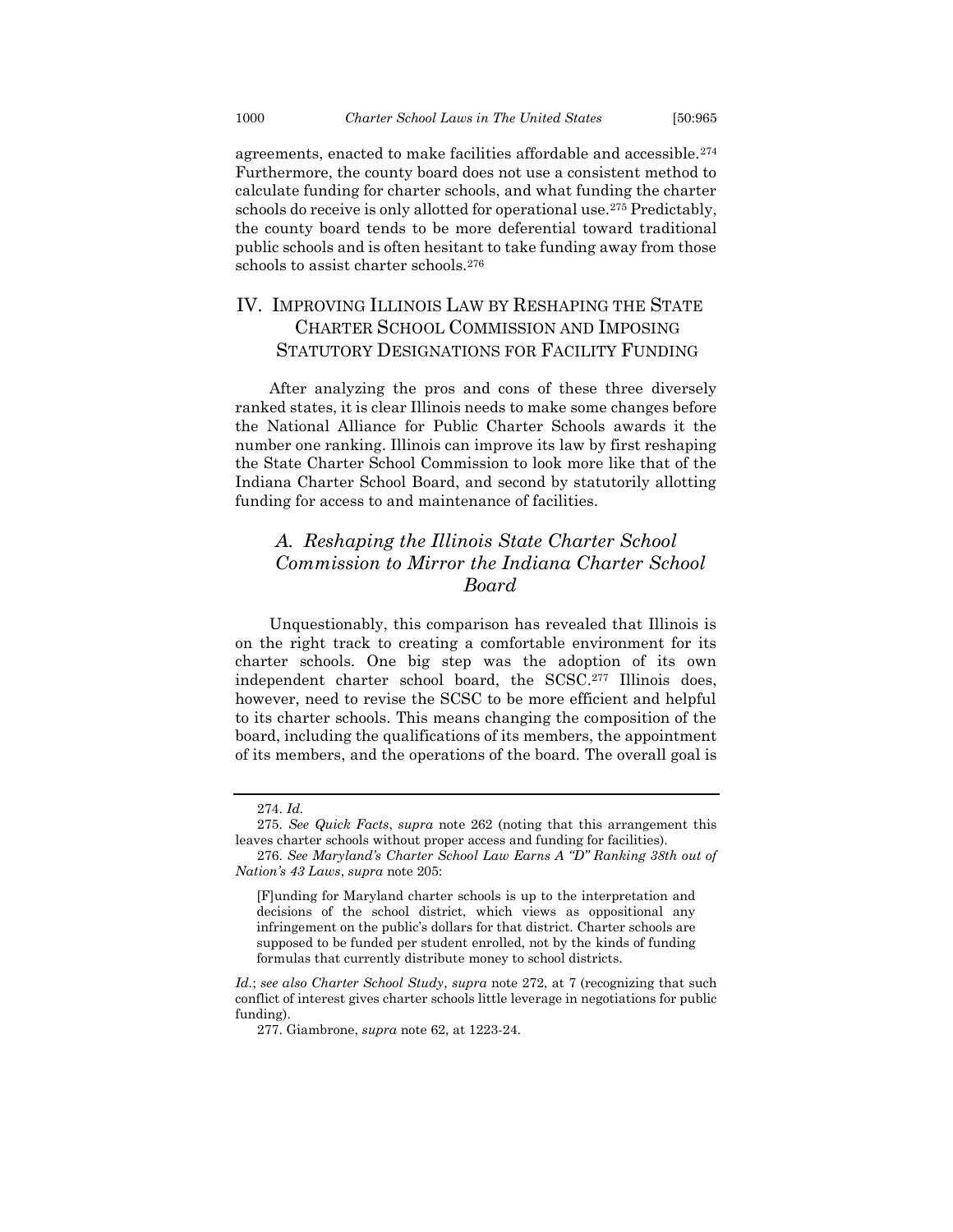to diversify the SCSC to better assist charter schools in overcoming their struggles. To do so, Illinois law needs to require more qualifications for the SCSC members. For example, it would be beneficial for the SCSC to be composed of individuals who have experience in areas outside the direct realm of education, such as law, real estate, business, and education.

### <span id="page-37-0"></span>*1. Changing the SCSC's Composition to Include Members with Experience in Fields Outside the Realm of Education*

Currently, Illinois has a nine-member board with four-year terms.<sup>278</sup> The four-year terms should remain the same; it ensures that unproductive members will not sit on the board forever.<sup>279</sup> What should change, however, is the composition of the SCSC, and, incidentally, the size. As it stands, the only real qualification, and a broad one at that, is the requirement that three of the members have experience with urban education.<sup>280</sup> On one hand, this makes sense since most of the charter schools within the state of Illinois are in the city of Chicago.<sup>281</sup> However, the fact that the SCSC has nine members, two more than that of the ICSB, and requires only one qualification is troubling. Virtually anyone can be appointed to the SCSC.<sup>282</sup> Even though most members on the current SCSC appear to have experience with education,<sup>283</sup> the board could be strengthened by having a more diverse group of individuals with knowledge outside the realm of education.<sup>284</sup> This way, the SCSC could help charter schools overcome their primary issues including funding and finding facilities in a more efficient manner.

To deal more precisely with these specialized issues, Illinois's independent charter school board should reduce its size to seven members with the following qualifications: two members with urban education experience, whether it be private, public, or nonprofit; two members with direct charter school experience; one member with real estate experience; one member with an extensive background in business and finance relating to schools, or at the very least, municipalities; and one attorney familiar with municipal law. Illinois should limit its board membership to seven members, like that of the ICSB, to make it a close-knit group of individuals. More specifically, this proposal relies looks to the selection of the

<sup>278.</sup> *Id.* (citing 2011 Ill. Legis. Serv. 4905, 4908).

<sup>279.</sup> Grignano, *supra* note 178.

<sup>280.</sup> Giambrone, *supra* note 62, at 1224.

<sup>281.</sup> *Get the Facts About Charter Schools*, *supra* note 159.

<sup>282.</sup> *Illinois State Charter School Commission*, *supra* note 152.

<sup>283.</sup> *Id.* 

<sup>284.</sup> Grignano, *supra* note 178.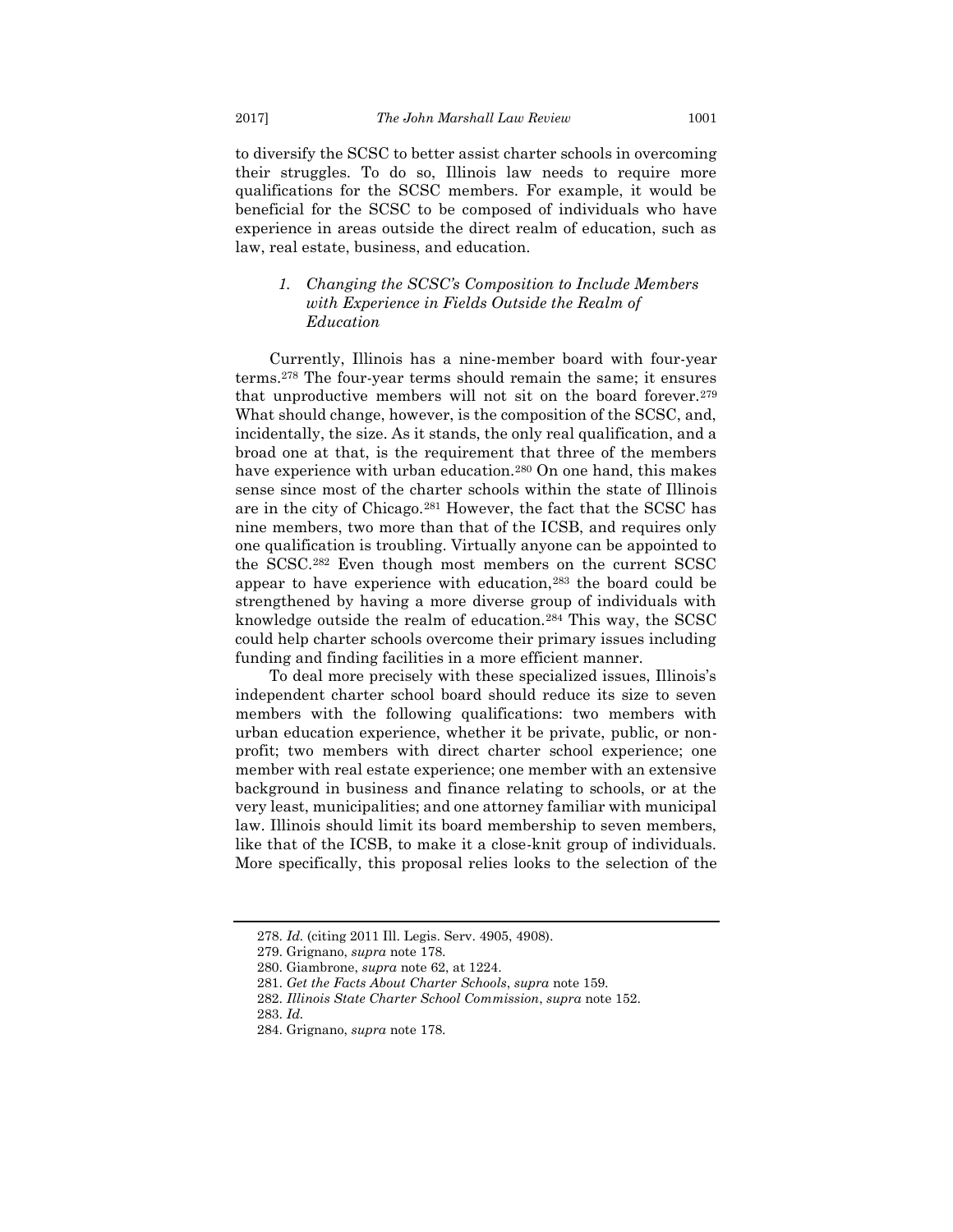ICSB as a guideline since it fosters diversity through its qualifications of its members and appointment process.<sup>285</sup>

Again, because most of Illinois charter schools are in Chicago, it is essential to maintain the requirement that some members have urban education experience. These members will be able to bring first-hand knowledge of the issues posed by schools in urban areas including assisting students with less support from parents at home, overcrowding, language barriers, and even undiagnosed learning disabilities.<sup>286</sup> Thus, these board members may also be able to prepare charter school teachers on how to handle these daily problems. The only alteration suggested is that the SCSC reduce its three-member requirement to two members so that it can impose more qualifications for the remaining five members.

As for direct charter school experience, the ICSB requires that one member have experience with or on behalf of charter schools and Illinois should impose the same qualification.<sup>287</sup> This qualification can be met by choosing either educators who have worked in charter schools or individuals who have worked with charter school organizations or networks to help promote policy favorable toward charter schools. This is important because only those who have worked for or closely with charter schools are truly aware of the daily struggles faced by charter schools, and very well may have more ideas for improvement. Accordingly, it would be beneficial to require two members with such experience. Additionally, these two members could be labeled as executive board members who are to lead the board, given their background with charter schools.

To make facilities more affordable and accessible, the SCSC should have one member with real estate experience and one member with a business and financial background. First and foremost, the member with real estate experience will be able to assist charter schools in locating facilities. From there, this member will be also able to negotiate purchasing or leasing agreements on behalf of charter schools, with the intention of obtaining facilities at fair market value or less if possible. Similarly, the member with the financial background can assist in the facility locating process. In addition, this member can create financial plans for charter schools to maintain these facilities. Equally, it would be advantageous for the SCSC to have one attorney on the board, specifically, an attorney with experience in municipal law.<sup>288</sup> This way, the

<sup>285.</sup> *Indiana Educ. Reform Package*, *supra* note 171.

<sup>286.</sup> *Benefits and Challenges of Teaching in an Urban School*, TEACHERS SUPPORT NETWORK, (Dec. 22, 2016, 2:30 PM CDT), www.teacherssupportnetw orkcom/corporate/KnowledgeCenterArticle.do?id=5

<sup>287.</sup> *Indiana Educ. Reform Package*, *supra* note 171.

<sup>288.</sup> Though the ICSB does not formally require there to be an attorney on the board, it currently has one attorney on its seven-member board. *Board*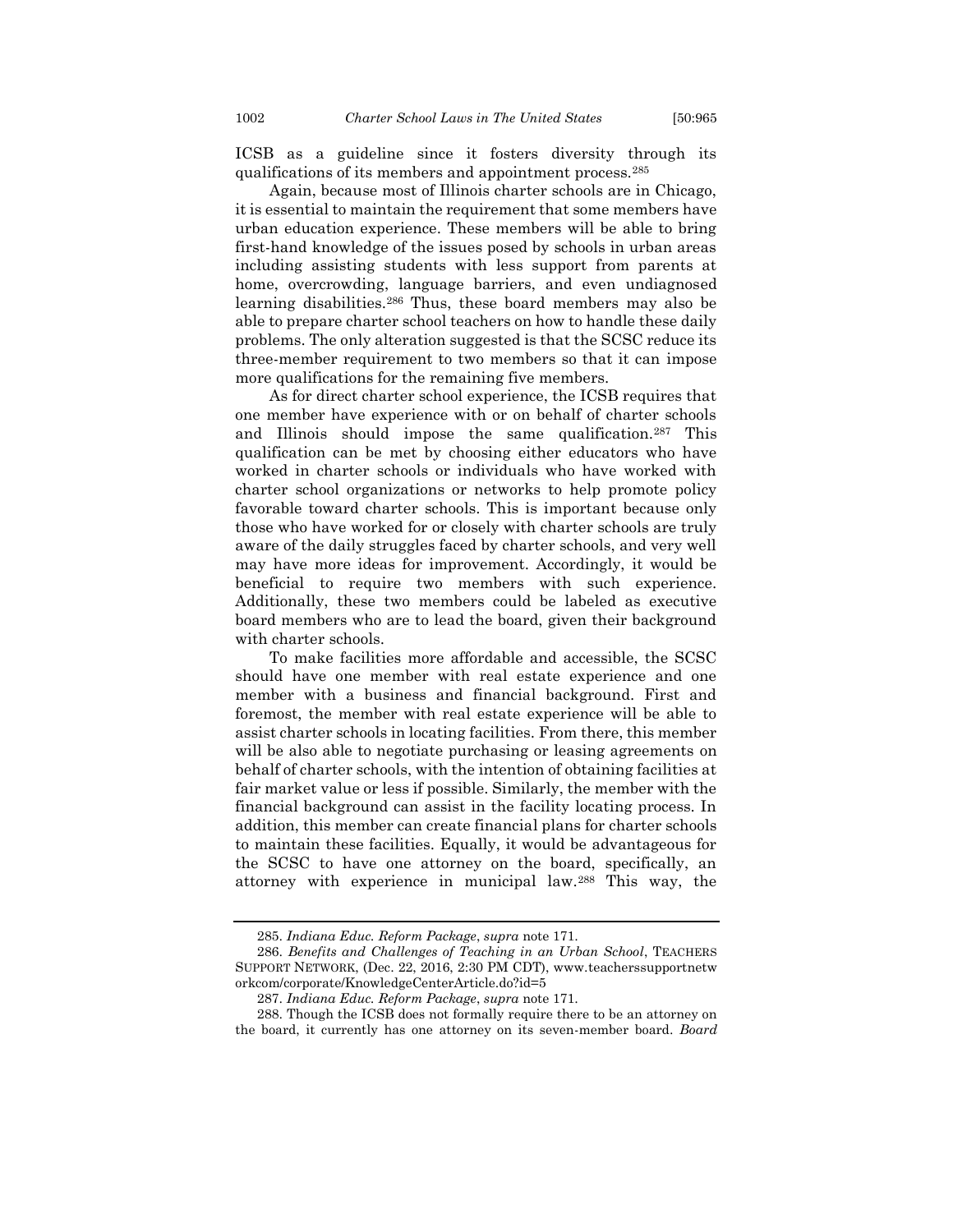attorney would be familiar with negotiations and contracts in the areas where charter schools need the most help.

In terms of selection, Illinois should avoid solely having the governor appoint all members of the SCSC.<sup>289</sup> This appointment power should be split up among multiple government officials like that of ICSB.<sup>290</sup> More specifically, the state superintendent, president pro-tempore of the senate, minority leader of the senate, speaker of the house of representatives, and minority leader of the house of representatives should all participate in the SCSC selection process based on the areas in which they have the most knowledge.<sup>291</sup> The more diverse that the board is, the more likely that it will have knowledge in a variety of areas that involve operating a school. Combined, these experts will be best suited to help charter schools overcome their problems and ultimately operate as autonomous entities.

### <span id="page-39-0"></span>*2. Modifying the SCSC's Operations to Be a Stronger Advocate for Funding and Facilities*

Another aspect of the SCSC that needs improvement is that way it operates. Under the current arrangement, the SCSC is utilized only when an appeal is presented, when a local education agency denies an application, or when a local education agency fails to reply.<sup>292</sup> Alternatively, after Illinois law imposes more requirements to become a board member, the SCSC can utilize its diverse experts to act as the direct authorizer for more charter schools in the state. After all, the whole purpose of having the SCSC is to strictly focus on the development of charter schools. It seems only logical that the SCSC should be the direct authorizer and sponsor of all charter schools in the state.<sup>293</sup> Local education agencies have more to worry about than just charter schools, thus making them prone to encountering conflicts of interest as well and less likely to grant charters in the first place.<sup>294</sup>

*Members*, *supra* note 177.

<sup>289.</sup> *Illinois State Charter School Commission*, *supra* note 152.

<sup>290.</sup> *Indiana Educ. Reform Package*, *supra* note 171.

<sup>291.</sup> For instance, the state superintendent should appoint the two members with urban education experience and the two members with direct charter school experience.

<sup>292.</sup> Senator Iris Martinez & SCSC Commissioner DeRonda Williams, *supra*  note 149. The SCSC is "currently the authorizer of four schools, two in Chicago, one in Grayslake, and on in Richton Park." *Illinois State Charter School Commission*, *supra* note 152.

<sup>293.</sup> *Id.* 

<sup>294.</sup> A LEA is a public board of education created to perform a service for public elementary or secondary schools in a city, county, township, or school district within the state. *Definitions*, U.S. DEP'T OF EDUC. (Nov. 20, 2016, 3:13 PM CDT), www.ed.gov/race-top/district-competition/definitions.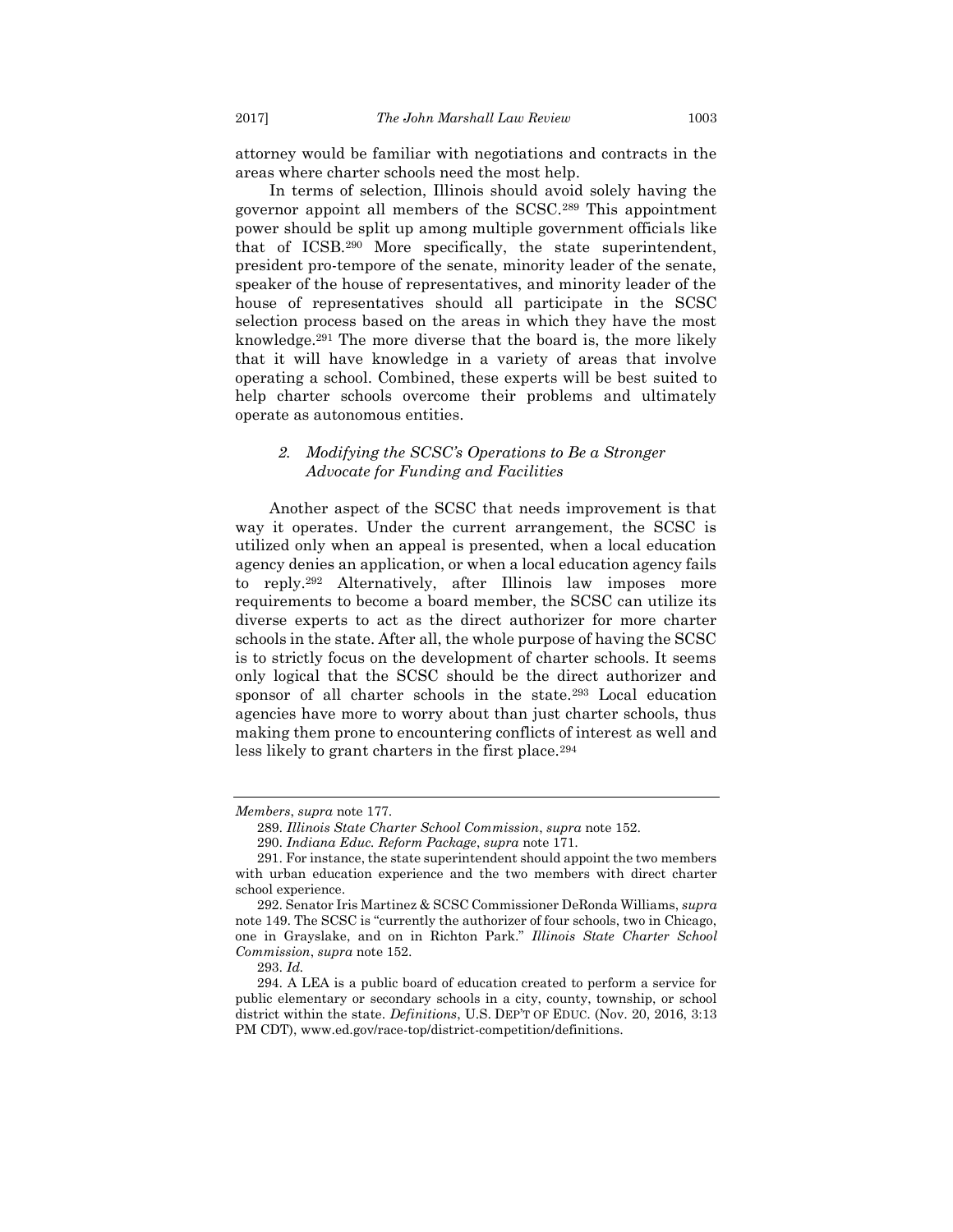## <span id="page-40-0"></span>*B. State Assistance with Funding: How a Statutory Designation Can Help*

After comparing the three states, it is apparent that Indiana has the best policy for accessing funding for facilities thanks to its one-dollar lease agreement.<sup>295</sup> The comparison also determined that although Illinois had the least categorical funding disparity of the three states, it still failed to designate funding for facilities for charter schools.<sup>296</sup> There are two possible solutions to counteract this problem. First, Illinois could revise its law to provide charter schools with an additional 25 percent of funding, dedicated solely for facilities. Second, Illinois could offer these schools a break on facility financing, like Indiana. Either way, something needs to be done.

As of 2016, Illinois guaranteed charter schools will receive at least 75 percent to 125 percent of the funding comparable to that of traditional public schools; but this designation fails to specify how the funding is spent.<sup>297</sup> For instance, charter schools may receive the exact same amount of money as traditional public schools for per-pupil funding. Yet without the explicit designation of funding (categorical, operational, and facilities), it is easy for charter schools to overlook their spending and end up short in the long run.<sup>298</sup> If the law were to organize and allocate the funds, Illinois charter schools would be likely be more conscious of how much funding they have for some of their most important expenses, like leasing and maintaining facilities.<sup>299</sup>

As well, Illinois could take the same route as Indiana – allowing charter schools to purchase or lease facilities at below market values. However, this would also require Illinois to implement more lenient policies for charter schools to take over closed school buildings. CPS schools have been against this idea, arguing that it is a waste of time and resources to help charter schools, which typically have low enrollment.<sup>300</sup> CPS fails to realize,

<sup>295.</sup> *Measuring Up: Indiana*, *supra* note 170.

<sup>296.</sup> Senator Iris Martinez & SCSC Commissioner DeRonda Williams, *supra*  note 149, at 29.

<sup>297.</sup> *Measuring Up: Illinois*, *supra* note 164; *see* 105 ILCS 5/27A-11 (2017) (noting the guaranteed rates have been increased so as to address the funding disparity).

<sup>298.</sup> *Equal Funding for All Public School Students*, *supra* note 219.

<sup>299.</sup> Senator Iris Martinez & SCSC Commissioner DeRonda Williams, *supra*  note 149, at 19.

<sup>300.</sup> *See* Lauren Fitzpatrick, *Reversing its Promise, CPS May Allow Charters Into Closed School Buildings*, POLITICS (May 20, 2015), https://chica go.suntimes.com/politics/reversing-its-promise-cps-may-allow-charters-to-mov e-into-closed-school-buildings/ (noting that current CPS CEO, Barbara Byrd-Bennett, was adamantly against adding charter school students to CPS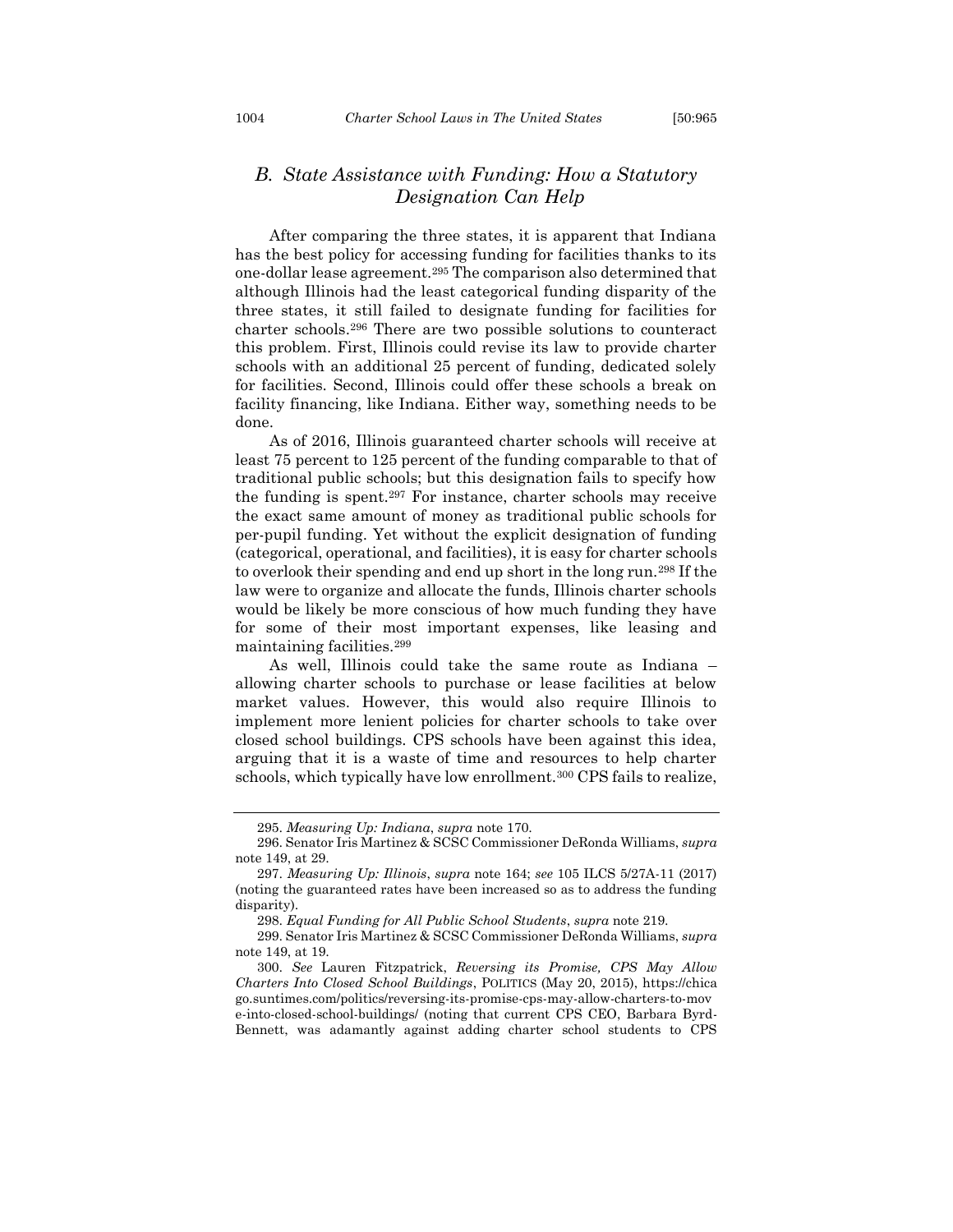however, that this arrangement would benefit them it as well; it would help alleviate the financial burden that is currently on CPS to maintain these unwanted and unused facilities.<sup>301</sup> Regardless, the SCSC needs to be more involved in locating these closed school buildings and obtaining them for charter school usage.

## V. CONCLUSION

<span id="page-41-0"></span>In short, charter schools are still dealing with an uphill battle, revolving primarily around their struggle to access public funding. One of the most effective ways to protect charter schools, in theory, is through the enactment of independent charter school boards. To best serve these schools, the boards must be composed of experts in a variety of fields pertaining to the issues facing charter schools. For Illinois, this means amending its charter school law to impose more requirements for board member positions, in hopes of creating a well-rounded board ready to problem solve. These boards then need to be more involved in the start-up process of charter schools. They need to be on the lookout for available facilities and assist these schools in obtaining facilities by negotiating for purchasing and rental agreements for fair market value or below. Even then, a board can only do so much on its own.

To support these boards, there needs to be statutory provisions in place to assist charter schools to overcome their issues with access to public funding. Illinois should amend its law to designate funding specifically for facilities. While Illinois charter schools are guaranteed anywhere from 75 to 125 percent of the funding given to traditional public schools, this provision alone is ineffective. Since Illinois's law fails to set out how these funds are to be spent, charter schools are often left without enough funding for facilities. The law should also provide and guarantee these schools with a break on financing for facilities to help ease the categorical funding disparity. Either way, Illinois, like both Indiana and Maryland, has

#### *Id*.

buildings with too few children in 2013 to justify keeping them open). On the other hand, CPS spokesperson, Bill McCaffrey, seems more open minded about the idea:

<sup>[</sup>Although] CPS continues to follow the commitment made during the 2013 consolidations to not permit closed school sites to be repurposes as charter schools, [it] has also committed to a community driven process to identify a future use for each former school site that meets the needs of the surrounding community.

<sup>301.</sup> *See id.* (explaining that "CPS has meanwhile been paying to secure and maintain the empty buildings). *Id.* Similarly, taxpayers are paying twice as much for charter schools that exist in private buildings, instead of receiving space from CPS. *Id.* They pay once to maintain empty CPS facilities, and then again house students in private charters. *Id.*